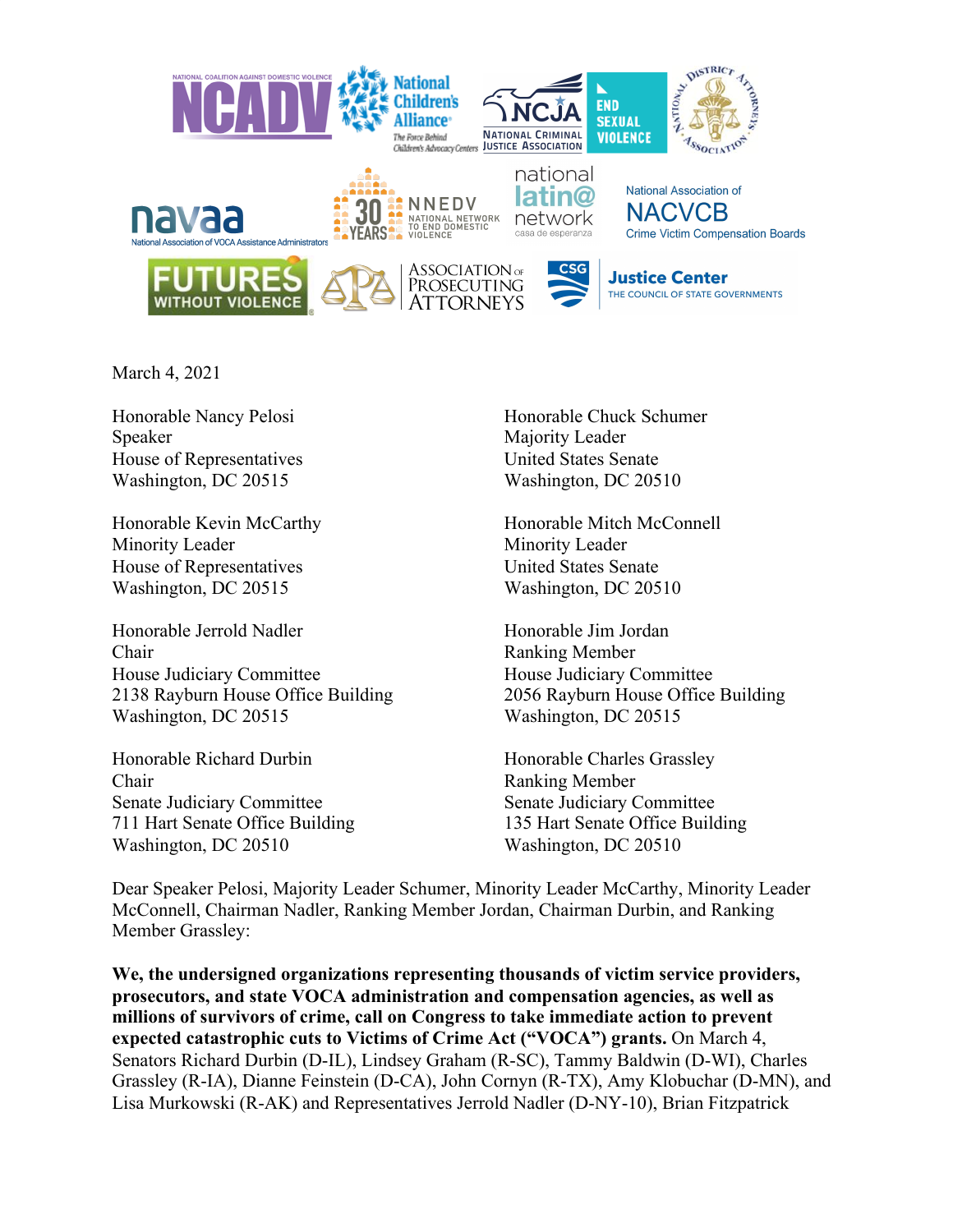(R-PA-1), Sheila Jackson Lee (D-TX-18), Ann Wagner (R-MO-2), Mary Gay Scanlon (D-PA-5), Cathy McMorris Rodgers (R-WA-5), Debbie Dingell (D-MI-12), and John Moolenaar (R-MI-4) introduced the VOCA Fix Act of 2021, a bipartisan, bicameral bill to address the ongoing crisis in VOCA funding. It is imperative that Congress pass the *Crime Victims Fund Sustainability and VOCA Fix Act of 2021* ("*the VOCA Fix Act*") with urgent dispatch.

VOCA grants are the primary source of federal funding for thousands of victim service providers across the nation, including programs serving victims of domestic violence, sexual assault, child abuse, trafficking, and drunk driving. VOCA grants also fund victim compensation, which helps survivors pay medical bills, makes up for missed wages, and, in the most severe cases, helps pay for funeral costs. VOCA grants are *not* taxpayer-funded. Instead, they are paid for out of the Crime Victims Fund ("CVF" or "the Fund"), which comprises federal criminal monetary penalties. Every year, appropriators decide how much to release from the CVF. Most of the disbursement is distributed by the Office for Victims of Crime ("OVC") via formula grant to victim service providers, with some of the disbursement also providing crucial additional funding to supplement state compensation programs.

In Fiscal Year 2020, the VOCA disbursement - and thus the funding available for victim service providers - decreased by 25%, and victim service providers have been told to expect further, potentially catastrophic cuts. Such cuts to programs that already struggle to serve every survivor who walks through their doors would mean that hundreds of thousands of Americans would be unable to access lifesaving services every year, programs would be forced to close, and tens of thousands of advocates could lose their jobs during a time of extremely high unemployment. This would also coincide with continued increased need, particularly for African-American communities that have been disproportionately impacted, for services resulting from the COVID-19 pandemic and reduced state and local funding.

The past and expected future cuts to VOCA grants are the result of concerningly low deposits into the Fund (see chart below). As Appropriators wrote in 2019, "The Committee is concerned ... by the historically low receipts deposited in the CVF, and in turn, the decrease in resources available for OVC's disbursement of CVF funded grants and cooperative agreements."<sup>1</sup> As the size of the Fund dwindles, less money is available to be disbursed to the states in the form of grants. Instead of prosecuting federal crimes, particularly white collar crimes, the Department of Justice is increasingly relying on non-prosecution and deferred-prosecution agreements. If these cases had been prosecuted, the monetary penalties would have been deposited into the Fund. Instead, the money that would otherwise go to serve victims is being deposited into the General Treasury.

State victim compensation funds are facing a somewhat analogous challenge, because they are primarily funded through state criminal monetary penalties. We support the use of alternatives to the criminal system while understanding the burden that the resulting decreased revenue puts on state victim compensation funds. Compensation funds in many states are running dry and are unable to help survivors pay for medical bills, counseling, lost wages, and even funeral costs. Moreover, the onset of the COVID-19 pandemic has delayed many prosecutions, resulting in

<sup>&</sup>lt;sup>1</sup> Senate committee report, Department of Commerce, Justice, Science and Related Agencies Appropriations Bill, 2020, (to Accompany S.2584).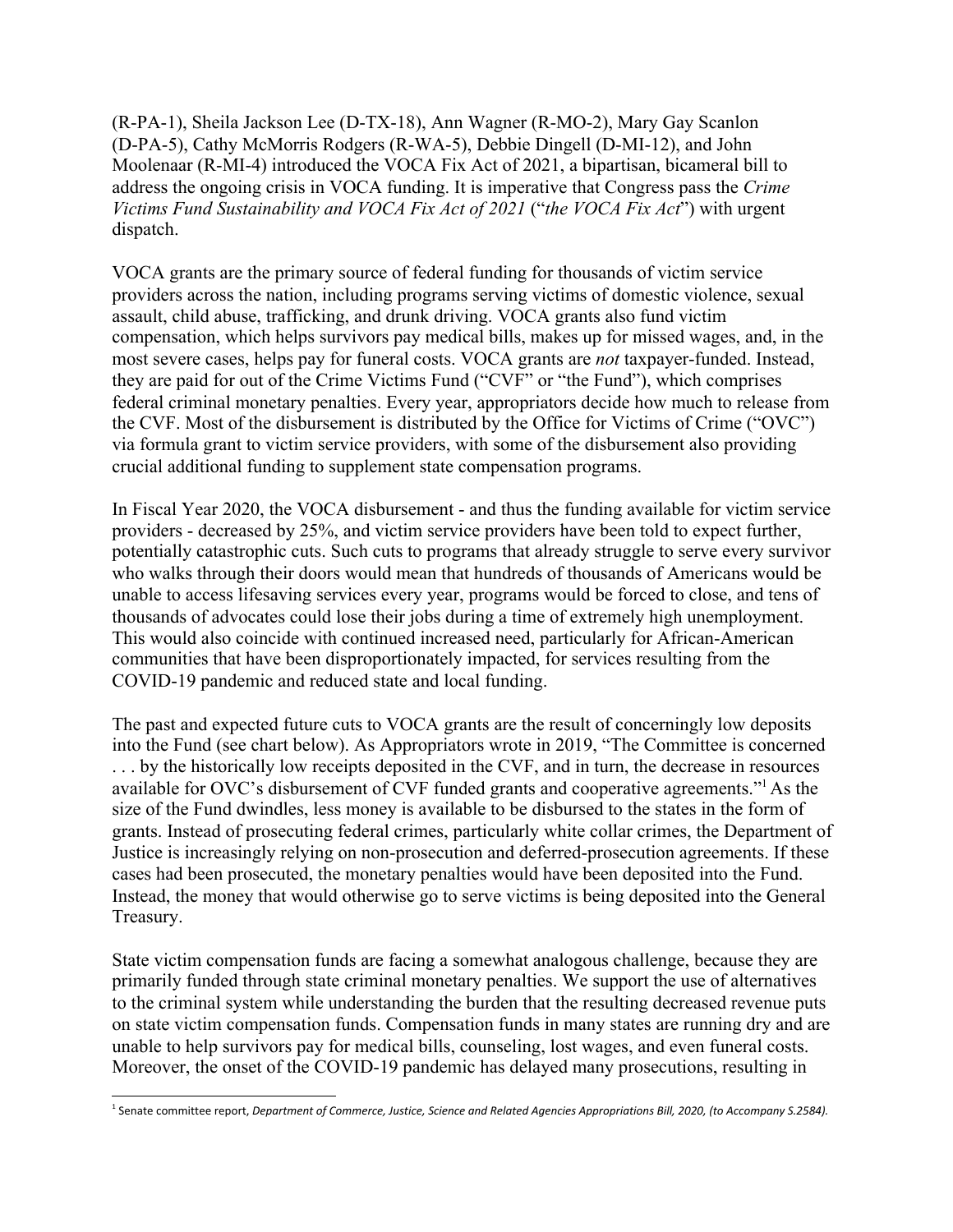even less income for the state compensation funds. The federal government's VOCA grant funding to a state victim compensation program is based on a percentage of the state's payments to victims from these dwindling state funds, and thus they are also receiving less support from the federal government, while the need for these funds continues to mount. Additionally, requirements that survivors engage with the criminal justice system limit the reach of victim compensation.



# **The undersigned organizations propose the following measures, which have also been supported by the 56 State and Territorial Attorneys Generals (see August 26 letter to Congress):**

- Redirect monetary penalties from federal deferred prosecution and non-prosecution agreements that would otherwise be deposited into the General Treasury into the Crime Victims Fund;
- Increase the federal grant calculation for funding to victim compensation programs from the current 60% to 75% of state-funded payouts; and
- Allow states to request a no-cost extension from the Attorney General, as allowed for other Department of Justice formula grant programs, to ensure states can thoughtfully and effectively distribute victim service grants without being penalized.

# **We also ask that Congress:**

- Require state VOCA Administrators to waive the 20% match requirement for victim service subgrantees for the pendency of the COVID-19 crisis and one additional year;
- Allow state VOCA Administrators to waive subgrantee match requirements at their discretion after the aforementioned waiver expires and require state VOCA Administrators to develop and publish a policy and procedure for obtaining a waiver;
- Instruct OVC not to deduct restitution payments recovered by state victim compensation funds when calculating victim compensation awards; and
- Provide flexibility for state compensation programs to waive the requirement to promote victim cooperation with law enforcement if good cause is established by the program.

These provisions are all contained within *the VOCA Fix Act*. This is an urgent matter. Every day that passes without the fixes above is a day that money that, with these fixes, could be accruing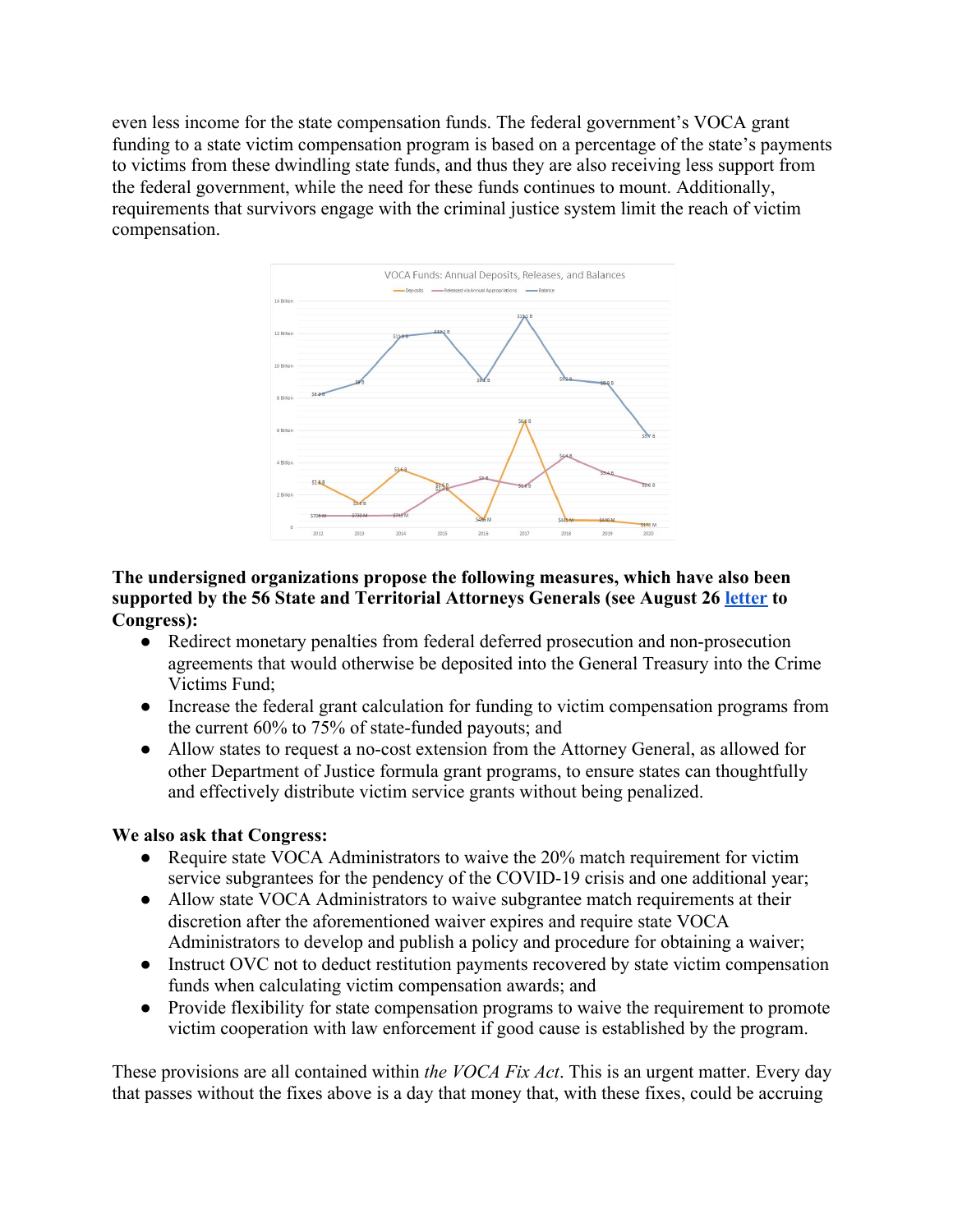into the CVF is not doing so - as much as \$2 billion annually. Survivors and the programs that serve them need renewed funding *now* to avoid catastrophic and dangerous cuts. Congress must act immediately to pass this critical bill.

For more information, contact Rachel Graber (rgraber@ncadv.org), Denise Edwards (dedwards@nca-online.org), Terri Poore (terri@endsexualviolence.org), Monica McLaughlin  $(mmclaughlin@nnedv.org)$ , Daisy Pagan (daisy@navaa.org), and Dan Eddy (dan.eddy@nacvcb.org).

Respectfully,

# **National Organizations:**

Alliance for Safety and Justice Asian Pacific Institute on Gender-Based Violence Association of Prosecuting Attorneys Association of Violence Against Women Administrators Brady Break the Cycle Breaking Free California Coalition Against Sexual Assault (CALCASA) Casa de Esperanza: National Latin@ Network for Healthy Families and Communities Chi-Town GVP Summit Coalition to Stop Gun Violence CommonSpirit Health Community Justice Action Fund Covenant House International Crime Survivors for Safety and Justice Cybercrime Support Network Daughters of Penelope DeafLEAD Evangelical Covenant Church - Advocacy for Victims of Abuse FaithTrust Institute First Star Institute Forward Together Action Futures Without Violence Giffords Jewish Women International Joyful Heart Foundation Kros Learning Group Legal Momentum, the Women's Legal Defense and Education Fund Major Cities Chiefs Association Mothers Against Drunk Driving Mothers of Lost Children National Advocacy Center of the Sisters of the Good Shepherd National Alliance to End Sexual Assault National Association of Crime Victim Compensation Boards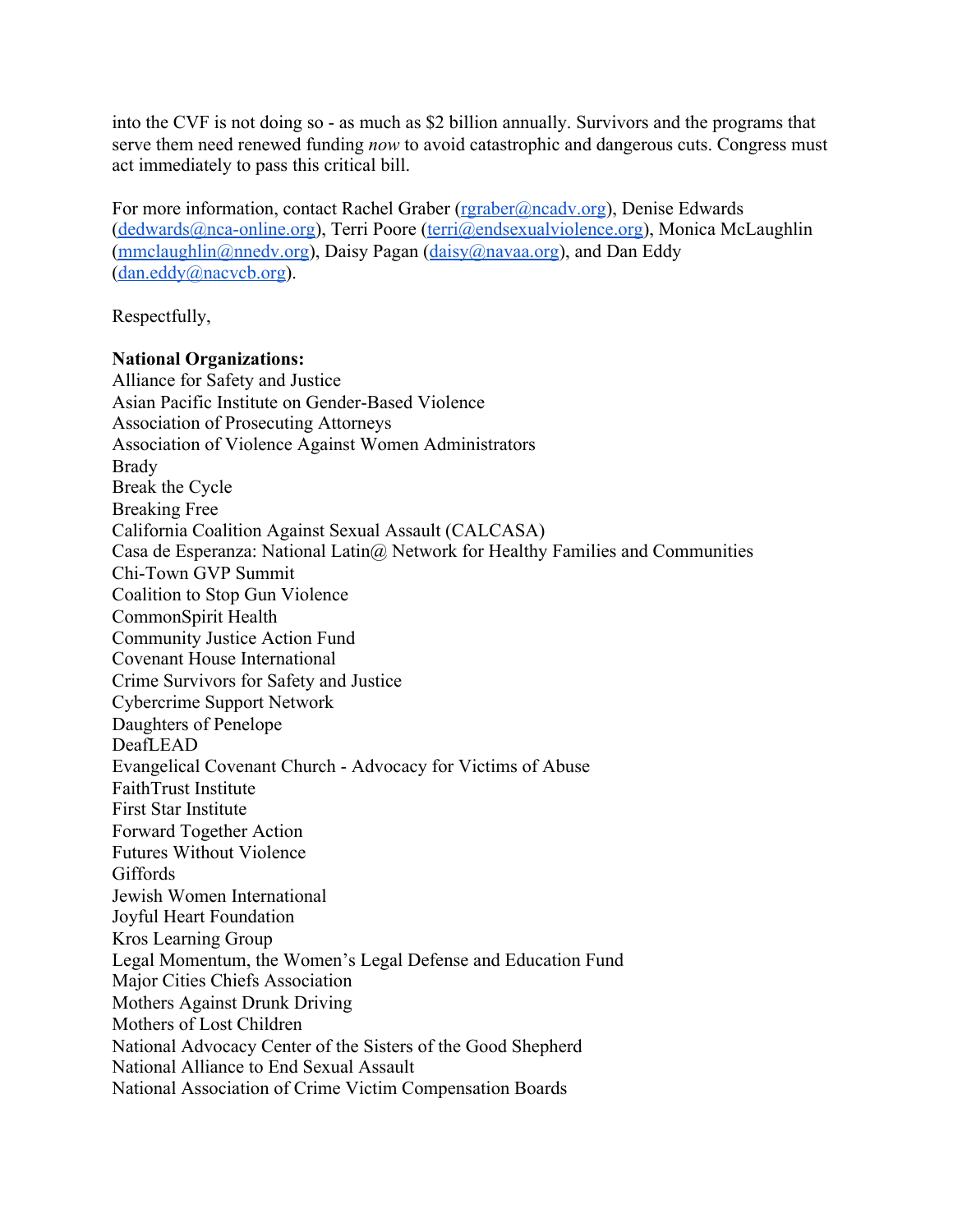National Association Social Workers

National Association of Victim Assistance in Corrections

National Association of VOCA Assistance Administrators

National CASA/GAL Association for Children on behalf of their 948 state organizations and local programs

National Center for Victims of Crime

National Center on Sexual Exploitation

National Children's Advocacy Center

National Children's Alliance

National Coalition Against Domestic Violence

National Criminal Justice Association

National District Attorneys Association

National Domestic Violence Hotline

National Indigenous Women's Resource Center

National Juvenile Justice Network

National Network to End Domestic Violence, membership organization of the 56 state and territorial domestic violence coalitions

National Organization for Victim Assistance (NOVA)

National Organization of API Ending Sexual Violence

National Resource Center on Domestic Violence

National Rural Social Work Caucus

Network of Jewish Human Service Agencies

Newtown Action Alliance

RAINN

Rights4Girls

Shared Hope International

States United to Prevent Gun Violence

Tahirih Justice Center

The American Probation and Parole Association

The Campaign to Keep Guns Off Campus

The Council of State Governments Justice Center

Unbound Global

Victim Rights Law Center

YWCA USA

Zero Abuse Project

Zeta Phi Beta Sorority, Inc.

Zonta USA

#### **Multi-State Organizations:**

Amara Legal Center, Washington, DC Ayuda, Washington, DC, Maryland, and Virginia Childhelp, Phoenix, AZ Child Abuse Council, Moline, IL Community Health Service Inc., Moorhead, MN Dartmouth Hitchcock Medical Center, Lebanon, NH Family & Children's Center, La Crosse, WI and Winona, MN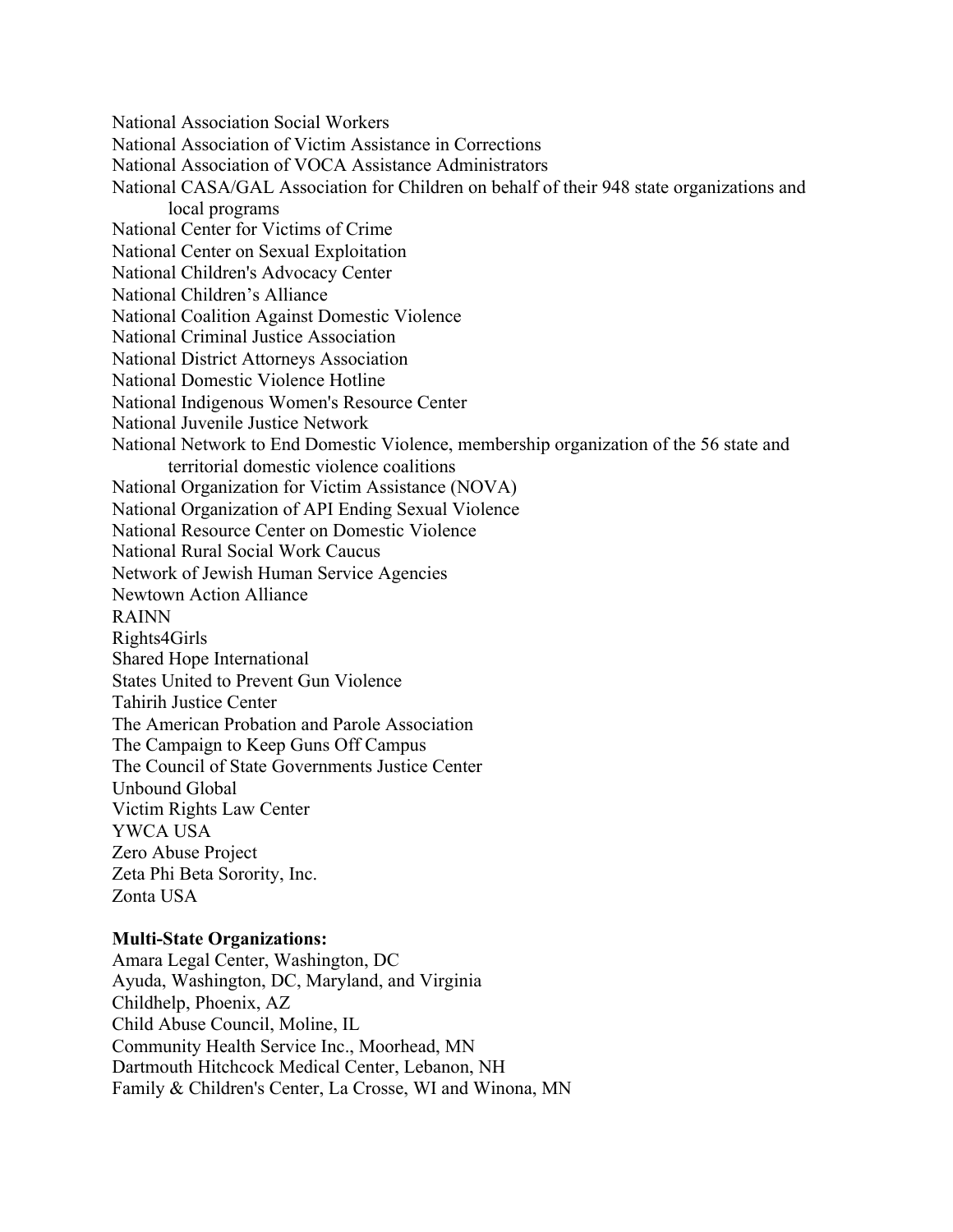Gateway Headstart, Bridgeton, NJ Gray's Trauma-Informed Care Services Corp, Lake Elsinore, CA Great Circle, St. Louis, MO PeaceWorks Inc., Conifer, CO Rape and Abuse Crisis Center of Fargo-Moorhead, Fargo, ND and Moorhead, MN Red River Children's Advocacy Center, Fargo, ND SAL Family and Community Services, Moline, IL Survivors Lead, Minneapolis, MN The WellHouse, Odenville, AL Wendt Center for Loss and Healing, Washington, DC YWCA Lewiston, ID-Clarkston, WA, Lewistown, ID

# **Tribal Organizations:**

Child Advocacy Program, Chautauqua County Children of the River Child Advocacy Center Fort Peck Assiniboine and Sioux Tribes/Red Bird Woman Center Little River Band of Ottawa Indians Victim Services Program Meskwaki Victim services - Resources for Indigenous Survivors & Empowerment (RISE) Red Cliff Band of Lake Superior Chippewa, Family Violence Prevention Program Tulalip Tribes, Children's Advocacy Center & Legacy of Healing VOCA Brighter Days

# **Alabama:**

AL Network of Children's Advocacy Centers Alabama CASA Network, Inc. Alabama Coalition Against Domestic Violence Alabama Coalition Against Rape AshaKiran NASW-Alabama Chapter Victims of Crime and Leniency (VOCAL) Baldwin County Child Advocacy Center, Summerdale Blount County Children's Center, Inc., Oneonta Butler County Children's Advocacy Center, Greenville Butterfly Bridge Children's Advocacy Center, Clanton Calhoun Cleburne Children's Center, Inc., Anniston Central Alabama Regional Child Advocacy Center, Selma Child Advocacy Center of Mobile, AL, Mobile Child Protect, Montgomery Covington County Child Advocacy Center, Andalusia Cramer Children's Center, Florence Crisis Center, Inc., Birmingham DeKalb County Children's Advocacy Center, Inc., Fort Wayne Escambia County Regional Child Advocacy Center, Brewton Family Resource Center of Northwest Alabama, Inc., Jasper Family Services of North Alabama, Albertville Jackson County Children's Advocacy Center Inc, Scottsboro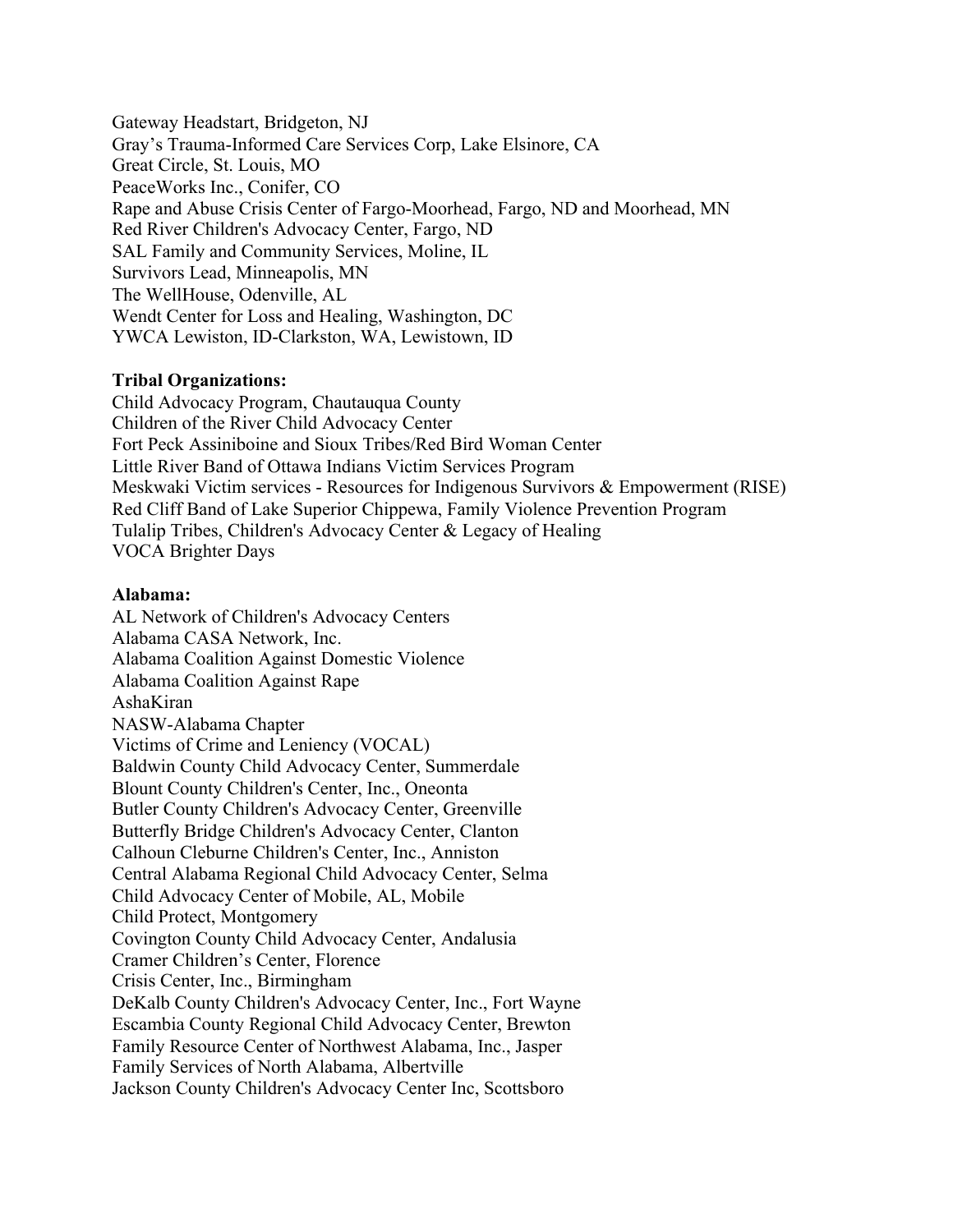James M. Barrie Center for Children, Inc., Gadsden Lifelines Counseling Services, Mobile Limestone Child Advocacy Center, Athens Morgan County Child Advocacy Center, Decatur Penelope House, Mobile Pike Regional Child Advocacy Center, Troy Prescott House Child Advocacy Center, Birmingham Regional Child Advocacy Center, Inc., Grove Hill Russell County Child Advocacy Center, Phenix City Shelby County Children's Advocacy Center-Owens House, Columbiana Southeast Alabama Child Advocacy Center, Dothan St.Clair Children's Advocacy Center, Pell City The Bessemer Cut Off Advocacy Center, Bessemer The Child Advocacy Center of Marshall County, Guntersville The Children's Advocacy Center of Cherokee County, Centre The Tuscaloosa Children's Center, Inc., Tuscaloosa Tri-County Children's Advocacy Center, Dadeville Twin Cedars Child Advocacy Center, Opelika Victim Services of Cullman, Inc., Cullman Walker County Children's Advocacy Center, Jasper West Alabama Children's Advocacy Center, Vernon, Fayette, and Carrollton Wiregrass Angel House, Dothan YWCA Central Alabama, Birmingham

#### **Alaska:**

Alaska Children's Alliance Alaska Network on Domestic Violence and Sexual Assault INC Victims For Justice The Children's Place, Wasilla The LeeShore Center, Kenai Tundra Women's Coalition, Bethel

#### **Arizona:**

Arizona Coalition to End Sexual and Domestic Violence Arizona Voice for Crime Victims, Inc. Az Crime Victim Rights Law Group Legal Services for Crime Victims in Arizona The Arizona Child & Family Advocacy Network Alice's Place, Inc., Winslow Amberly's Place Family Advocacy Center, Yuma Catholic Charities My Sisters' Place, Phoenix Children's Advocacy Center of Southern Arizona, Tucson Emerge Center Against Domestic Abuse, Tucson Eve's Place Inc., West Valley Glendale Police Department, Glendale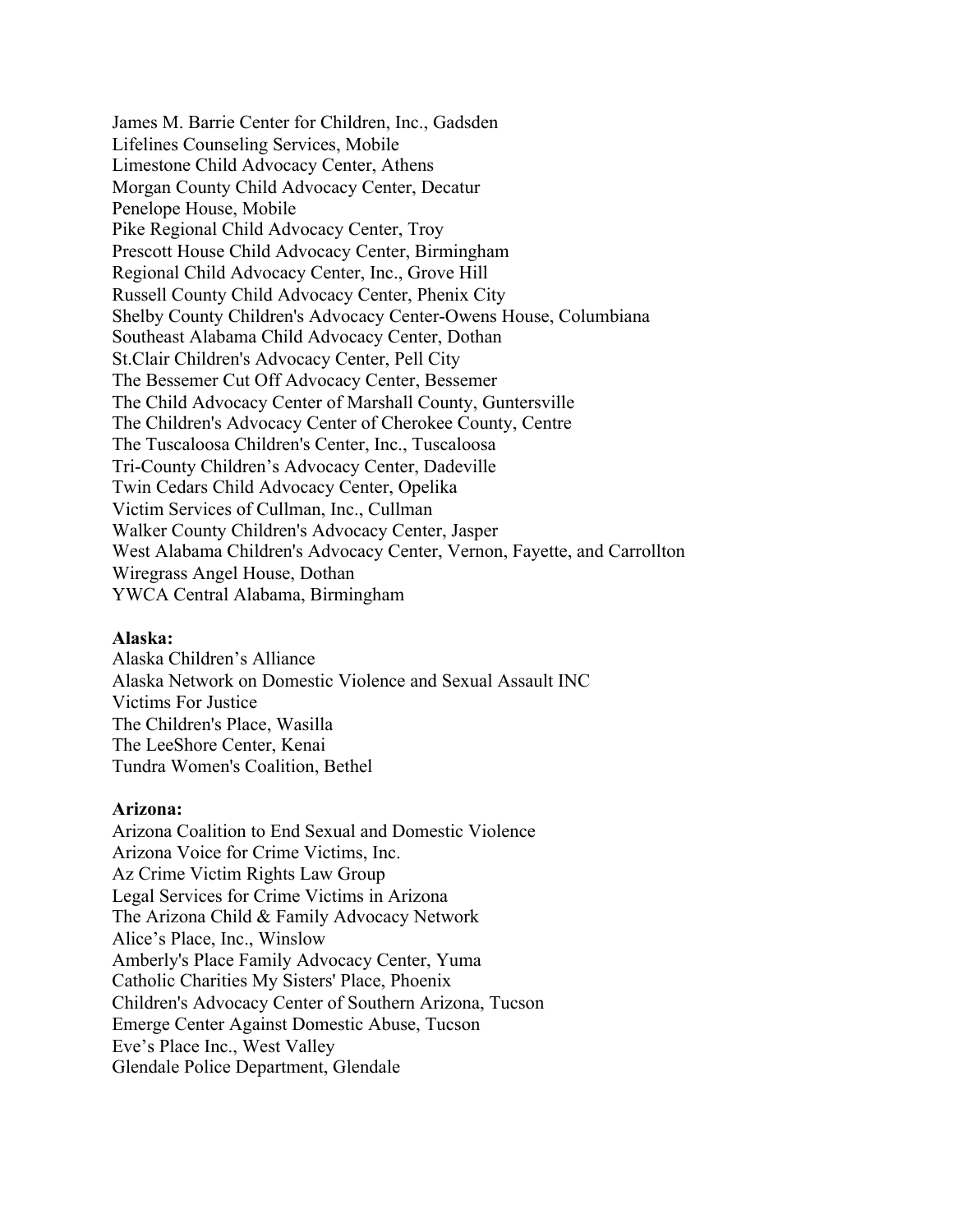### **Arkansas:**

Arkansas Children's Advocacy Centers Arkansas Coalition Against Domestic Violence Arkansas Coalition Against Sexual Assault Arkansas Department of Public Safety Child Safety Center of White County, Searcy Children's Advocacy Alliance, Conway Children's Advocacy Center of Benton County, Rogers Children's Advocacy Center of Eastern Arkansas, West Memphis Keeping the Faith Women's Shelter, Sheridan Ozark Rape Crisis, Inc., Clarksville, Harrison, and Russelville Rise House Arkansas, Conway Serenity, Inc., Mountain Home Women & Children First: The Center Against Family Violence, Little Rock

#### **California:**

A Community For Peace California Elder Justice Coalition California Partnership to End Domestic Violence Family Violence Appellate Project National Association of Social Workers, California Chapter Stopping Domestic Violence Casa de Esperanza, Sutter, Yuba, and Colusa Chadwick Center for Children and Families, San Diego Children's Advocacy Centers of California, San Leandro Children's Legacy Center, Redding Community United Against Violence (CUAV), San Francisco CORA (Community Overcoming Relationship Abuse), San Mateo Next Door Solutions to Domestic Violence, San Jose Empower Tehama, Red Bluff Empower Yolo, Inc., Woodland Encouragement Project, Santa Monica Family Services of Tulare County, Visalia Family Violence Law Center, Oakland Foundation for Peaceful Communities, Sacramento Harrington House/Rural Human Services, Crescent City Haven Hills, Canoga Park Haven Women's Center of Stanislaus, Modesto House of Ruth, Inc., Pomona Humboldt Domestic Violences Services (HDVS), Rural Humboldt County Jewish Family Service of Los Angeles, Los Angeles La Casa de Las Madres, San Francisco Lassen Family Services, Susanville Los Angeles Center for Law and Justice, Los Angeles Monarch Services of Santa Cruz County, Watsonville My Sister's House, Sacramento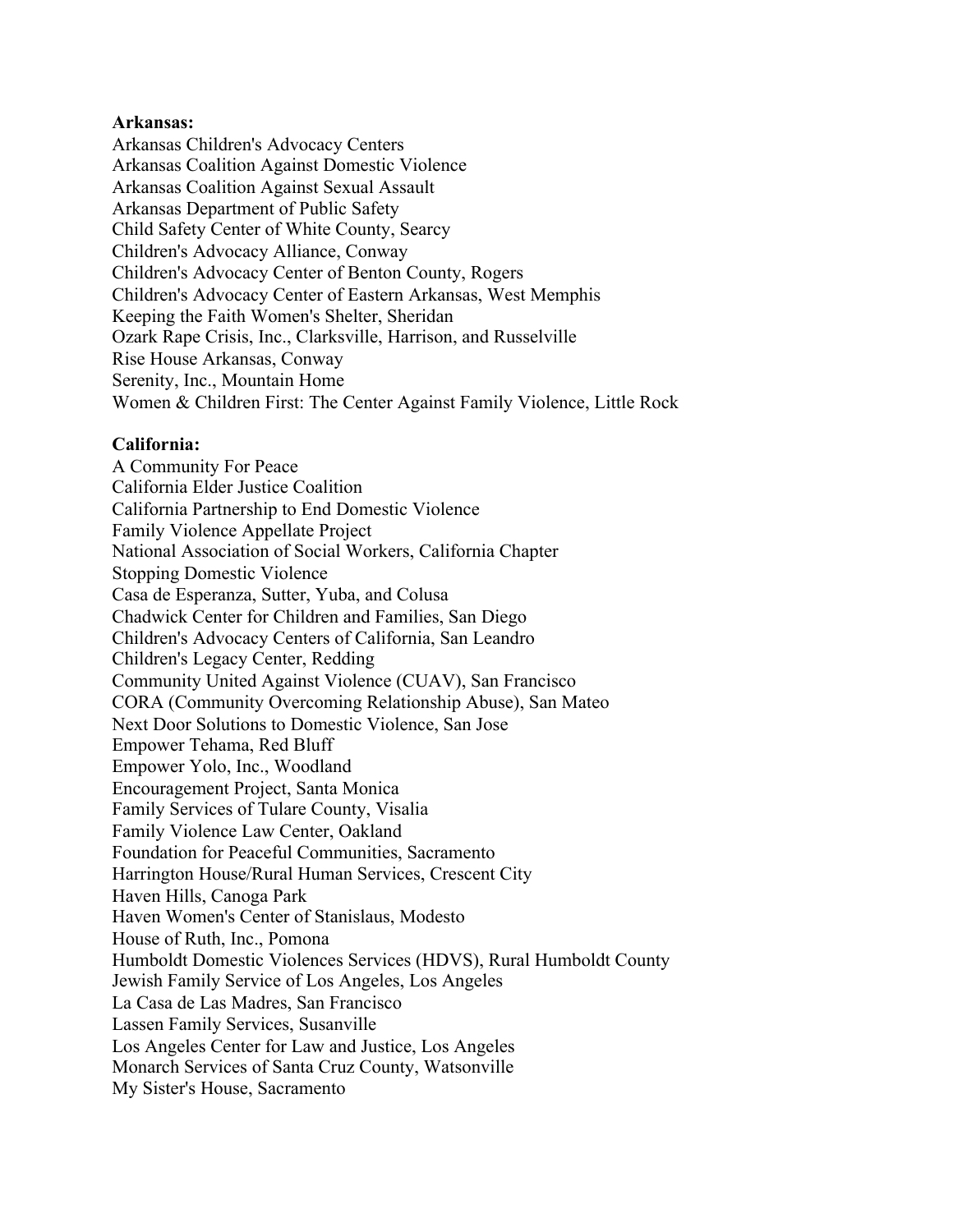Option House, Inc., San Bernardino Plumas Rural Services, Quincy Rape Counseling Services of Fresno, Fresno RISE, Paso Robles SAFE Family Justice Centers, Riverside San Bernardino County District Attorney's Office, San Bernardino Saving All Children (dba) Family Healing Center, Fresno Shelter From The Storm, Palm Desert Stand Strong, San Luis Obispo StrengthUnited, Los Angeles Su Casa~Ending Domestic Violence, Long Beach The Children's Advocacy Center for Child Abuse Assessment and Treatment, Covina Tuolumne County District Attorney Victim Services Program, Sonora Walnut Avenue Family & Women's Center, Santa Cruz Women Against Gun Violence, Los Angeles Women's Center-High Desert, Inc, Ridgecrest WomenShelter of Long Beach, Long Beach YWCA of Sonoma County, Santa Rosa

### **Colorado:**

Colorado Coalition Against Sexual Assault Colorado Organization for Victim Assistance (COVA) IMPACT Personal Safety of Colorado Jewish Family Service of Colorado National Association of Social Workers, Colorado Chapter Rocky Mountain Victim Law Center The Initiative Violence Free Colorado 11th Judicial District - Office of the District Attorney, Canon City 7th Judicial District Child Advocacy Center dba The Dolphin House, Montrose Advocate Safehouse Project, Glenwood Springs Advocates for Victims of Assault, Inc, Dillon Advocates of Lake County, Inc., Leadville Advocates of Routt County, Steamboat Springs Blue Sky Bridge, Boulder Clear Creek County Advocates, Georgetown Deaf Overcoming Violence through Empowerment (DOVE), Denver Finding Our Voices, Colorado Springs Gateway Domestic Violence Services, Aurora Hispanic Affairs Project, Western Colorado Justice Never Sleeps, Florence Latina SafeHouse, Denver Park County Sheriff's Office, Fairplay Project Hope of Gunnison Valley, Gunnison Project Safeguard, Denver Renew, Inc., Cortez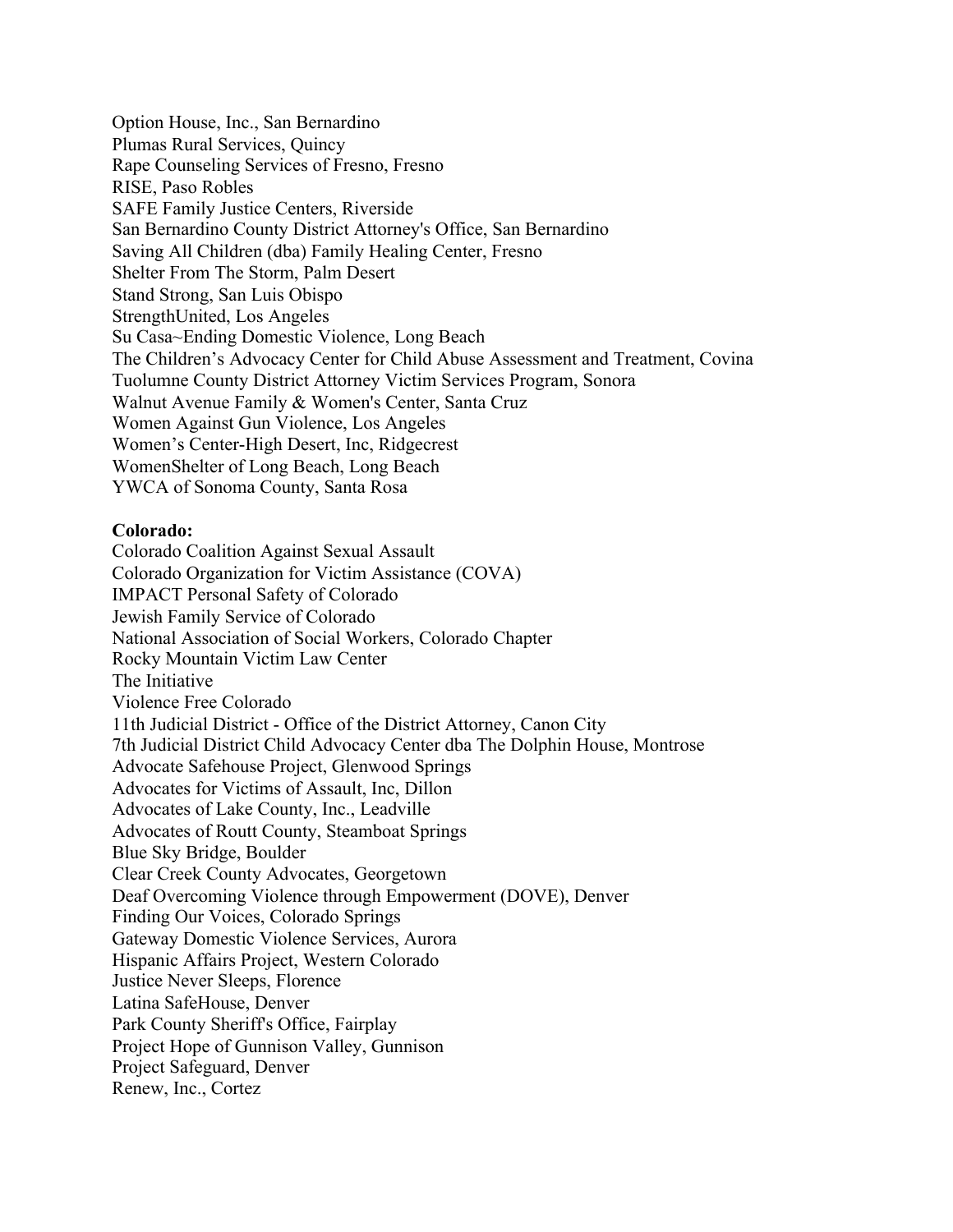RESPONSE Help for Survivors of Domestic Violence and Sexual Assault, Aspen Rise Above Violence, Pagosa Springs SafeHouse Denver, Denver Safehouse Progressive Alliance for Nonviolence, Boulder Safe Shelter of St. Vrain Valley, Longmont San Luis Valley Immigrant Resource Center, Alamosa San Miguel Resource Center, Telluride SARA House, Fort Morgan Sexual Assault Services Organization, Durango and Ignacio The Arc of Adams County, Northglenn The Arc of Aurora, Aurora The Blue Bench, Denver Tu Casa, Inc., Alamosa Western Slope Center For Children, Grand Junction WINGS, Denver YWCA Pueblo

### **Connecticut:**

Connecticut Coalition Against Domestic Violence Connecticut Children's Alliance CT Against Gun Violence National Association of Social Workers Connecticut Chapter Child Guidance Center of Southern Connecticut, Stamford Human Services Council/ Children's Connection, Norwalk The Center for Family Justice, Bridgeport YWCA Greenwich, Greenwich

#### **Delaware:**

CHILD, Inc. Children's Advocacy Center of Delaware DCADV Delaware Victims' Compensation Assistance Program

#### **District of Columbia:**

DC Volunteer Lawyers Project District of Columbia Office of Victim Services and Justice Grants FAIR Girls, Inc. Network for Victim Recovery of DC (NVRDC) Tzedek DC Zonta Club of Washington, D.C.

#### **Florida:**

American Children's Campaign (dba The Children's Campaign) Children's Home Society of Florida Florida Council Against Sexual Violence Florida Network of Children's Advocacy Centers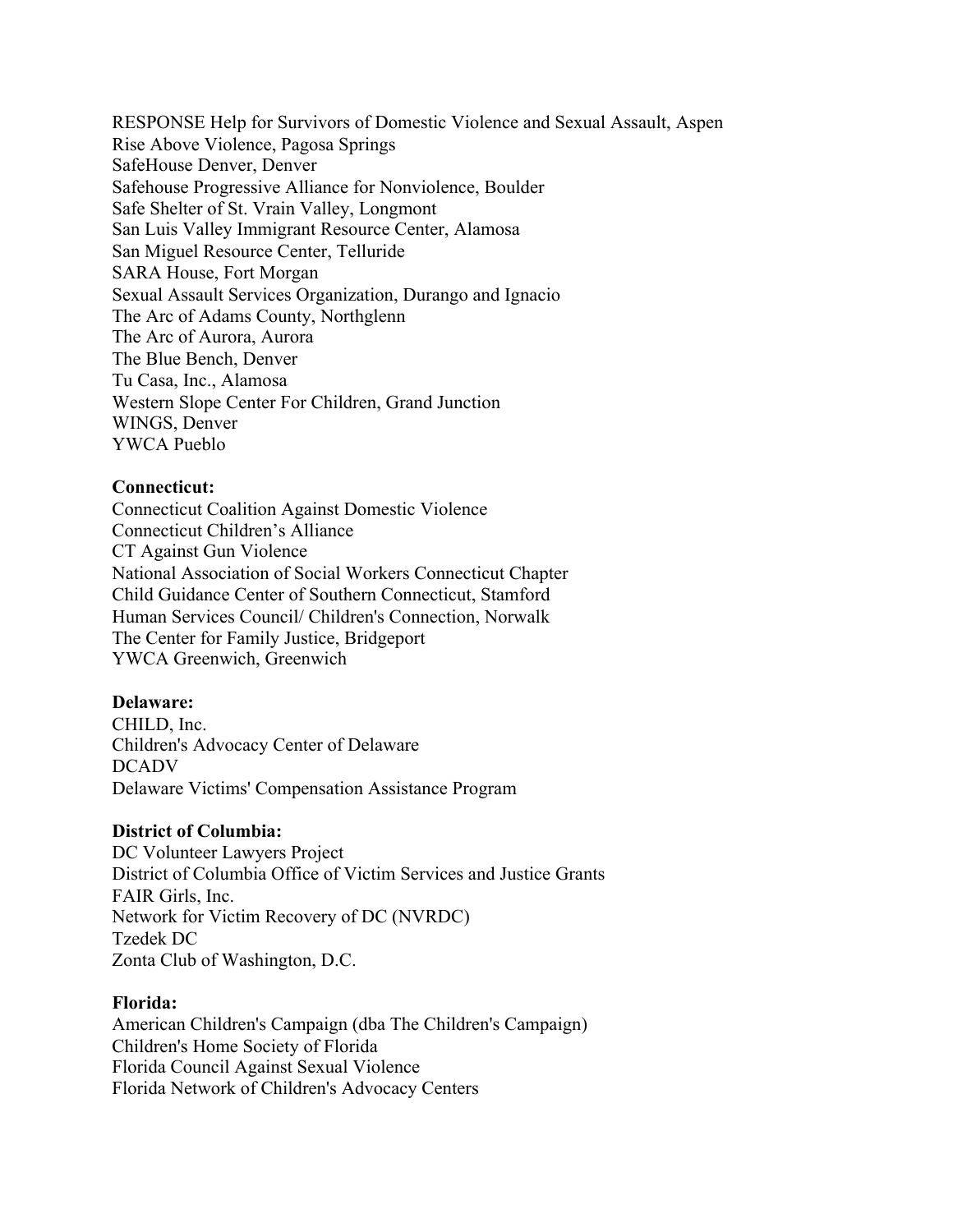National Association of Social Workers - Florida University of Florida Child Protection Team Voices for Florida - Open Doors Outreach Network Alachua County Sheriff's Office, Gainesville Betty Griffin Center, St. Augustine Center for Abuse and Rape Emergencies, Inc., Punta Gorda Child Advocacy Center, Inc., Gainesville Children's Advocacy Center of Brevard, Rockledge Children's Advocacy Center of Collier County, Naples Children's Advocacy Center of Hernando County, Brooksville Children's Advocacy Center of SW Florida, Fort Myers Citrus County Children's Advocacy Center, Inc., Lecanto Emerald Coast Children's Advocacy Center, Inc., Niceville Florida Council Against Sexual Violence, Tallahassee Gulf Coast Kids House, Pensacola Kids House of Seminole, Inc., Sanford Kristi House, Inc., Miami Lake Sumter Children's Advocacy Center, INC., Leesburg Manatee Children's Services, Inc., Brandenton Marion County Children's Advocacy Center, Inc., Ocala MUJER, Inc., Naranja Pasco Kids First, New Port Richey Peaceful Paths, Inc., Gainesville Port St Lucie Police Dept, Port St Lucie Refuge House, Inc., Tallahassee Ruth & Norman Rales Jewish Family Services, Boca Raton Santa Rosa Kids' House, Milton Sexual Assault Assistance Program of the Treasure Coast, Fort Pierce State Attorney's Office, 19th Judicial Circuit of Florida Sunrise of Pasco County, Inc., Pasco County Victim Services Coalition for the 7th Judicial Circuit, Daytona Beach Women's Center of Brevard, Melbourne and Titusville Women's Center of Jacksonville, Jacksonville

# **Georgia:**

Children's Advocacy Centers of Georgia GA Coalition Against Domestic Violence National Association of Social Workers - Georgia Chapter (NASWGA) Solicitor General's Office Victim Witness Student Victim Assistance A Child's Voice CAC, Social Circles Appalachian Children's Center, Inc., Ellijay Battered Women's Shelter Inc, Valdosta Carroll County Child Advocacy Center, Inc., Carrollton Chattahoochee CASA, Columbus Child Advocacy Center of Coffee County, Douglas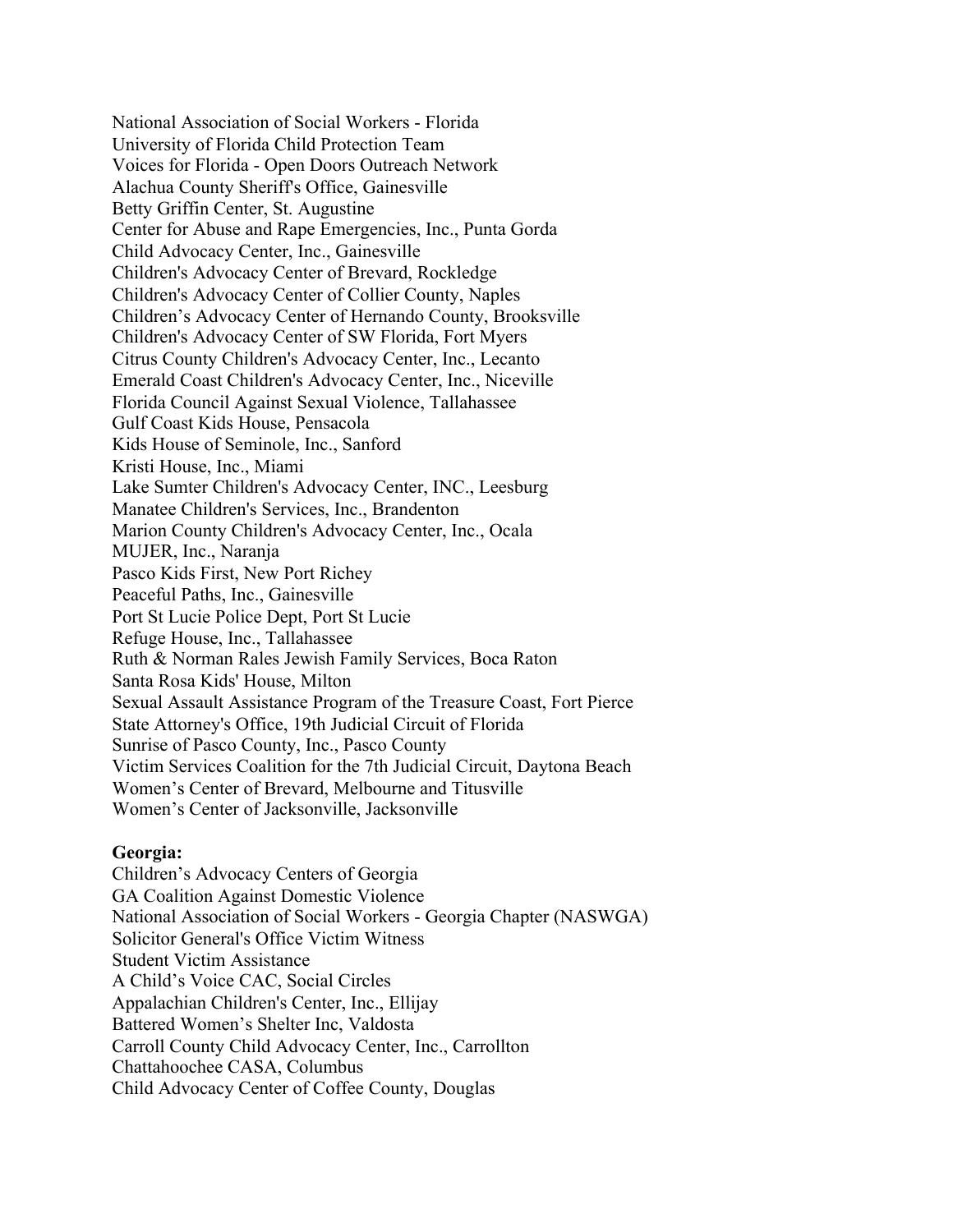Children's Advocacy Center of Troup County, LaGrange Child Enrichment, Inc., Augusta Children's Advocacy Center - LMJC, Fort Oglethorpe Children's Tree House Child Advocacy Center, Columbus Cobb Domestic Violence Taskforce, Marietta Crescent House, Atrium Health Navicent, Macon Douglasville Islamic Women's Shelter and Services, Inc., Douglasville FAITH's Power House Child Advocacy Center, Toccoa Family Resource Center of Gordon County, Inc., Calhoun Forsyth County Child Advocacy Center, Cumming Georgia Mountain Women's Center, Inc., Cornelia Harbor House-Northwest Georgia Child Advocacy Center, Inc, Rome Hero House, Moultrie Mary Lou Fraser Foundation for Families, Inc. - Helen's Haven Children's Advocacy Center, Hinesville Mosaic Georgia, Inc., Duluth Ocmulgee Judicial Circuit, Georgia, Milledgeville Paulding Child Advocacy Center, Dallas Prosecuting Attorneys' Council of Georgia, Morrow Rainbow House Inc., Jonesboro SAFE SHELTER Center for Domestic Violence Services, Savannah SafeHomes of Augusta, Augusta SafePath Children's Advocacy Center, Marietta Satilla Advocacy Services, Waycross Sexual Assault Center of Northwest Georgia, Rome South Enotah Child Advocacy Center, Inc., Cleveland Southern Crescent Sexual Assault and Child Advocacy Center, Hampton Southern Crescent Sexual Assault and Child Advocacy Center, Jonesboro Southern Crescent Sexual Assault and Child Advocacy Center, Newman Southwest Georgia Children's Alliance. Inc., Americus Stepping Stone CAC and SAC, Dublin Team Up Mentoring, Monroe The Bright House, Milledgeville The Children's Advocacy Center of Lowndes County, Inc., Valdosta The Cottage, Sexual Assault Center & Children's Advocacy Center, Inc., Athens The Forsyth County Child Advocacy Center, Cumming The Gateway Center, Inc, Cordele The GreenHouse CAC/SAC, Dalton The Refuge Domestic Violence Shelter and Sexual Assault Center, Vidalia The Treehouse Children's Advocacy Center of Thomas County, Thomasville Tifton Judicial Circuit Shelter, Inc., DBA Ruth's Cottage and The Patticake House, Tifton Twin Cedars Youth and Family Services, Inc., Columbus Waycross Area Shelter for Abused Persons Inc, Waycross

# **Hawaii:**

Hawaii Crime Victim Compensation Commission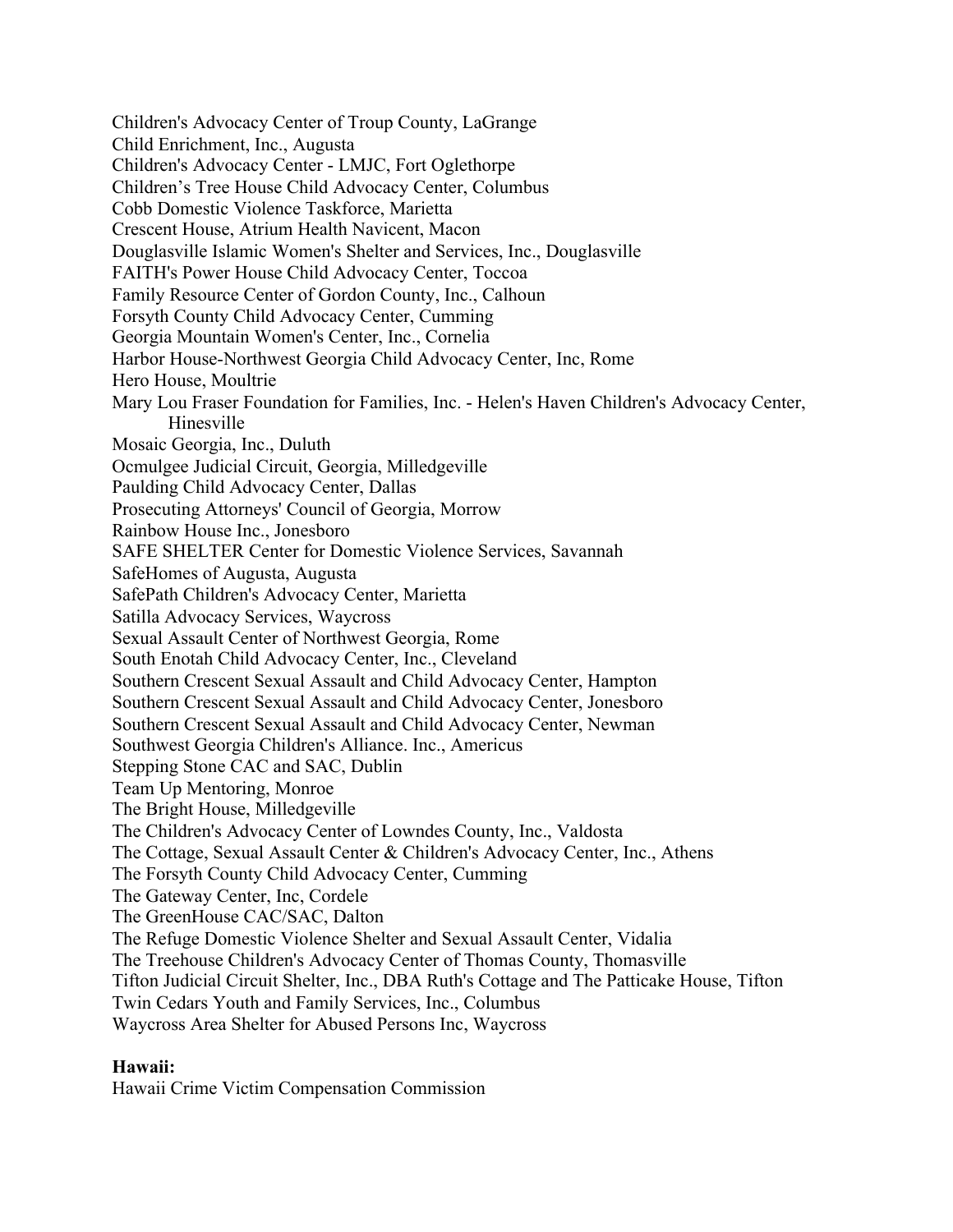Hawaii Department of the Attorney General Hawaii State Chapter Children's Justice Center Hawaii State Coalition Against Domestic Violence National Association of Social Workers- Hawai'i Chapter The Sex Abuse Treatment Center, Honolulu YWCA Kauai, Lihue

### **Idaho:**

Idaho Coalition Against Sexual & Domestic Violence Idaho Crime Victims Compensation Program The Idaho Network of Children's Advocacy Centers Advocates Against Family Violence, Inc., Caldwell Bright Tomorrows Child Advocacy Center, Pocatello Crossroads Harbor, Rupert Domestic Violence & Sexual Assault Center, Idaho Falls Elmore County Domestic Violence Council, Mountain Home Family Safety Network, Driggs Lemhi County Crisis Intervention, Salmon Nampa Family Justice Center, Nampa Oneida Crisis Center, Inc., Malad City Safe Passage Violence Prevention Center, Coeur d'Alene The Advocates, Hailey Upper Valley Child Advocacy Center, Rigby Women's and Children's Alliance, Boise

# **Illinois:**

Children's Advocacy Centers of Illinois Gun Violence Prevention PAC Illinois Child Advocacy Center Board of Directors Illinois Coalition Against Domestic Violence Illinois Coalition Against Sexual Assault National Association of Social Workers (NASW) Illinois Chapter Advocacy Network for Children, Quincy All Our Children's Advocacy Center, Justice April House Children's Advocacy Center, Morrison Braveheart Children's Advocacy Center, Cambridge Carrie Lynn Children's Center, Rockford Champaign County Children's Advocacy Center, Champaign Chicago Alliance Against Sexual Exploitation, Chicago Chicago Children's Advocacy Center, Chicato Children's Advocacy Center of East Central IL, Charleston Child Advocacy Center of McHenry County, Woodstock Child Network, Bradley Children's Advocacy Center of DeKalb County, DeKalb Children's Advocacy Center of East Central IL, Charleston Children's Advocacy Center of N & NW Cook Co., Hoffman Estates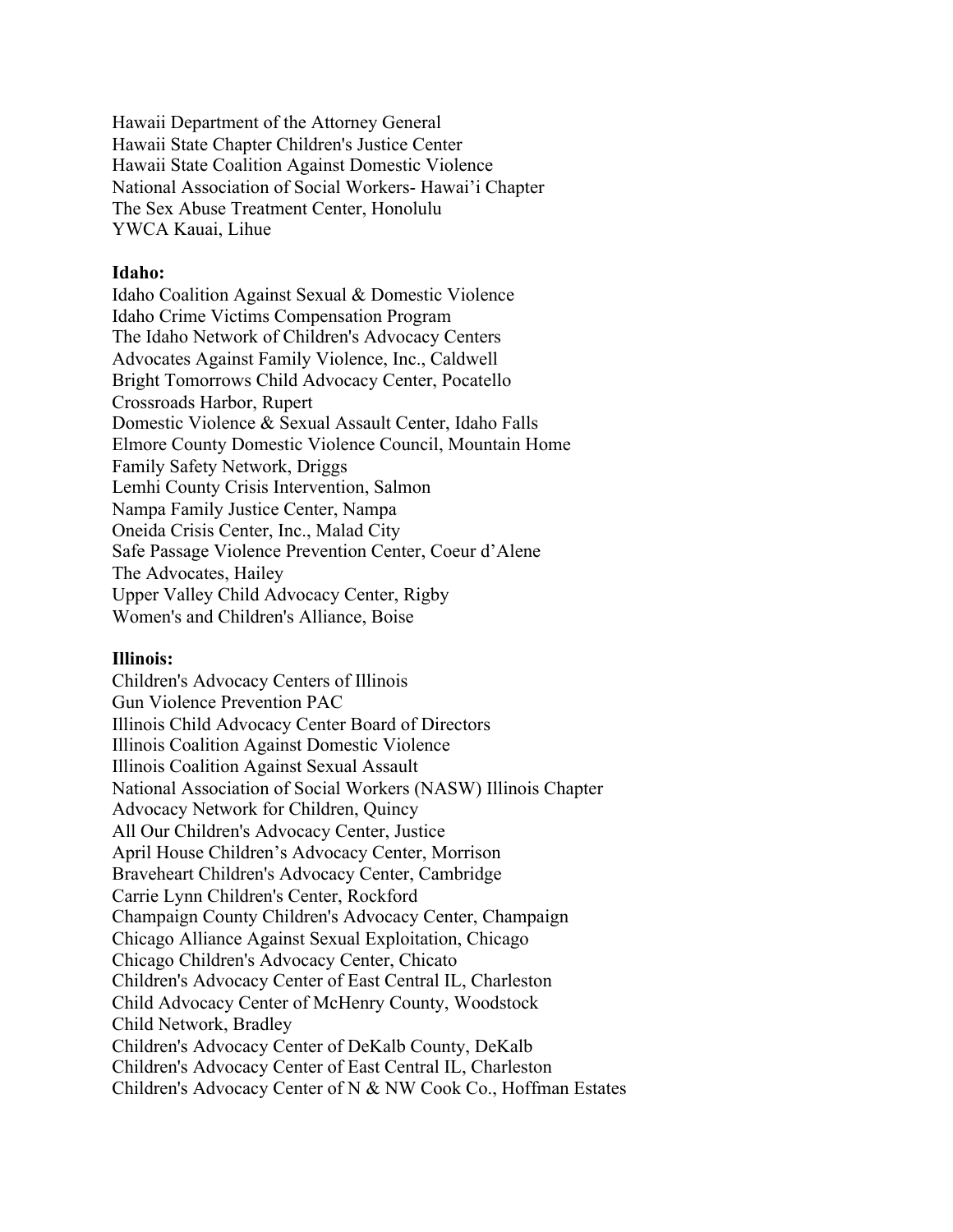Family Service Agency, Dekalb Franklin-Williamson Child Advocacy Center, Herrin Fulton-Mason Crisis Service, Canton Growing Strong Sexual Assault Center, Decatur HOPE of East Central Illinois, Charleston La Rabida Children's Advocacy Center, Park Forest Lake County Children's Advocacy Center, Gurnee LaSalle County Children's Advocacy Center, Ottawa McLean County Children's Advocacy Center & CASA, Bloomington Mercer County Family Crisis Center, Aledo Northwest Center Against Sexual Assault, Arlington Heights Office of Will County State's Attorney, Joliet Perry-Jackson Child Advocacy Center, Pinckneyville Pillars Community Health Domestic and Sexual Violence Services, La Grange Park Resilience, formerly Rape Victim Advocates, Chicago Rockford Sexual Assault Counseling, Rockford Safe Journeys, Streator Sangamon County Child Advocacy Center, Springfield Sexual Assault and Family Emergencies - SAFE, Vandalia, Effingham, Centralia, Mt. Vernon Sexual Assault Counseling and Information Service, Charleston Shining Star Children's Advocacy Center, Dixon St. Clair County Child Advocacy Center, Belleville Tazewell County Children's Advocacy Center, Pekin, Eureka, and Havana The Child 1st Center, Decatur The Guardian Center, Inc., Carmi The Poshard Foundation for Abused Children, Carterville The Rock Island County Children's Advocacy Center, Rock Island The Women's Center, Inc., Carbondale Two Rivers Child Advocacy Center, Anna Tyler's Justice Center for Children, Stockton Western Illinois Regional Council - Community Action Agency, Macomb Will County Children's Advocacy Center, Joliet YWCA Metropolitan Chicago, Chicago YWCA of the University of Illinois, Champaign Zacharias Sexual Abuse Center, Gurnee

#### **Indiana:**

Indiana Chapter of National Children's Alliance Indiana Coalition Against Domestic Violence Indiana Prosecuting Attorneys Council NASW - Indiana Chapter Children's Advocacy Center of Randolph County, Winchester Children's Advocacy Center of Southeast Indiana, Dillsboro, Madison, & Greensburg Comfort House Child Advocacy Center, Corydon Franklin County (IN) Prosecutor's Office, Brookville JACY House, Richmond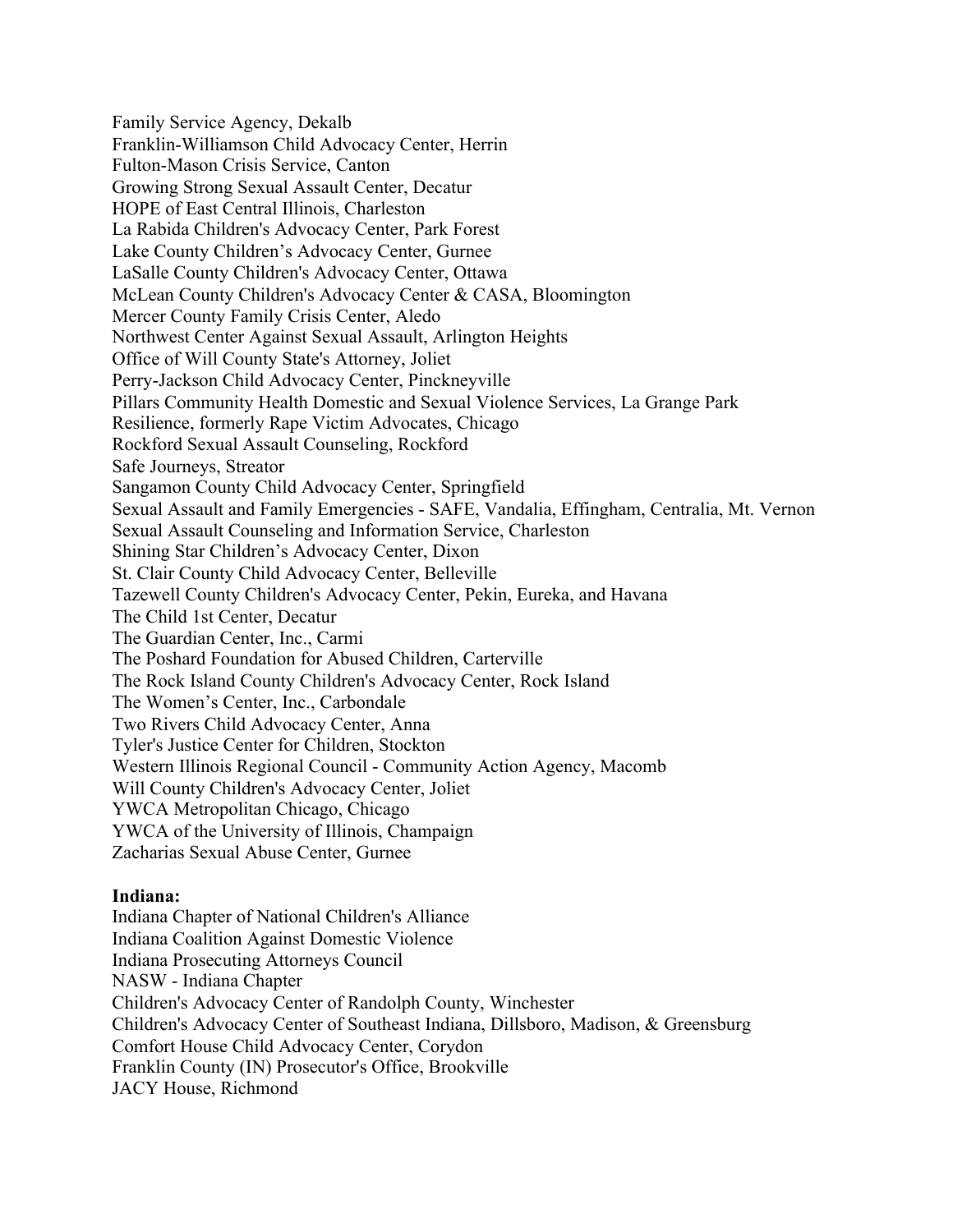Kids Talk Child Advocacy Center, Anderson Middle Way House, Bloomington Office of the Boone County Prosecutor , Lebanon, Boone County Safe Harbor Child Advocacy Center, Warsaw Susie's Place Child Advocacy Centers, Avon Sylvia's Child Advocacy Center, Lebanon The CASIE Center, South Bend The Child Advocacy Center of Grant County Indiana, Inc., Marion

### **Iowa:**

Amani Community Services Central Iowa Trauma Recovery Center Chains Interrupted EMBARC Iowa Chapter of Children's Advocacy Centers Iowa Coalition Against Domestic Violence Iowa Coalition Against Sexual Assault (IowaCASA) Iowa Coalition For Collective Change Iowa County Attorneys Association Iowa Safe Schools Monsoon Asians & Pacific Islanders in Solidarity National Association of Social Workers - Iowa Thrive Together Assault Care Center Extending Shelter and Support, Ames CAASA, Spencer Catholic Charities, Council Bluffs Child Protection Response Center, Davenport Children & Families of Iowa, Des Moines Courageous Fire LLC, Des Moines Creative Visions Inc., Des Moines Crisis Intervention and Advocacy Center, Adel Crisis Intervention Service, Mason City Crisis Intervention Services of SE Iowa, Oskaloosa Domestic Violence Intervention Program, Iowa City Domestic/Sexual Assault Outreach Center, Fort Dodge Family Crisis Center, Ottumwa Family Crisis Centers, Inc., Sioux Center Family Resources, Davenport Friends of the Family, Waterloo Helping Services for Youth and Families - Domestic Abuse Resource Center, Decorah Jesse Cosby Neighborhood Center, Waterloo La Luz Hispana, Hampton Latinas Unidas por un Nuevo Amanecer (L.U.N.A.), Des Moines MercyOne Siouxland Child Advocacy Center, Sioux City Nisaa African Family Services, Des Moines Plymouth County Victim Witness Coordinator, Le Mars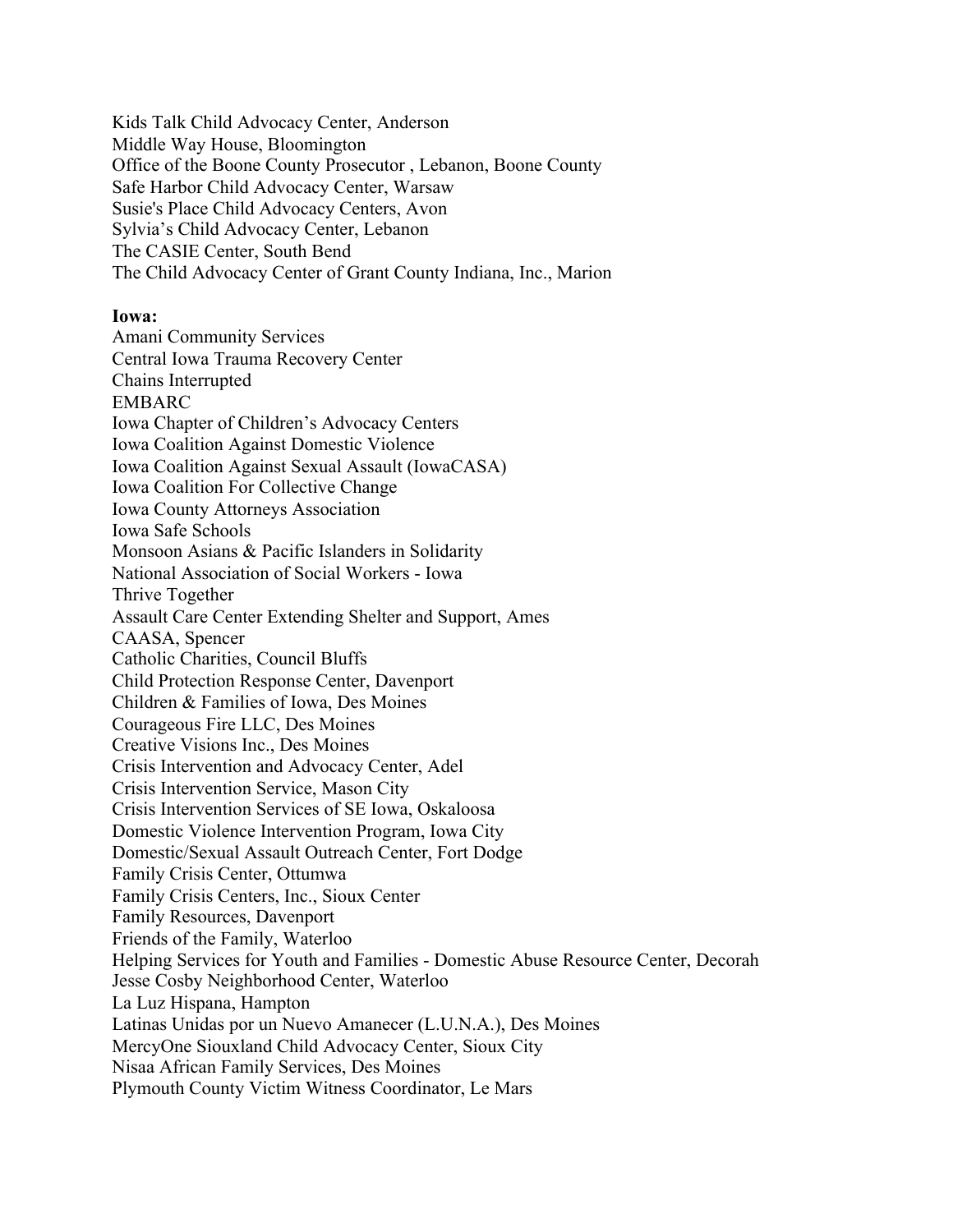Rape Victim Advocacy Program, Iowa City SafePlace, Sioux City Seasons Center for Behavioral Health, Spencer Waypoint Services, Cedar Rapids

# **Kansas:**

Children's Advocacy Centers of Kansas Kansas Coalition Against Sexual and Domestic Violence Bright House, Hutchinson Child Advocacy Center of Sedgwick County, Wichita Children's Advocacy Center, Inc., Pittsurg Crisis Center Dodge City, Inc., Dodge City Crisis Center, Inc., Clay, Geary, Marshall, Pottawatomie, and Riley Counties Domestic Violence Association of Central Kansas (DVACK), Salina Family Crisis Center, Inc., Great Bend Family Crisis Services Inc., Garden City Family Life Center - Safehouse, El Dorado First Judicial CASA Association Leavenworth Atchison Child Advocacy Center, Leavenworth Friends of Yates, Kansas City Healing Hearts Child Advocacy Center, Southaven Hope Unlimited, Inc., Iola Horizons Mental Health Center, Hutchinson Liberal Area Rape Crisis & Domestic Violence Services, Inc., Liberal LifeHouse Child Advocacy Center, Inc, Topeka North Central Kansas CASA & Hope's Place CAC, Concordia Safehome, Overland Park Safehouse Crisis Center, Inc., Pittsburg SOS, Inc, Emporia Stepping Stones Child Advocacy Center, Manhattan StepStone, Inc., Wichita Wichita Area Sexual Assault Center, Inc., Wichita Wichita Family Crisis Center, Wichita

# **Kentucky:**

Children's Advocacy Centers of Kentucky Kentucky Association of Sexual Assault Programs Kentucky Coalition Against Domestic Violence NASW-KY Barren River Area Child Advocacy Center, Bowling Green Buffalo Trace Children's Advocacy Center, Maysville Children's Advocacy Center of the Bluegrass, Lexington Family & Children's Place Kosair Charities Child Advocacy Center, Louisville Gateway Children's Advocacy Center, Morehead Green River Regional Rape Victim Services, Inc., Owensboro Hope Harbor, Inc., Bowling Green Hope's Place, Inc., Ashland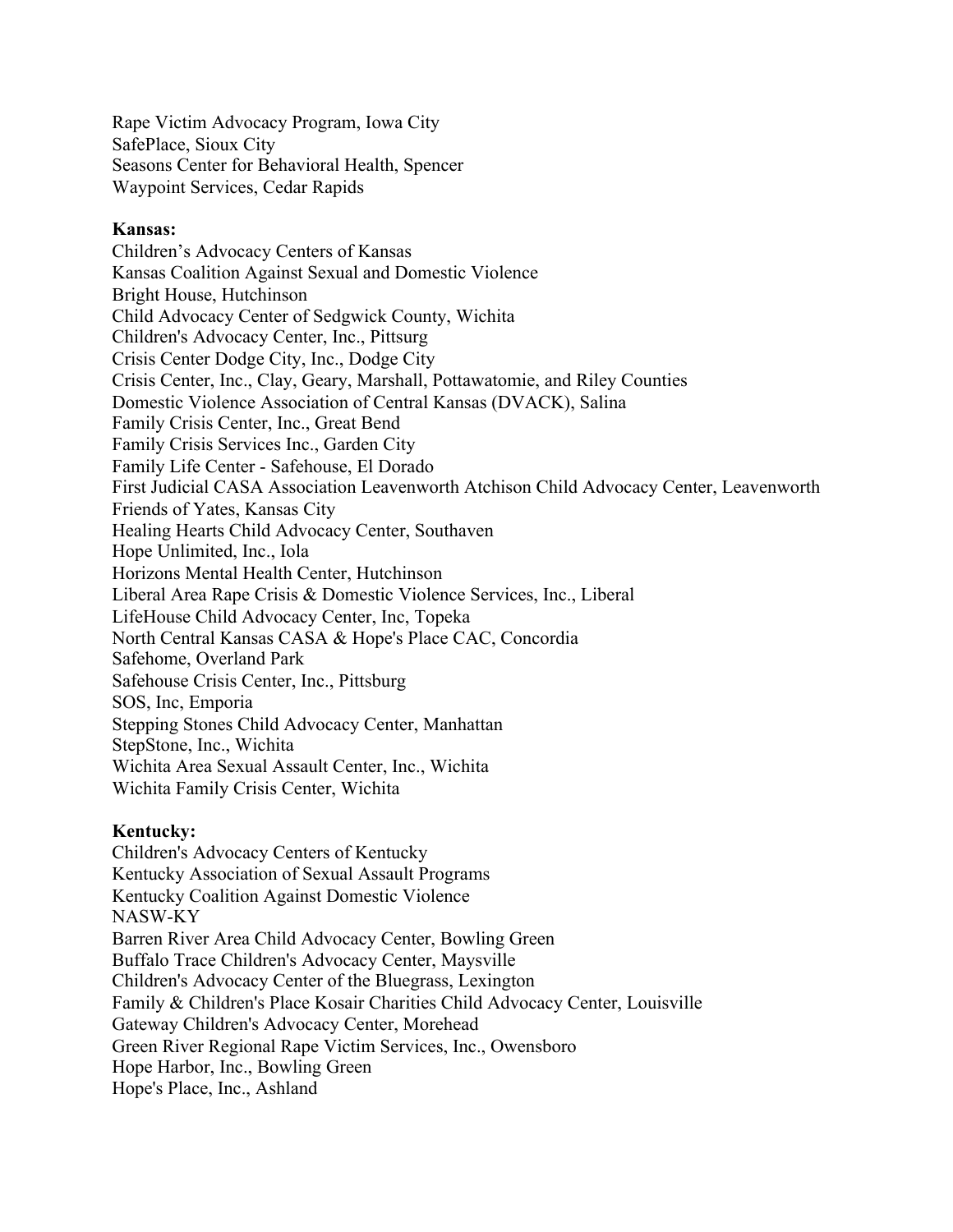Judi's Place for Kids, Pikeville Lake Cumberland Children's Advocacy Center, Jamestown Lotus Children's Advocacy & Sexual Violence Resource Center, Paducah OASIS, INC, Owensboro Pennyrile Children's Advocacy Center, Hopkinsville Silverleaf Sexual Trauma Recovery Services, Elizabethtown The Center for Women and Families, Louisville The Rising Center / Kentucky River Community Care (KRCC), Hazard

# **Louisiana:**

Louisiana Alliance of Children's Advocacy Centers Louisiana Coalition Against Domestic Violence National Association of Social Workers - Louisiana Chapter Baton Rouge Children's Advocacy Center, Baton Rouge CASA of West of CentLA, DeRidder Catahoula Parish Sheriff Department, Harrisonburg Center for Children and Families, Inc., Monroe Children's Advocacy Center - Hope House, Covington Children's Advocacy Center of NELA, Monroe Children's Advocacy Network, Alexandria Faith House, Inc., Lafayette Family Justice Center of Central Louisiana, Pineville Jefferson Children's Advocacy Center, Gretna Metro Centers For Community, New Orleans New Orleans Children's Advocacy Center, New Orleans NextSTEP of Central Louisiana, Inc., Pineville Plaquemines Community CARE Centers Foundation, Inc., Belle Chasse NextSTEP of Central Louisiana, Inc., Many Sexual Trauma Awareness and Response (STAR) Center, Alexandria, Baton Rouge, & New **Orleans** The Family Justice Center of Ouachita, Monroe

# **Maine:**

Maine Coalition Against Sexual Assault Maine Coalition to End Domestic Violence Maine Gun Safety Coalition Maine Network of Children's Advocacy Centers Nat Assoc of Social Workers, Maine Chapters Caring Unlimited, Sanford Family Violence Project, Augusta Hope and Justice Project, Aroostook County New Hope For Women, Rockland NextStep Domestic Violence Project, Ellsworth and Machias Partners for Peace, Bangor Rape Response Services, Bangor Safe Place Child Advocacy Center, Hagerstown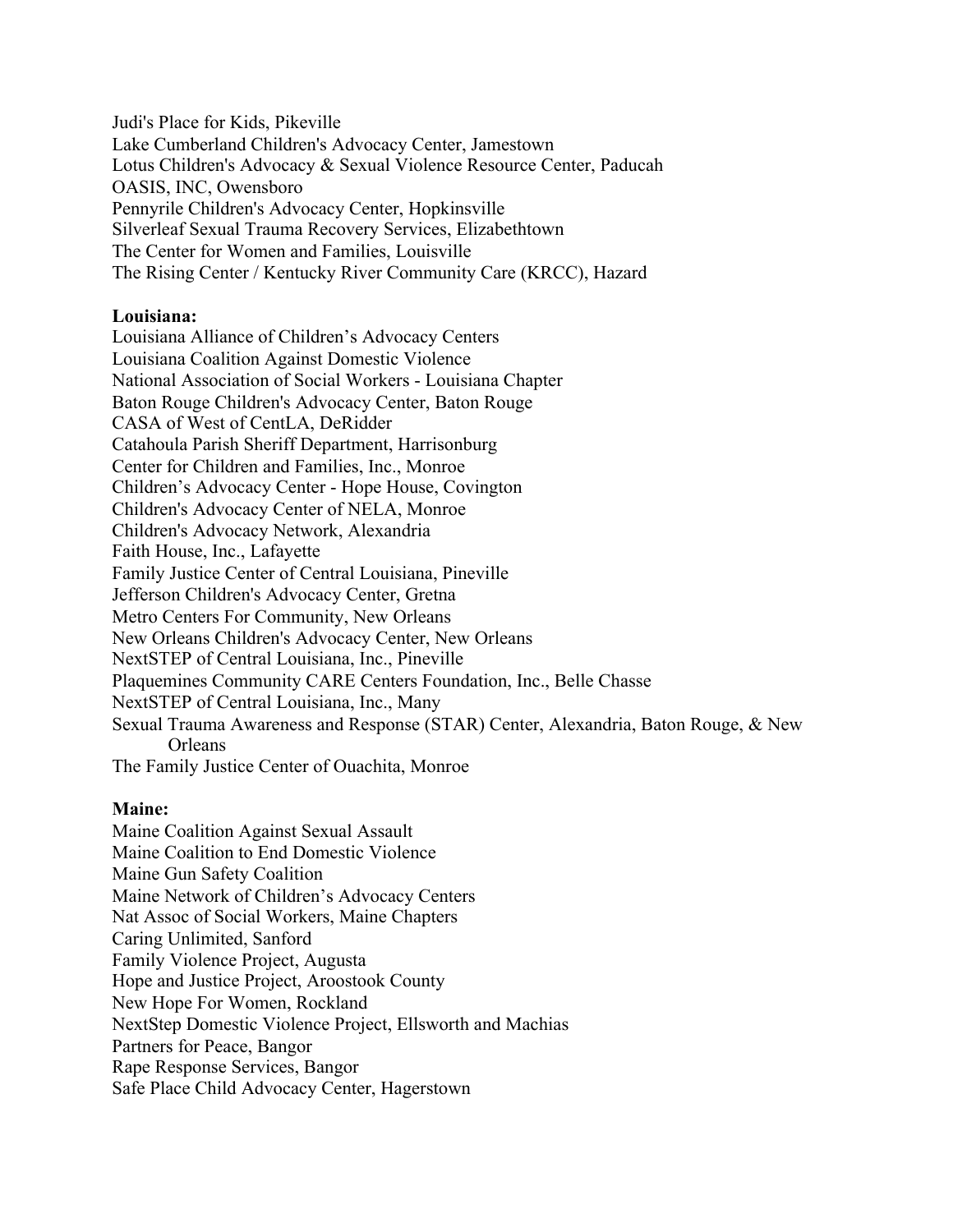Safe Voices, Lewiston Sexual Assault Crisis & Support Center, Winthrop Sexual Assault Prevention and Response Services, Androscoggin County, Oxford County, Franklin County Sexual Assault Response Services of Southern Maine, Portland Sexual Assault Support Services of Midcoast Maine, Brunswick Through These Doors, Portland

### **Maryland:**

Child Justice, Inc. Maryland CASA Association Maryland Chapter of the American Academy of Pediatrics Maryland Children's Alliance Maryland Coalition Against Sexual Assault Maryland Essentials for Childhood Maryland Family Network Maryland Local Management Board Association Maryland Network Against Domestic Violence Maryland Safe At Home Address Confidentiality Program, Office of the Secretary of State Maryland State Council on Child Abuse and Neglect MD Chapter of the National Organization of Social Workers MD Coalition of Families Anne Arundel County CASA, Inc., Annapolis CASA Citizens Assisting and Sheltering the Abused, Inc., Hagerstown CASA of Allegany County, Cumberland CASA of Frederick & Carroll Counties, Frederick Center for children, Inc., La Plata Life Crisis Center, Salisbury No More Stolen Childhoods The Family Tree/Prevent Child Abuse Maryland Carroll County Sheriff's Office, Westminster Cecil County Family Violence Programs, Elkton Center for Children, Inc., La Plata Dove Center, Oakland Family Crisis Resource Center, Inc., Cumberland For All Seasons, Inc., Easton, Cambridge, Denton, Stevensville, Chestertown, Tilghman Island Friends of the Child Advocacy Center, Frederick Jane's Place, Inc. Allegany County Child Advocacy Center, Cumberland LifeBridge Health, Center for Hope, Baltimore Office of the State's Attorney for Baltimore City, Baltimore Prince George's County Department Social Services, Landover Southern Md. Center for Family Advocacy, Hollywood St. Mary's County Child Advocacy Center, Leonardtown St. Mary's County Child Advocacy Center, Lexington Park Talbot County Children's Advocacy Center, Easton The CRICKET Center, Berlin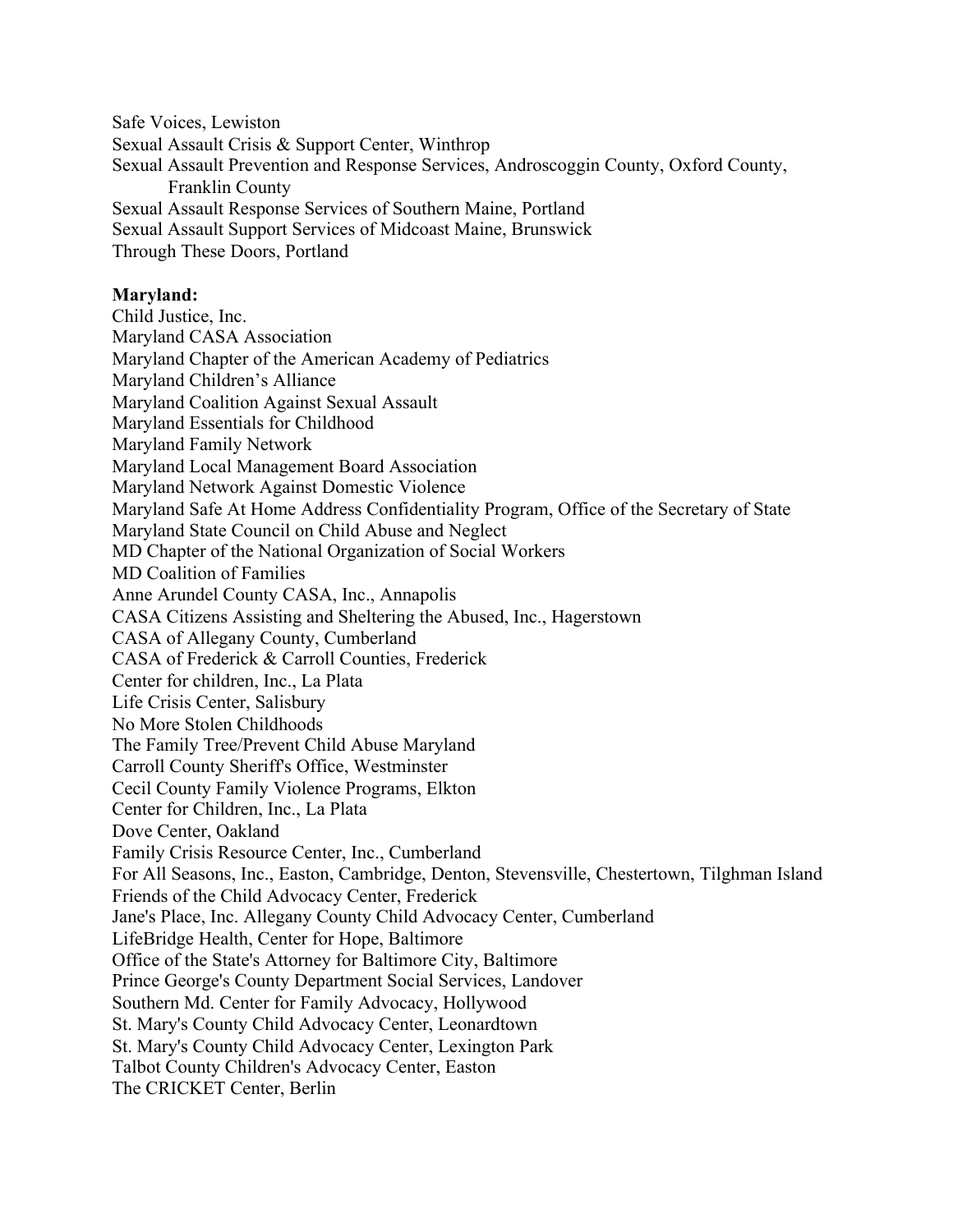The Rebuild, Overcome, and Rise (ROAR) Center, Baltimore The Sexual Assault/Spouse Abuse Resource Center, Bel Air Voices for Children, Howard County's Court Appointed Special Advocate Program, Ellicott **City** Voices for Children Montgomery, Montgomery County **Massachusetts:** Jane Doe Inc. Massachusetts Children's Alliance Massachusetts Office for Victim Assistance (MOVA) Mothers Against Drunk Driving Massachusetts National Association of Social Workers, MA Chapter Portal To Hope Saheli Inc. Stop Handgun Violence Violence Recovery Program, Fenway Health Beth Israel Deaconess Medical Center, Center for Violence Prevention and Recovery, Boston Boston Area Rape Crisis Center, Cambridge Boston Medical Center Domestic Violence Program, Boston Casa Myrna Vazquez, Boston Catholic Social Services, Diocese of Fall River, Fall River Centerboard, Lynn Children's Advocacy Center Franklin County North Quabbin Inc, Greenfield Children's Advocacy Center of Hampshire County, Northampton DOVE, Inc., Quincy Finex House, Boston HarborCOV, Chelsea Healing Abuse Working for Change, Salem Health Imperatives Hilltown Community Health Centers, Inc., Worthington Jeanne Geiger Crisis Center, Newburyport JF & CS Boston, Waltham Louis D. Brown Peace Institute, Dorchester Martha's Vineyard Community Services' CONNECT to End Violence, Vineyard Haven New England Learning Center for Women In Transition (NELCWIT), Greenfield New Hope Inc., Attleboro Office of Northwestern District Attorney, Northampton On The Rise, Inc., Cambridge Pathways for Change, Inc., Worcester RIA House, Inc., Framingham and Worcester Riverside Community Care, Sommerville Roxbury Youthworks, Inc., Roxbury The Second Step, Newton UMass Community Healthlink Victim Services, Worcester Wayside Youth & Family Support Network, Framingham Womanshelter/Companeras, Holyoke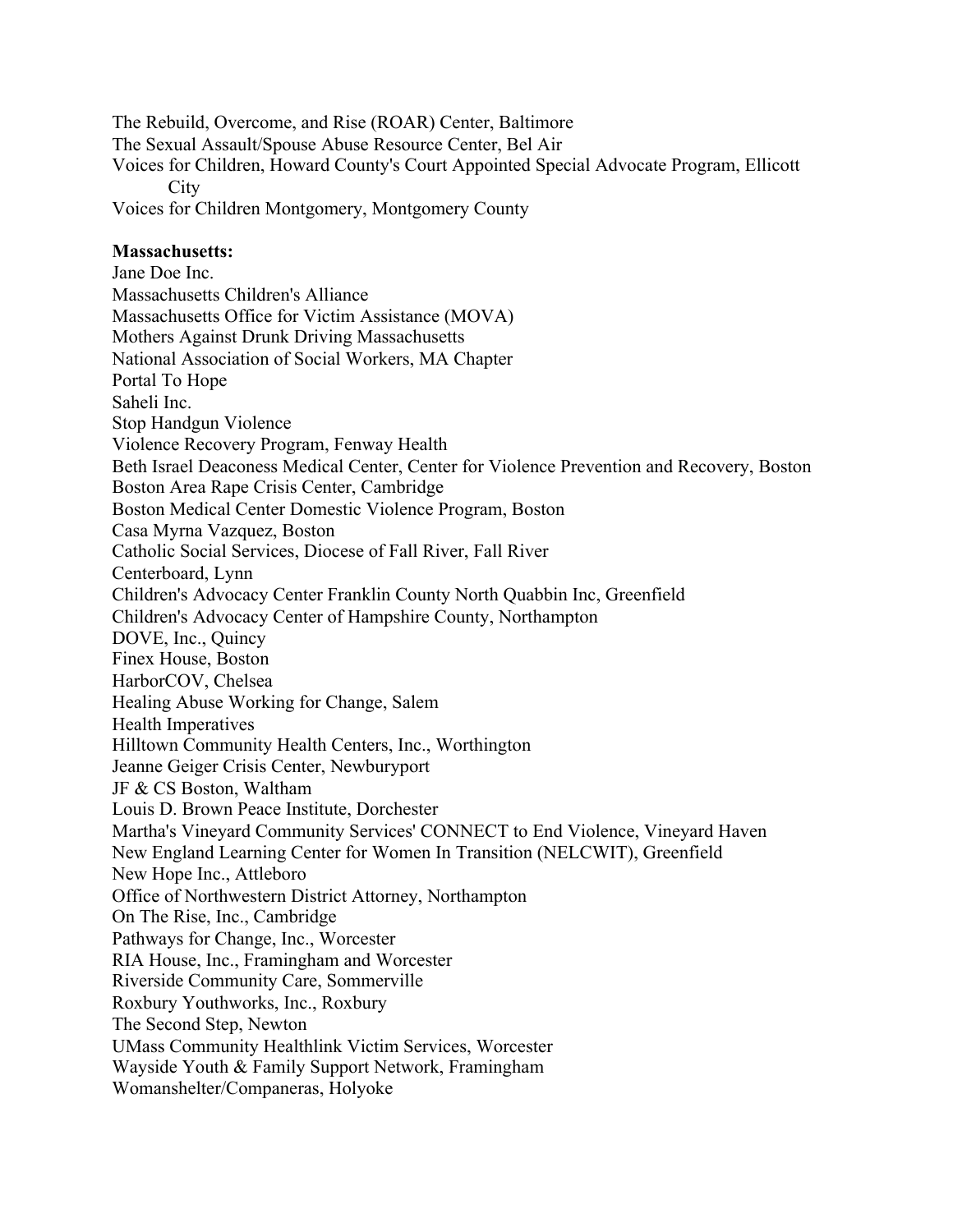Victim Rights Law Center, Boston Voices Against Violence, Framingham YWCA Northeastern Massachusetts, Lawrence

### **Michigan:**

Children's Advocacy Centers of Michigan Equality Michigan Michigan Coalition to End Domestic & Sexual Violence Michigan Court Appointed Special Advocate (CASA) Mothers Against Drunk Driving (MADD) Michigan State Office Progress Michigan Prosecuting Attorneys Association of Michigan Allegan County CASA- Safe Harbor CAC, Allegan AWARE, Inc., Jackson Bronson Sexual Assault Services, Child Advocacy Center, Battle Creek CAN Council, Saginaw, Bay City, and Bad Axe CARE House of Oakland County, Pontiac CASA of Kent County, Grand Rapids CASA - The Voice for Clinton County's Children, St. Johns Centro Multicultural La Familia, Pontiac Child Advocacy, Amla Child and Family Services of Saginaw, Saginaw Children's Advocacy Center, Holland Children's Advocacy Center of Kalamazoo, Kalamazoo Children's Advocacy Center of Kent County, Grand Rapids Children's Advocacy Center of Southwest Michigan, St. Joseph CHOICES of Manistee County, Inc., Manistee Domestic Violence Coalition, Inc, Paw Paw Every Woman's Place, Muskegon Hurley Medical Center-Trauma Recovery Center, Flint Ionia Montcalm Secure and Friendly Environment Child Advocacy Center, Fenwick Kids-TALK Children's Advocacy Center, Detroit Macomb County Child Advocacy Center/Care House, Mount Clemens Manistee County Child Advocacy Center, Manistee Northern Michigan Children's Assessment Center, Roscommon Office of Prosecuting Attorney, Kalamazoo Region 2 Area Agency on Aging, Brooklyn Resilience: Advocates for Ending Violence, Holland S.A.F.E. Place, Battle Creek Safe & Sound Child Advocacy Center, Midland Safe Harbor CAC of Barry County, Hastings Safe Harbor Children's Advocacy Center, Allegan SafeCenter, Owosso and St. Johns Sanilac County Child Abuse Prevention Council, Sandusky Small Talk Children's Advocacy Center, Lansing St. Clair County Child Abuse Neglect Council Inc, Port Huron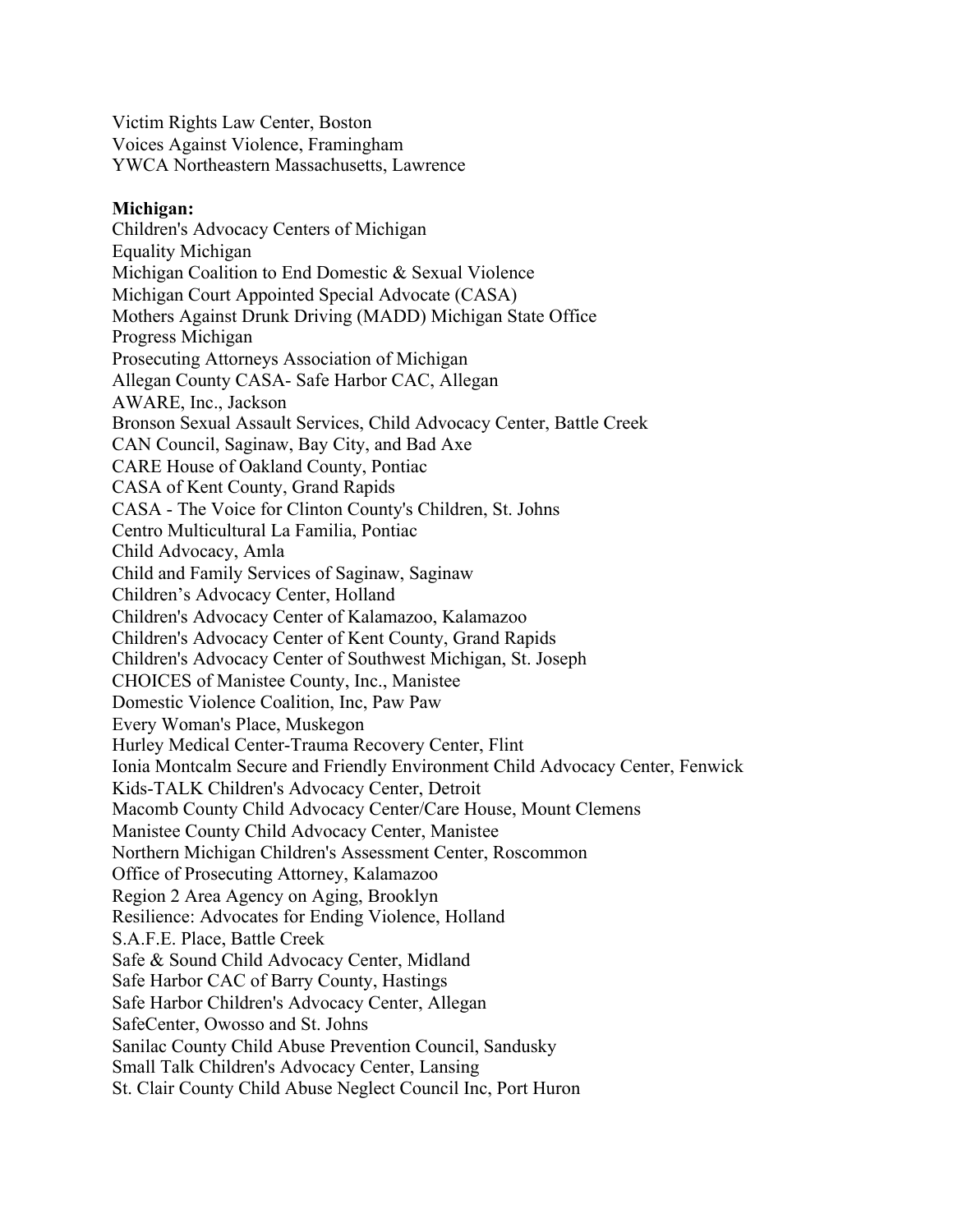St. Clair County Victim's Rights Office, Port Huron The Avenue Family Network, Benton Harbor The Capital Area Response Effort (CARE), Lansing The Child Advocacy Center of Lapeer County, Lapeer The Child Advocacy Center of Tuscola County, Caro The Voice for Clinton County's Children, Saint Johns The Women's Center, Marquette Traverse Bay Children's Advocacy Center, Traverse City Underground Railroad, Inc., Saginaw Voices for Children, Flint Voices for Children, Owosso Women's Resource Center for the Grand Traverse Area, Traverse City YWCA, Kalamazoo

#### **Minnesota:**

American Indian Community Housing Organization Midwest Children's Resource Center Minnesota Alliance on Crime Minnesota Children's Alliance Minnesota Elder Justice Center MN Coalition Against Sexual Assault ThinkSelf Deaf Adult Education & Advocacy Unspoken Voices Violence Free Minnesota Women of Nations 360 Communities, Burnsville Advocates for Family Peace, Grand Rapids Alexandra House, Inc., Blaine Anoka County Attorney's Office, Anoka Canvas Health Abuse Response Services, Oakdale Child & Family Advocacy Center of South Central Minnesota, Mankato Child's Place, Redwood Falls Cornerstone Advocacy Service, Bloomington and Minneapolis Dakota County Attorney's Office, Hastings Division of Indian Work, Minneapolis Domestic Abuse Intervention Programs, Duluth Family Advocacy Center of Northern Minnesota, Bemidji Family & Children's Center - Matty's Place CAC, Winona Family Pathways, North Branch Family Safety Network, Walker Freeborn County Crime Victims Crisis Center, Albert Lea Hands of Hope Resource Center, Little Falls HOPE Center, Faribault HOPE Coalition, Red Wing HOPE (Healing Opportunity Provided Equally), Aitkin Jewish Family and Children's Service of Minneapolis, Minneapolis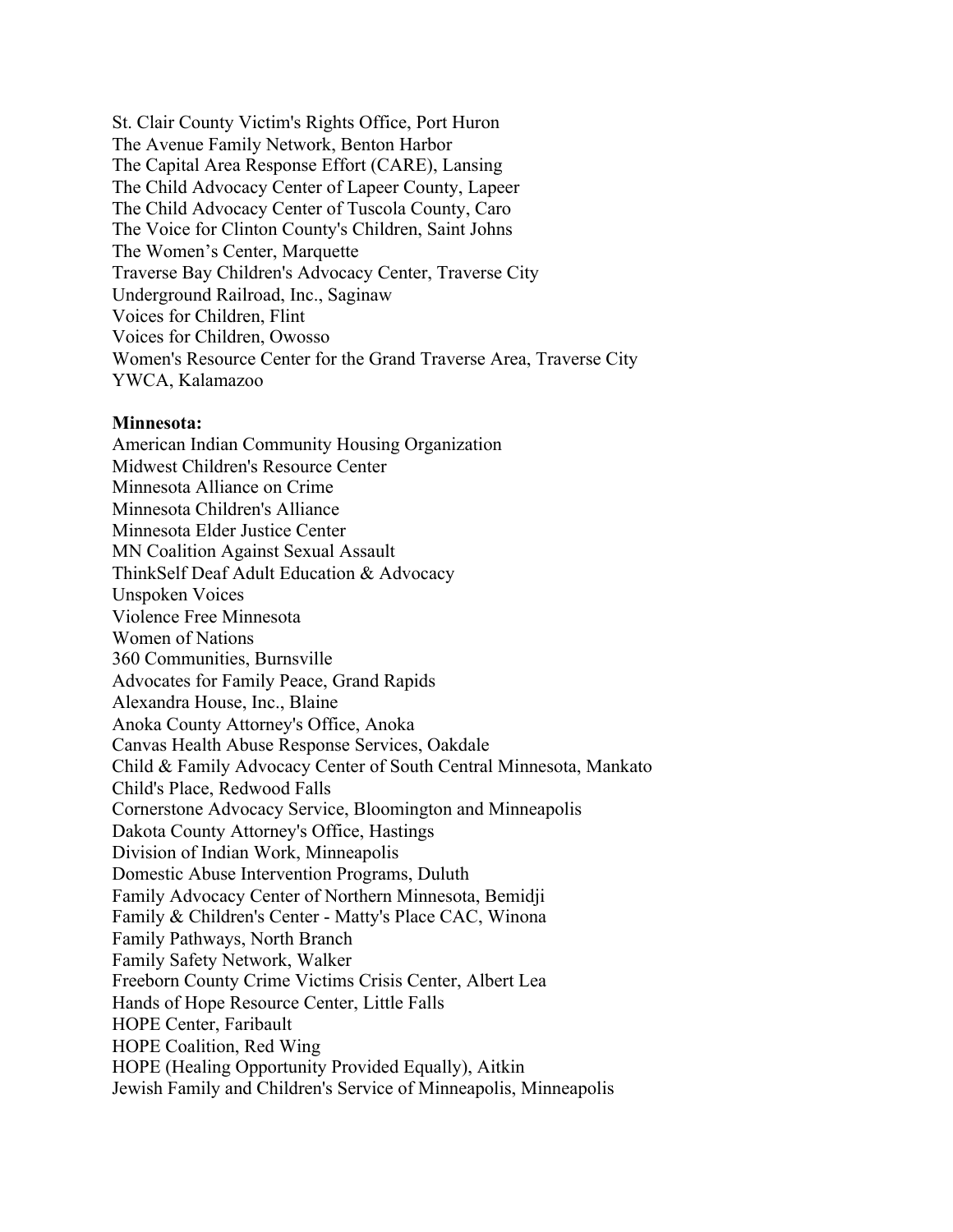Kandiyohi County Attorney's Office, Willmar Karen Organization of Minnesota, St. Paul Mid-Minnesota Women's Center, Inc., Brainerd Minneapolis American Indian Center, Minneapolis Missions Inc. Programs, Plymouth New Horizons Crisis Center, Marshall North Star Family Advocacy Center, Braham PAVSA, Duluth Phumulani Minnesota African Women Against Violence, Minneapolis Red Lake County Victim Services, Red Lake Falls Rivers of Hope, Monticello Safe Avenues, Willmar Safe Haven Shelter & Resource Center, Duluth Sewa-Aifw, Minneapolis Sexual Violence Center, Minneapolis Someplace Safe, Fergus Falls Southern Valley Alliance, Belle Plaine Southwest Crisis Center, Worthington Standpoint, St. Paul Stevens County Victim Services, Morris Support Within Reach, Bemidji The Committee Against Domestic Abuse (CADA) Inc., Mankato Tubman, Minneapolis Watonwan County Victim Witness Program, St. James Women's Advocates, St. Paul Women's Initiative for Self Empowerment, St. Paul Yellow Medicine County Attorney Office - Victim Services, Granite Falls

# **Mississippi:**

Children's Advocacy Centers of Mississippi Mississippi Coalition Against Domestic Violence National Association of Social Workers - MS Chapter Angel Wings Out-Reach Center, Mendenhall Care Lodge Domestic Violence Shelter, Inc., Meridian Catholic Charities, Inc., Jackson Domestic Abuse Family Shelter, Inc., Laurel Family Resource Center, Tupelo Gulf Coast Center for Nonviolence, Biloxi Haven House Family Shelter, Inc., Vicksburg Hope Haven Children's Advocacy Center, Waveland House of Grace Domestic Violence Shelter, Southaven Natchez Children's Services Safe Haven, Inc., Columbus Shafer Center for Crisis Intervention, Hattiesburg Southwest Mississippi Children's Advocacy Center, McComb Violence Intervention Project, Thief River Falls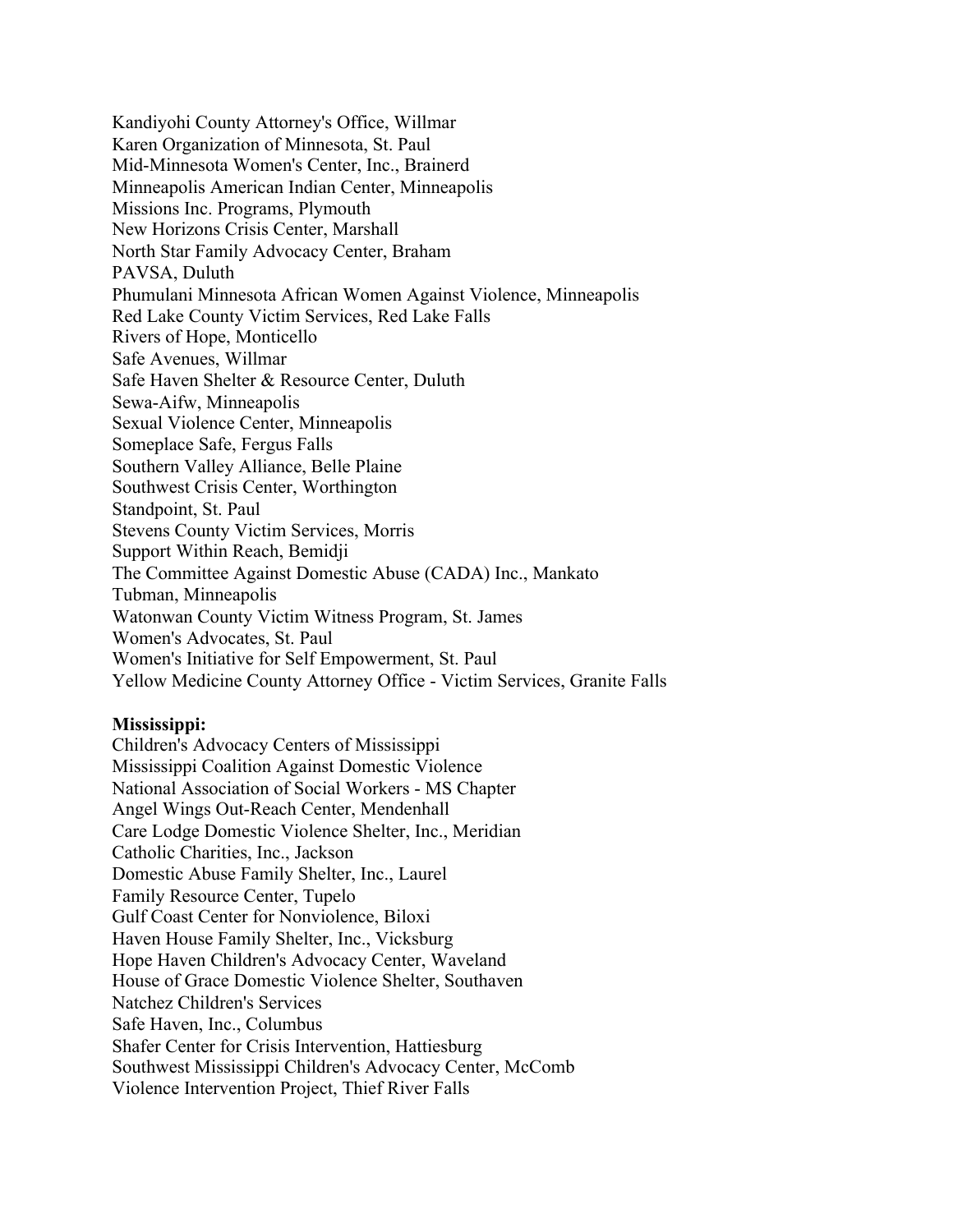### **Missouri:**

Christos House, Inc. Missouri Association of Prosecuting Attorneys Missouri Coalition Against Domestic & Sexual Violence Missouri KidsFirst Agape House Inc of Mountain View, Mountain View ALIVE, St. Louis Audrain County Crisis Intervention Services, Mexico AVENUES for Northeast Missouri, Inc., Hannibal C.A.R.E. of Atchison Co. Inc., Rock Port Cedar County Office of Prosecuting Attorney, Stockton Child Protection Center, Inc., Kansas City Child Safe of Central Missouri, Inc., Sedalia Children's Advocacy Center of East Central Missouri, Festus Children's Advocacy Services of Greater St. Louis, St. Louis Children's Center Of Southwest Missouri, Joplin Citizens Against Domestic Violence, Inc, Camden, Miller, and Morgan Counties Citizens Against Spouse Abuse, Inc., Sedalia Comtrea's A Safe Place, Jefferson County Crime Victim Advocacy Center of St. Louis, St. Louis Family Violence Center, Inc., d/b/a Harmony House, Springfield Genesis: A Place of New Beginnings, Waynesville Green Hills Women's Shelter, Cameron Harbor House Domestic Violence Center, Kimberling City Haven House, Inc., Poplar Bluff Hope House, Lees Summit Jefferson City Rape & Abuse Crisis Service, Jefferson City Lafayette House, Joplin Lakes Area Child Advocacy Center, Branson West Lighthouse Shelter/Resource Center, Marshall Linn County Prosecuting Attorney, Linneus Lydia's House, Inc., St. Louis Kids' Harbor, Inc., Osage Beach Metropolitan Organization to Counter Sexual Assault (MOCSA), Metro Kansas City Newhouse, Kansas City North Central Missouri Children's Advocacy Center, Trenton North Star Advocacy Center, Maryville Phelps County Family Crisis Services DBA Russell House, Missouri, Rolla, Salem, Steelville, and Vienna Rainbow House Regional Child Advocacy Center, Columbia Regional Family Crisis Center, Perryville Rose Brooks Center, Kansas City Safe Connections, St. Louis Safe House for Women, Cape Girardeau Shockley Family, Salem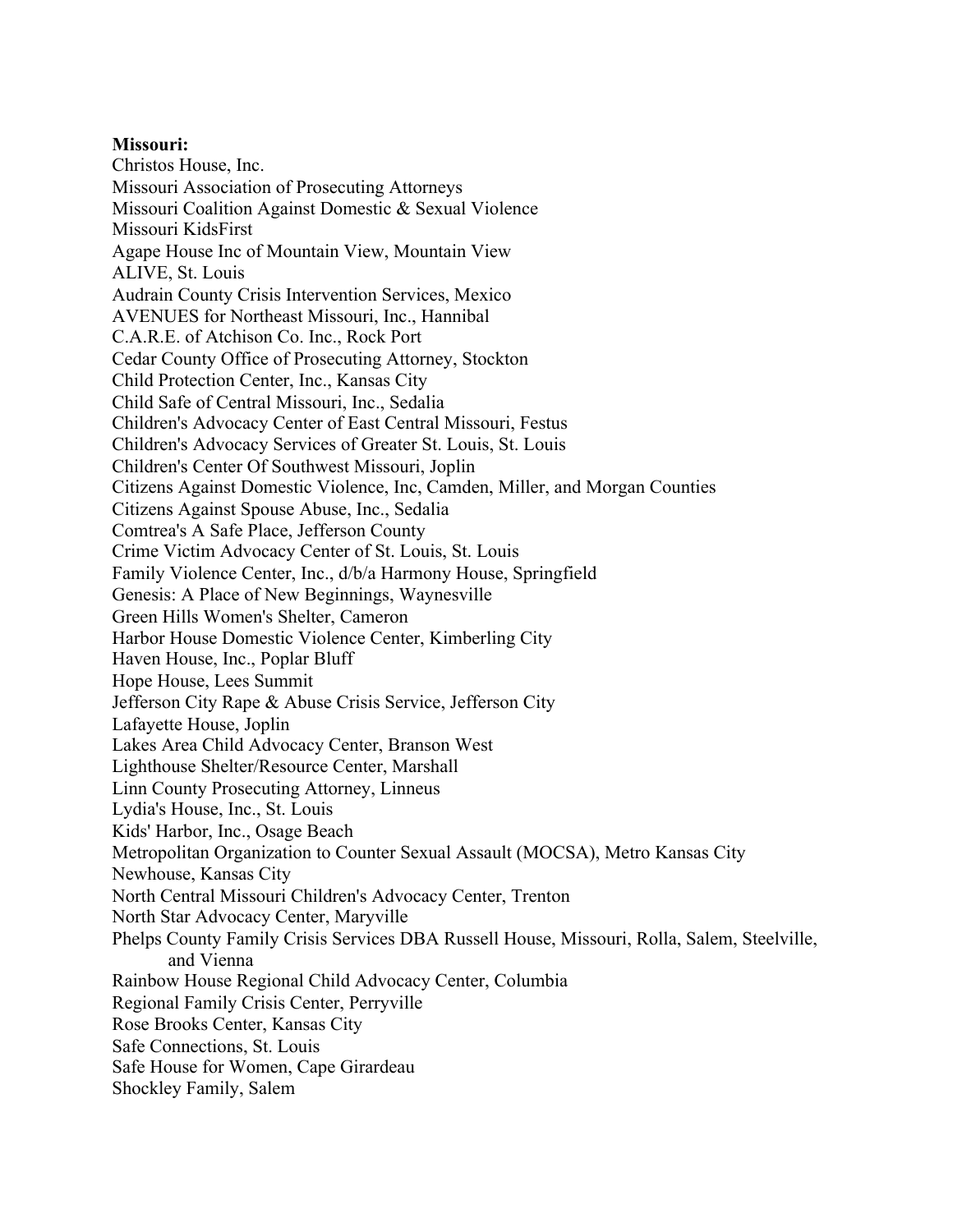Sikeston House of Refuge, Sikeston Southeast Missouri Network Against Sexual Violence, Cape Girardeau Susanna Wesley Family Learning Center, Inc., Charleston Synergy Services, Inc, Parkville The Child Advocacy Center, Springfield The Child Center, Wentzville The Kathy J. Weinman Shelter for Domestic Violence, St. Louis The Women's Safe House, St. Louis True North of Columbia, Colubia Turning Point Advocacy Services, Warrenton Voices of Courage Child Advocacy Center, St. Joseph Whole Health Outreach/Casa Guadalupe Domestic Violence Shelter, Ellington Women of Grace/GIA Community Development Corporation, St. Louis Young Women's Christian Association of St. Joseph, Missouri, St. Joseph YWCA Metro St. Louis, St. Louis

# **Montana:**

Children's Alliance of Montana, Inc. Montana Coalition Against Domestic and Sexual Violence 11th Judicial District - Youth Court Services, Kalispell Abuse Support and Prevention Education Network, Livingston AWARE, Inc Child Advocacy Center, Helena Child Evaluation Center Butte, MT, Butte Columbia Falls Police Department, Columbia Falls Custer Network Against Domestic Abuse Inc., Miles City District 4 HRDC Victim Services, Havre Domestic and Sexual Violence Services of Carbon County, Red Lodge Flathead County Attorney's Office, Kalispell Flathead County Children's Advocacy Center, Kalispell RiverStone Health, Billings Sanders County Coalition For Families, Thompson Falls Stillwater County Advocates, Columbus The Sexual Assault Counseling Center, Bozeman Victim-Witness Assistance Services, Great Falls Whitefish Police Department, Whitefish YWCA Billings, Billings and Hardin

# **Nebraska:**

Healing Hearts & Families National Association of Social Workers, Nebraska Chapter Nebraska Alliance of Child Advocacy Centers Nebraska Coalition to End Sexual and Domestic Violence Bridge of Hope Child Advocacy Center, North Platte Bright Horizons Resources for Survivors of Domestic Violence and Sexual Assault, Inc., Norfolk CAPstone Child Advocacy Center, Gering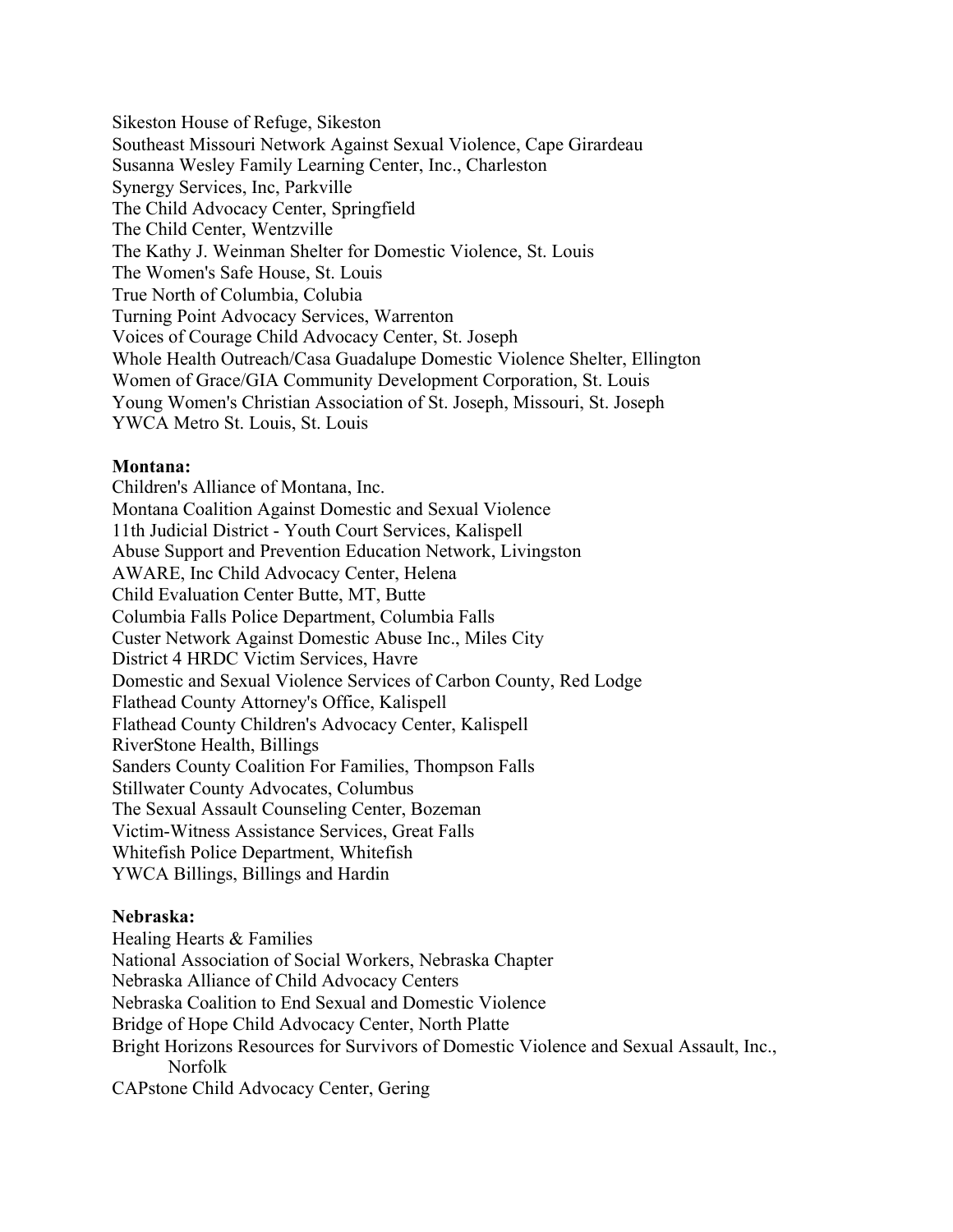Central Nebraska Child Advocacy Center Family Advocacy Network, Kearney Lincoln/Lancaster Child Advocacy Center, Lincoln Parent-Child Center, Lexington Project Harmony, Child Advocacy Center, Omaha Rape/Domestic Abuse Program, North Platte and Valentine Spouse Abuse Sexual Assault Crisis Center, Inc., Hastings Survivors Rising, Omaha The Bridge, Fremont The DOVES Program, Gering Voices Of Hope, Lincoln

#### **Nevada:**

Battle Born Progress - Nevada National Association of Social Workers - Nevada Chapter Nevada Coalition to End Domestic and Sexual Violence Nevada Outreach Training Organization - No To Abuse, Pahrump North Las Vegas City Attorney's Office, North Las Vegas

#### **New Hampshire:**

Catholic Charities NH Court Appointed Special Advocates (CASA) of NH Granite State Children's Alliance National Association of Social Workers, NH Chapter New Hampshire Coalition Against Domestic and Sexual Violence New Hampshire Legal Assistance New Hampshire Victims' Compensation Program YWCA NH Belknap County Attorney's Office, Laconia Bridges: Domestic & Sexual Violence Support Services, Nashua Child Advocacy Center of Coos County, Lancaster Child Advocacy Center of Carroll County, Wolfeboro Child Advocacy Center of Hillsborough County - Manchester, Manchester Child Advocacy Center of Hillsborough County - Nashua, Nashua Child Advocacy Center of Rockingham County, Inc., Portsmouth and Derry Children's Advocacy Center - LMJC, Fort Oglethorpe City Attorney's Office, Rochester Crisis Center of Central New Hampshire, Concord Greater Lakes Child Advocacy Center, Laconia HAVEN Violence Prevention and Support Services, Portsmouth Merrimack County Board of Commissioners, Concord Merrimack County Commissioners, Boscawen Monadnock Region Child Advocacy Center, Keene Rockingham County Attorney's Office, Brentwood Strafford County Child Advocacy Center, Dover The Front Door Agency, Inc., Nashua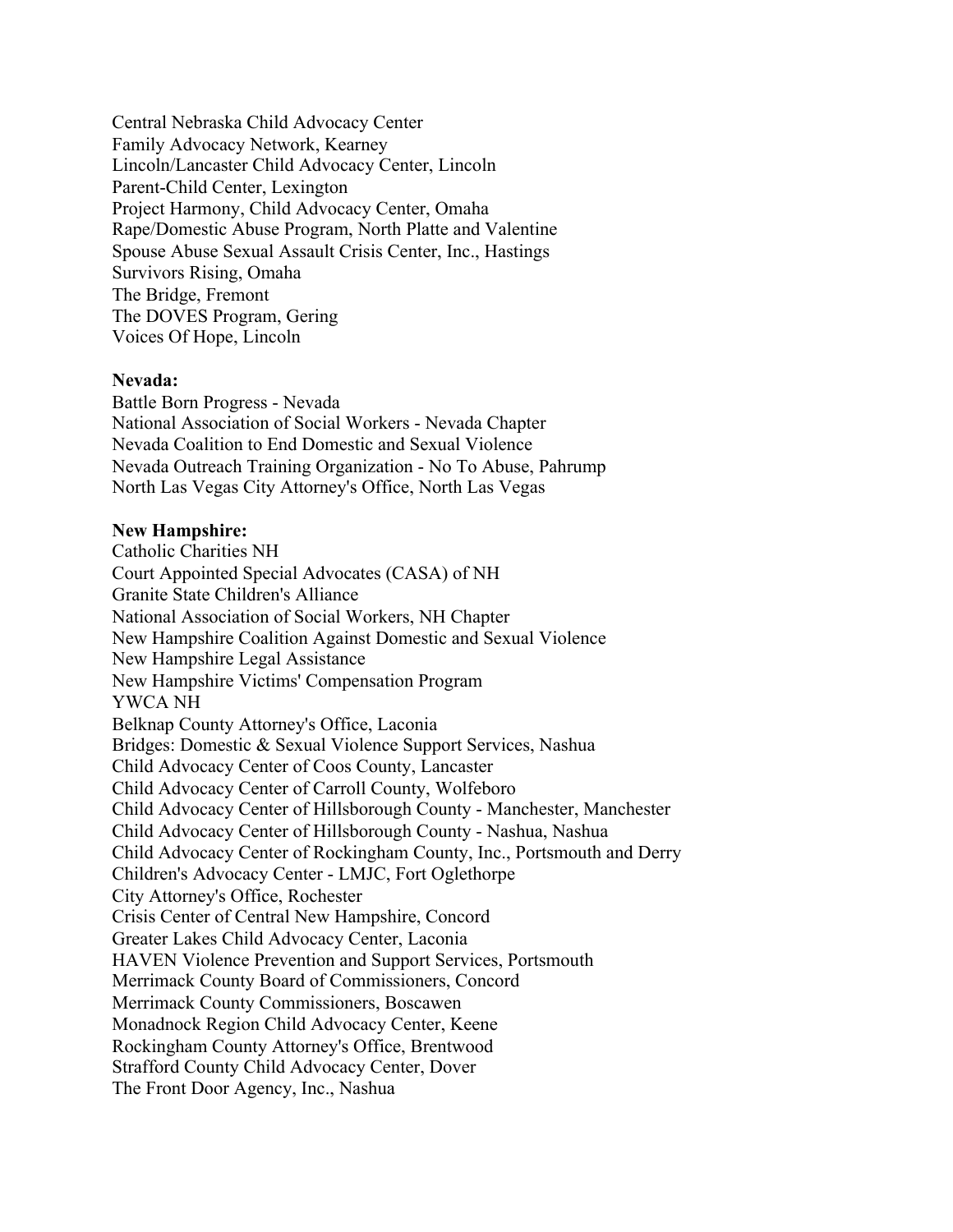Turning Points Network, Claremont Zonta Club of Concord, NH, Concord

### **New Jersey:**

Court Appointed Special Advocates (CASA) of New Jersey, Inc. New Jersey Association on Correction New Jersey Children's Alliance, Inc. New Jersey Coalition Against Sexual Assault New Jersey Coalition to End Domestic Violence Real House Recovery, Inc. (BRAVE Program) Sanar Institute Women Aware, Inc. Bergen County CASA, Hackensack Bergen County N.J. Alternatives to Domestic Violence - ADVe, Hackensack CASA for Children of Monmouth County, Colts Neck CASA of Camden County, Camden CASA of Somerset, Hunterdon, and Warren, Lebanon Center for Hope and Safety, Inc., Rochelle Park Court Appointed Special Advocates (CASA) for Children of Atlantic & Cape May Counties, Somers Point Cumberland County Prosecutor's Office, Bridgeton DASI - Domestic Abuse Services, Inc., Newton Essex County Family Justice Center, Newark Exhale Women's Fellowship, Riverside Forensic Nurse Program Coordinator of Atlantic County NJ, Atlantic County Harambe Social Services, Sicklerville Hetrick-Martin Institute: New Jersey, Newark Ironbound Community Corporation, Newark JBWS, Morristown Jewish Family Service & Children's Center of Clifton-Passaic, Inc, Passaic Jewish Family Service of Atlantic & Cape May Counties, Margate City Jewish Family Service of MetroWest, NJ, Florham Park Main St. Counseling Center, West Orange Mercy Center, Freehold Monmouth County FNE Program, Freehold Newark Community Solutions, Newark Newark Community Street Team, Newark NJAC- Passaic County Women's Center, Paterson NJAC- Camden County Women's Center, Camden Safe + Sound Somerset, Somerset SASS (Sexual Assault Support Services) at Zufall Health Center, Somerville St. Francis Center/Long Beach Island Community Center, Long Beach Township St Francis Counseling Service, Long Beach Island The Alcove Center for Grieving Children and Families, Northfield Union County Prosecutor's Office, Elizabeth United Advocacy Group, Inc., Bridgeton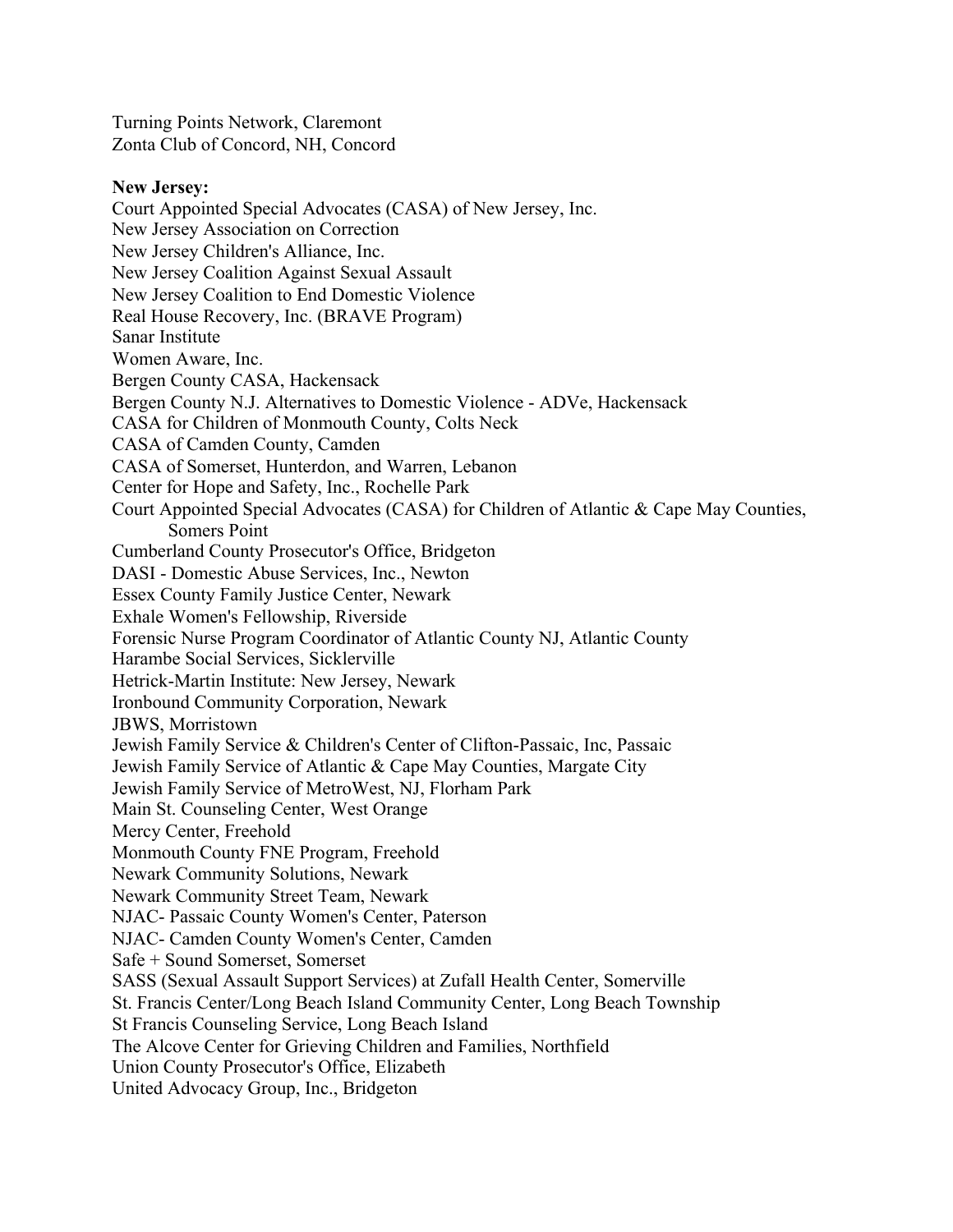United Community Corporation, Newark Womanspace, Inc., Lawrenceville WomenRising, Inc, Jersey City Women's Rights Information Center, Englewood WWITS Mentoring Program, Camden Wynona's House CAC, Newark YWCA Eastern Union County, Elizabeth YWCA Northern New Jersey, Hackensack

### **New Mexico:**

Bold Futures NM NASW - NM New Mexico Children's Alliance New Mexico Coalition Against Domestic Violence New Mexico Coalition of Sexual Assault Programs, Inc. Transgender Resource Center of New Mexico Twelfth Judicial District Attorney's Office Community Against Violence (CAV), Taos El Refugio, Inc., Silver City Families and Youth Inc, Las Cruces me mom, Shiprock Rape Crisis Center of Central New Mexico, Albuquerque Valencia Shelter Services, Los Lunas

#### **New York:**

Gun Sense New York National Association of Social Workers, New York State New York State Children's Alliance, Inc. New York State Coalition Against Sexual Assault New York State Coalition Against Domestic Violence St. Peter's Crime Victim Services A New Hope Center, Owego Albany County Crime Victim and Sexual Violence Center, Albany Arab-American Family Support Center, New York BestSelf Behavioral Health, Buffalo Bivona Child Advocacy Center, Rochester Bronx Child Advocacy Center, Bronx Cayuga Counseling Services, Inc., Auburn Chautauqua County Child Advocacy Center, Jamestown Child Advocacy Center of Niagara, Niagara Falls Child Advocacy Center of Putnam County, Brewster Child Advocacy Center of the Finger Lakes, Inc., Canandaigua Crime Victims Assistance Center, Inc., Binghamton EAC Network, Hempstead Liberty Resources, Inc., Madison and Chenango Counties Madison County Children's Advocacy Center, Canastota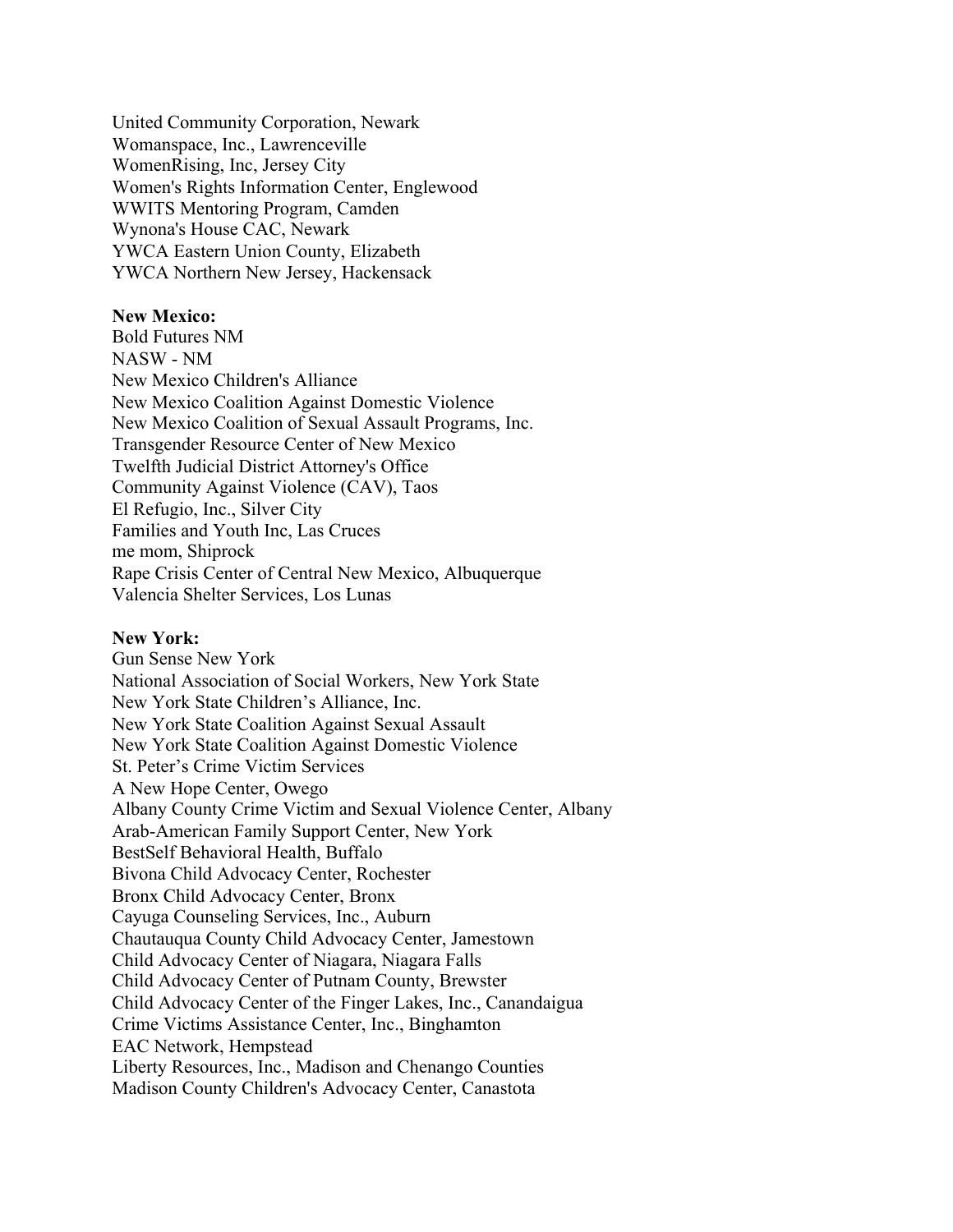McMahon Ryan Child Advocacy Center, Syracuse MHACGC/Child Advocacy Center & the REACH Center, Catskill and Hudson National Association of Social Workers-New York City Chapter, New York City New York City Alliance Against Sexual Assault, New York City North Brooklyn Coalition Against Family Violence, Brooklyn Oneida County Child Advocacy Center, Utica Otsego County Child Advocacy Center, Cooperstown Safe Horizon, New York City Safe Horizon Bronx Child Advocacy Center, Bronx Saratoga Center for the Family/Harriet M. West Child Advocacy Center, Saratoga Springs Sauti Yetu , Bronx Sullivan County Child Advocacy Center, Liberty Suicide Prevention and Crisis Service, Inc. (Crisis Services), Buffalo The Regional Child Advocacy Center in Fulton, Montgomery & Hamilton Counties, Johnstown The Safe Center LI, Inc, Bethpage The Victims Assistance Center of Jefferson County, Watertown Victims Information Bureau of Suffolk, Islandia Violence Intervention Program, New York Warren Washington CARE Center, Warren and Washington Westchester Institute for Human Development, Valhalla YWCA Binghamton and Broome County, Binghamton

### **North Carolina:**

Children's Advocacy Centers of North Carolina National Association of Social Workers North Carolina NC Coalition Against Human Trafficking NC Governor's Crime Commission North Carolina Victim Assistance Network AWAKE Children's Advocacy Center, Sylva Atrium Health Jeff Gordon Children's Child Advocacy Center, Concord Butterfly House Children's Advocacy Center of Atrium Health Stanly, Albemarle Cape May County Prosecutor's Office, Cape May County Child Advocacy Center, Inc., Fayetteville Child Advocacy Center of Onslow County, Jacksonville Children's Advocacy and Protection Center, Conover Court Appointed Special Advocates of Union County, Elizabeth CrossRoads: Sexual Assault Response and Resource Center, Burlington Davie County Health and Human Services, Davie Center for Violence Prevention, Mocksville Deirdre O'Brien Child Advocacy Center ("Deirdre's House"), Morristown Doing It For The Kingdom, Fayetteville Dove House Children's Advocacy Center, Iredell and Alexander Counties, Statesville Family Resources of Rutherford County, Clara Allen Family Center, Forest City H.A.V.E.N. Children's Advocacy Center, Murphy HBP RAIN Foundation d/b/a LGBT RAIN Foundation, East Orange Family Service League, Bloomfield Help, Incorporated: Center Against Violence, Wentworth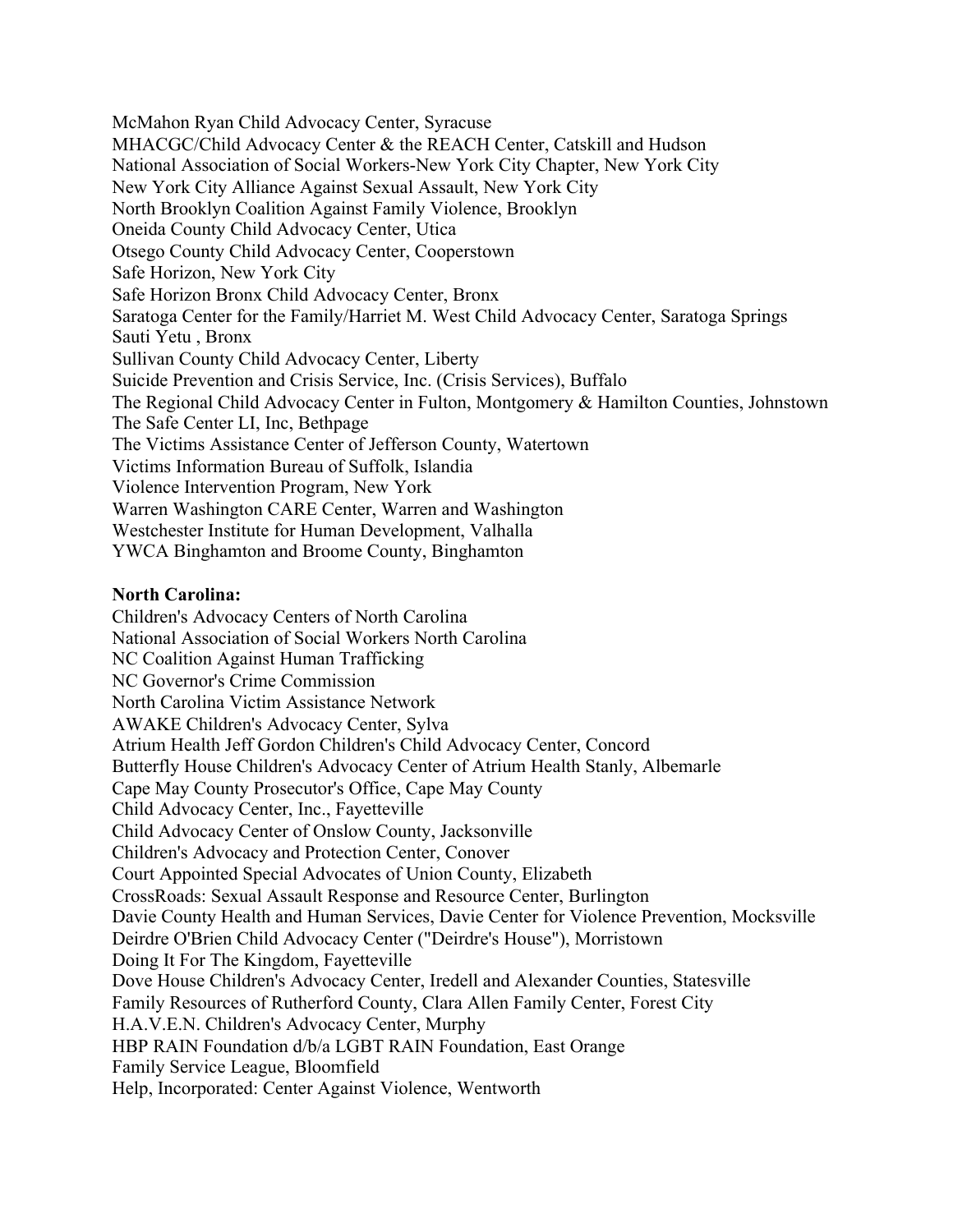KARE, Inc., Waynesville Kids First Inc CAC, Elizabeth City KIDS Place (Kids InterDisciplinary Services, Inc.), Franklin Mocksville Police Department, Mocksville Mountain Child Advocacy Center, Asheville Passaic County CASA for Children, Wayne and Paterson Pat's Place Child Advocacy Center, Charlotte Prevent Child Abuse Rowan, Salisbury Robin's Nest Children's Advocacy Center, Lenoir Safelight, Hendersonville Safe Spot Child Advocacy Center of Wilkes, Wilkesboro Sampson County Child Advocacy Center, Inc., Clinton The Dragonfly House Children's Advocacy Center, Mocksville The Lincoln County Child Advocacy Center, Lincolnton Turning Point, Inc., Monroe Vantage Pointe Children's Advocacy Center, Winston-Salem

# **North Dakota:**

CAWS North Dakota Children's Advocacy Centers of North Dakota National Association of Social Workers, North Dakota Chapter ND Victim Services Grants & Victim Compensation Program Dakota Children's Advocacy Center, Bismarck Northern Plains Children's Advocacy Center, Minot Red River Children's Advocacy Center, Fargo Walsh County, Grafton Walsh County Victim Assistance, Grafton

# **Northern Mariana Islands:**

Northern Marianas Coalition Against Domestic & Sexual Violence

# **Ohio:**

DeafPhoenix DWAVE (Deaf World Against Violence Everywhere) NASW Ohio Chapter Ohio Alliance to End Sexual Violence Ohio Crime Victim Justice Center Ohio Domestic Violence Network Ohio Hispanic Coalition Ohio Network of Children's Advocacy Centers Ohio Prosecuting Attorneys Association Ohio Victim Witness Association A Caring Place Child Advocacy Center, Wintersville Appleseed Community Mental Health Center, Rape Crisis Domestic Violence Safe Haven Program, Ashland Artemis Center, Dayton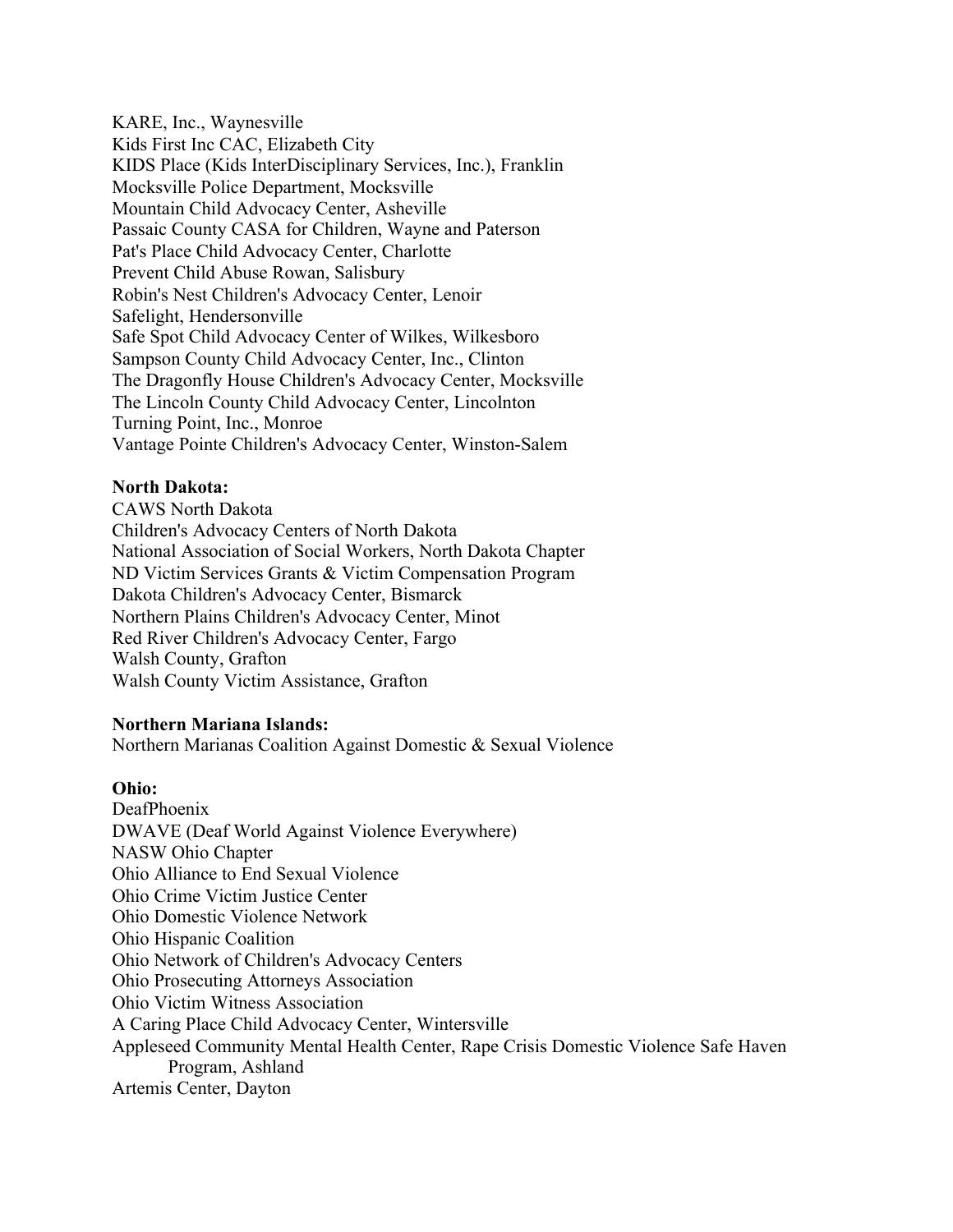Ashland Parenting Plus CASA, Ashland Asian Services in Action (ASIA), Akron Athens County Child Advocacy Center, Inc., Athens Auglaize County Crisis Center, Wapakoneta Beavercreek Police Department, Beavercreek Bellbrook Police Department, Bellbrook Bethany House, Toledo Canopy Child Advocacy Center, Cleveland CAC of West Central Ohio, Lima CARE House, Dayton Children's Advocacy Center of Portage County, Ravenna City Of Xenia Law Department Victim Advocate Division, Xenia Cleveland Rape Crisis Center, Cuyahoga, Lake, Ashtabula, and Geauga Counties Crawford County Prosecuting Attorney's Victim Assistance Program, Bucyrus Crime Victim Services, Lima Crisis Care Line, Van Wert Crossroads Crisis Center, Lima Defiance County Victims Assistance, Defiance Ethiopian Tewahedo Social Services (ETSS), Columbus Eve, Incorporated, Marietta Fairborn Police Department, Fairborn Family Abuse Shelter of Miami County, Inc., Troy Greene County Department of Job and Family Services, Xenia Greene County Prosecuting Attorney, Xenia Haven House of Pickaway County Inc., Circleville Jewish Family Service Association of Cleveland, Cleveland Licking County Prosecutor's Office of Bill Hayes, Newark Lucas County Domestic Violence Task Force - Best Practices Committee, Toledo Marion Victim Assistance Program, Marion Mayfield Heights Police Department Victim Advocacy Program, Mayfield Heights Michael's House Child Advocacy Center, Fairborn Muskingum County CAC, Zanesville New Choices, Inc., Sidney Noah's Hope Child Advocacy Center Of Tuscarawas Co, New Philadelphia Office of the Portage County Prosecuting Attorney, Ravenna OneEighty, Wooster Open Arms, Findlay Paulding County Victims Assistance, Paulding Rape Crisis Domestic VIolence Safe Haven, Ashland Safe Harbour Domestic Violence Shelter Inc., Sandusky Sarah's Friends, Inc., Bryan SARNCO (Sexual Assault Response Network of Central Ohio), Columbus Southern Ohio Sexual Assault Treatment Center, Portsmouth Southern Ohio Task Force on Domestic Violence, Portsmouth Survivor Advocacy Outreach Program, Athens The Center for Safe & Healthy Children, Findlay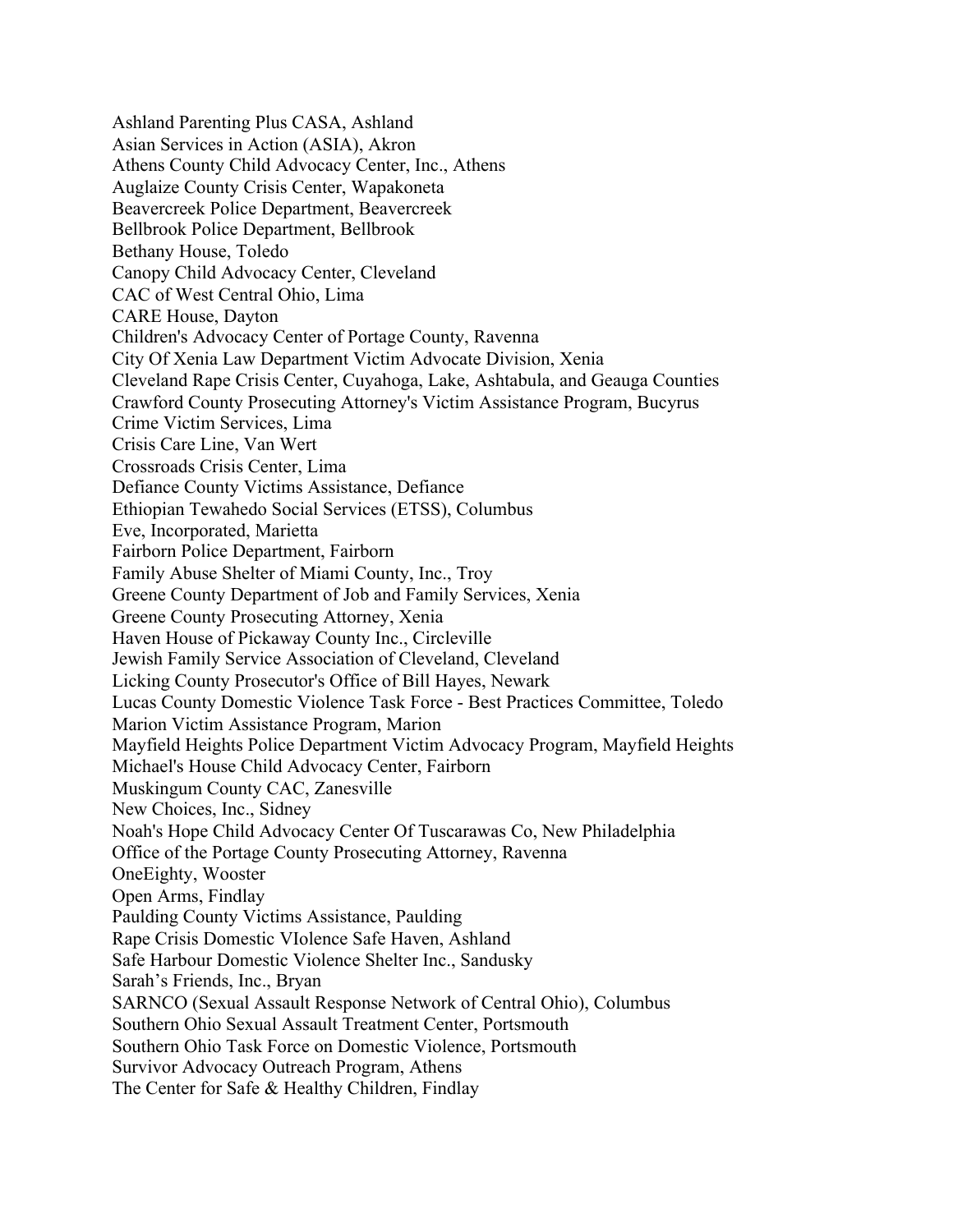The Children's Advocacy Center of Guernsey County, Cambridge The Cocoon, Bowling Green The Counseling Center, Lisbon The Delaware County Prosecutor's Office of Melissa A. Schiffel, Delaware The Domestic Violence Shelter, Inc., Mansfield The House of Ruth, Defiance The Nord Center, Lorain Tri-County Help Center Inc, St. Clairsville Van Wert County Prosecutor, Van Wert Wayne County Children's Advocacy Center, Wooster Wayne County Prosecuting Attorney's Office, Wooster Williams County Victim Assistance, Bryan Women Helping Women, Cincinnati YWCA Hamilton, Hamilton YWCA Greater Cincinnati, Greater Cincinnati

### **Oklahoma:**

Action Associates Children's Advocacy Centers of Oklahoma La Luz Organization Legal Aid Services of Oklahoma NASW - Oklahoma Oklahoma Coalition Against Domestic Violence & Sexual Assault Oklahoma Crime Victims Compensation Board Oklahoma District Attorneys Association 22nd Judicial District CASA, Inc., Pontotoc, Hughes, and Seminole Counties Bethesda, Inc., Norman CASA of Cherokee Country, Tahlequah, Cherokee County Child Abuse Network, Inc., Tulsa Children's Advocacy Center of Ottawa County Inc, Miami Community Crisis Center, Miami Crisis Control Center, Inc., Durant Dearing House Child Advocacy Center, Ponca City Domestic Violence Intervention Services, Tulsa Family Safer Center, Tulsa Family Shelter of Southern Oklahoma, Ardmore Garfield County Child Advocacy Council, Inc., Enid Mary Abbott Children's House, Norman Oklahoma Guardian Ad Litem Institute, Edmond One Safe Place - Unzner Centre CAC, Shawnee Pittsburg County Child Abuse Response Effort, INC., McAlester Ray of Hope Advocacy Center, Inc., Bartlesville RISE, Muskogee Sara's Project, Ardmore The CARE Center, Oklahoma City The CART House, El Reno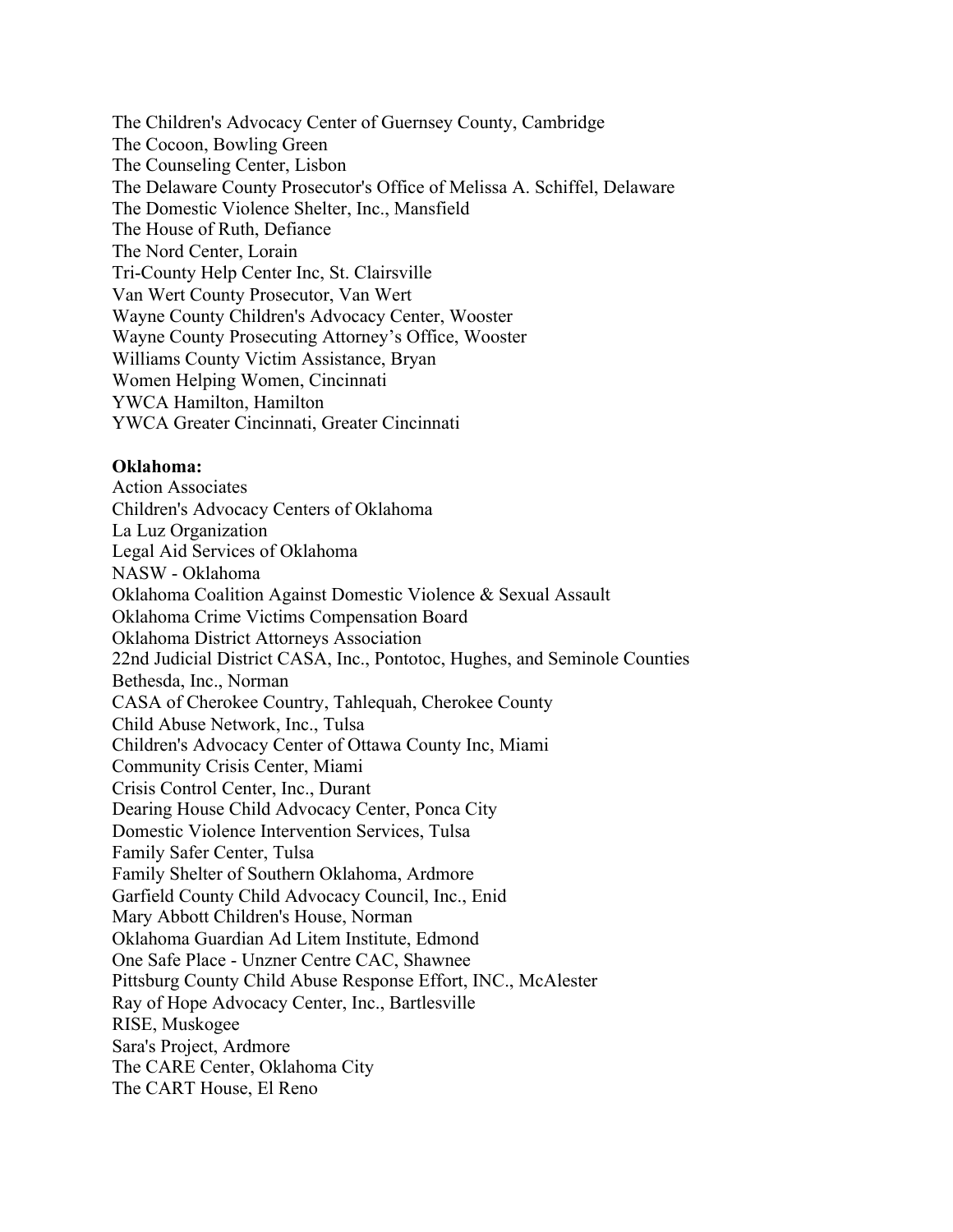Tulsa CASA, Inc., Tulsa William W. Barnes Children's Advocacy Center Inc., Claremore Women In Safe Home, Inc., Muskogee YWCA Oklahoma City, Oklahoma City

# **Oregon:**

Ceasefire Oregon Oregon Abuse Advocates & Survivors in Service Oregon Child Abuse Solutions Oregon Coalition Against Domestic & Sexual Violence Oregon Department of Justice ABC House, Albany Children's Advocacy Center of Jackson County, Medford Children's Advocacy Center of Lincoln County, Newport Children's Center, Oregon City Columbia County Child Abuse Assessment Center (Amani Center), St. Helens Court Advocates for Children for Kittitas County, Ellensburg Domestic Violence Services, Inc., Pendleton Douglas County Children's Center Inc. dba Douglas, Roseburg Guardian Care Center, CAC, Pendleton KIDS Center, Bend Kids FIRST, Eugene Mt. Emily Safe Center, Le Grande Oasis Advocacy & Shelter, Gold Beach SafeSpace Children's Advocacy Center of the Gorge, Hood River Wally's House - Curry Child Abuse Intervention Center, Gold Beach

# **Pennsylvania:**

Center for Advocacy for the Rights and Interests of the Elderly (CARIE) Crime Victims Alliance of Pennsylvania Office of Victim Advocate Pennsylvania Chapter of Child Advocacy Centers Pennsylvania Coalition Against Domestic Violence Pennsylvania Coalition Against Rape Pennsylvania Psychiatric Society SeniorLAW Center Women Against Abuse A Child's Place PA, Pittsburgh Adams County Victim Assistance, Gettysburg Alle-Kiski Area HOPE Center, Inc., Tarentum Anti-Violence Partnership of Philadelphia, Philadelphia ARCC, Towanda Beaver County Victim/Witness Assistance Project, Beaver Blackburn Center, Greensburg Bradley H. Foulk Children's Advocacy Center of Erie County, Inc., Erie CASA Youth Advocates, Inc., Media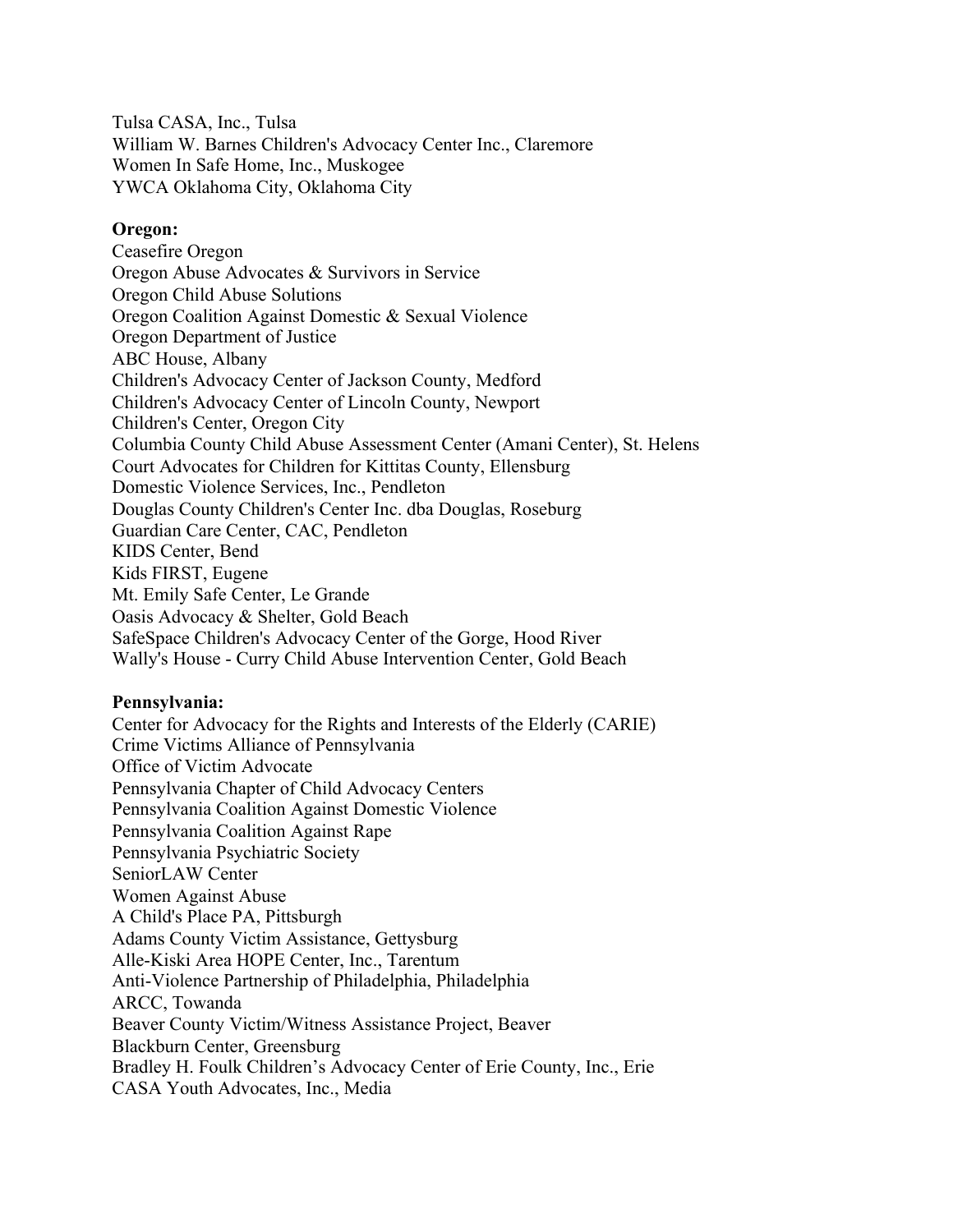CASA of Westmoreland, Inc., Greensburg Center for Victims, Pittsburgh Centre Safe, State College Children's Advocacy Center of Lawrence County, Inc., New Castle Children's Advocacy Center of McKean County, Smethport Children's Alliance Center of Berks County, Reading Congreso de Latinos Unidos, Inc., Philadelphia Crime Victims Council of the Lehigh Valley, Inc., Allentown Crisis Center North, Pittsburgh Crisis Shelter of Lawrence County, New Castle Delaware County Women Against Rape, Media Domestic Violence Service Center, Luzerne and Carbon Counties Domestic Violence Services of Lancaster County, Lancaster Family Service Association of NEPA, Wilkes-Barre Family Support Line of Delaware County, Media Helping All Victims in Need, Kittanning Huntingdon House, Huntigdon JEVS Human Services, Philadelphia Jewish Family and Community Services of Pittsburgh, Pittsburgh Laurel House, Norristown Lutheran Settlement House, Philadelphia Luzerne County Child Advocacy Center, Wilkes-Barre Lycoming County District Attorney, Williamsport Mifflin County Crime Victim Services, Lewistown Mission Kids Child Advocacy Center, Montgomery County Montgomery Child Advocacy Project, Norristown Nationalities Service Center, Philadelphia Network of Victim Assistance (NOVA), Jamison Northwest Victim Services, Philadelphia Philadelphia Children's Alliance, Philadelphia Philadelphia Corporation for Aging, Philadelphia Safe Berks, Reading Schuylkill Women in Crisis, Pottsville Sullivan County Victim Services, Laporte The Abuse Network, Inc., Lewistown The Abuse Network Inc., Mifflintown The Abuse Network Inc., Huntingdon The Children's Center, Montrose The Domestic Abuse Project of Delaware County, Delaware County The Lincoln Center for Family and Youth, Audubon Transitions of PA, Union, Snyder, and Northumberland Counties Turning Point Counseling & Advocacy Center, York Turning Point of Lehigh Valley, Inc., Allentown Victim Outreach Intervention Center, Butler Victim Services Inc., Johnstown Victims' Intervention Program, Honesdale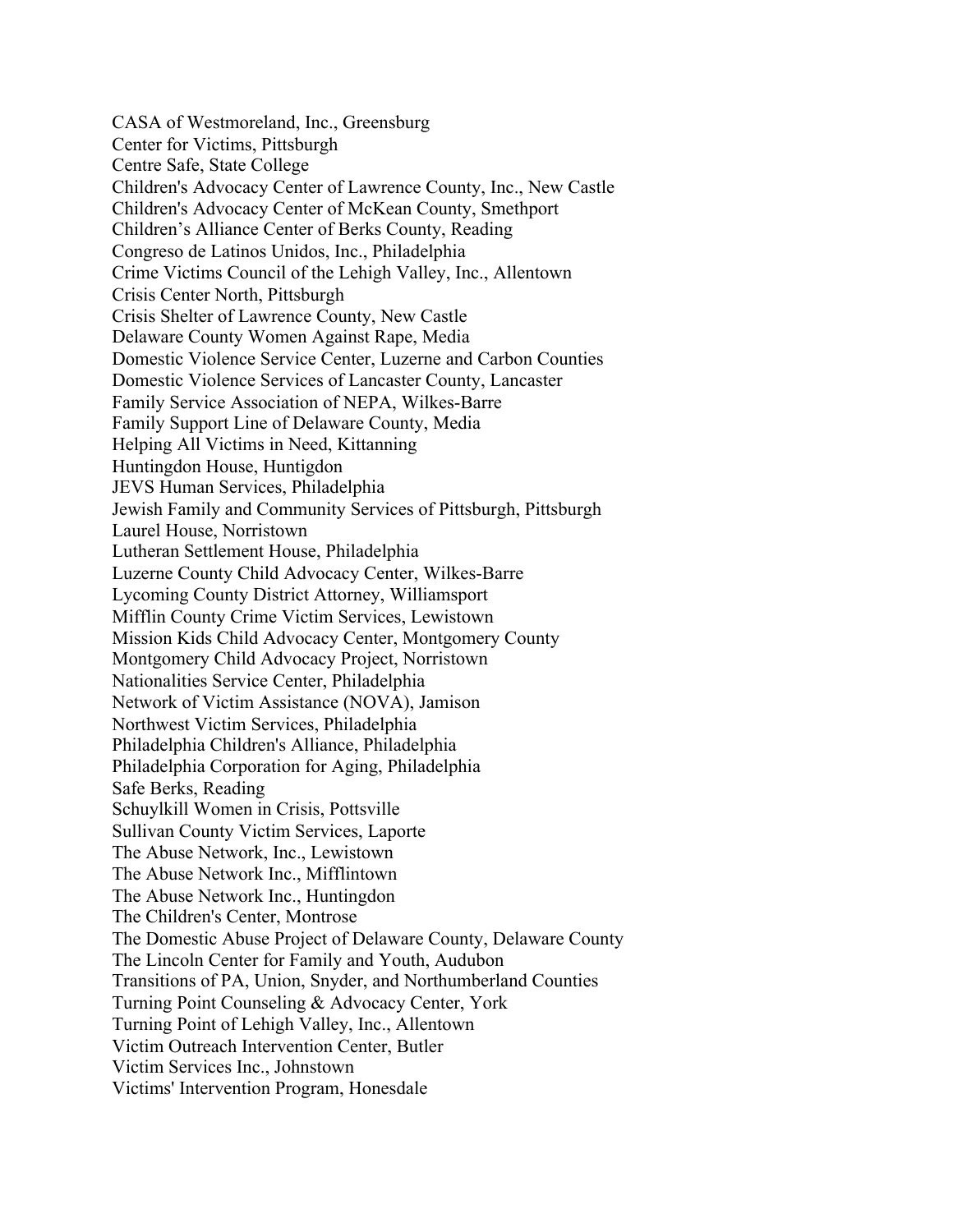Victims Resource Center, Wilkes-Barre, Lehighton, and Tunkhannock Victim/Witness Assistance Program (Dauphin County, PA), Harrisburg Washington County District Attorney's Office of Victim Services, Washington Western PA CARES for Kids, Brookville Women In Transition, Philadelphia Women's Center & Shelter of Greater Pittsburgh, Pittsburgh Women's Center of Beaver County, Beaver Women's Center of Montgomery County, Norristown Women's Resources of Monroe County, Inc., Delaware Water Gap Women's Services, Inc., Meadville York County Children's Advocacy Center, York YWCA Hanover, Hanover YWCA Lancaster, Lancaster YWCA York, York

# **Rhode Island:**

Day One Blackstone Valley Advocacy Center National Association of Social Workers, RI Chapter Progreso Latino Rhode Island Children's Advocacy Center Rhode Island Coalition Against Domestic Violence Rhode Island Crime Victim Compensation Program Sojourner House Domestic Violence Resource Center of South County, Southern Rhode Island Elizabeth Buffum Chace Center, Central Rhode Island St. Mary's Home for Children, Providence The Nonviolence Institute, Providence Tri County Community Action, Johnston Women's Resource Center, Newport & Bristol Counties

# **South Carolina:**

SC Victim Assistance Network South Carolina Coalition Against Domestic Violence and Sexual Assault South Carolina Network of Children's Advocacy Centers Beyond Abuse, Greenwood and Laurens CARE House of the Pee Dee, Florence Child Advocacy Center of Aiken County, Aiken Children's Advocacy Center of Spartanburg, Cherokee and Union Counties, Inc., Spartanburg Children's Recovery Center, Myrtle Beach Dickerson Children's Advocacy Center, Lexington Dorchester Children's Advocacy Center, Summerville Foothills Alliance, Anderson Hopeful Horizons, Beaufort Julie Valentine Center, Greenville Laurens County SAFE Home, Laurens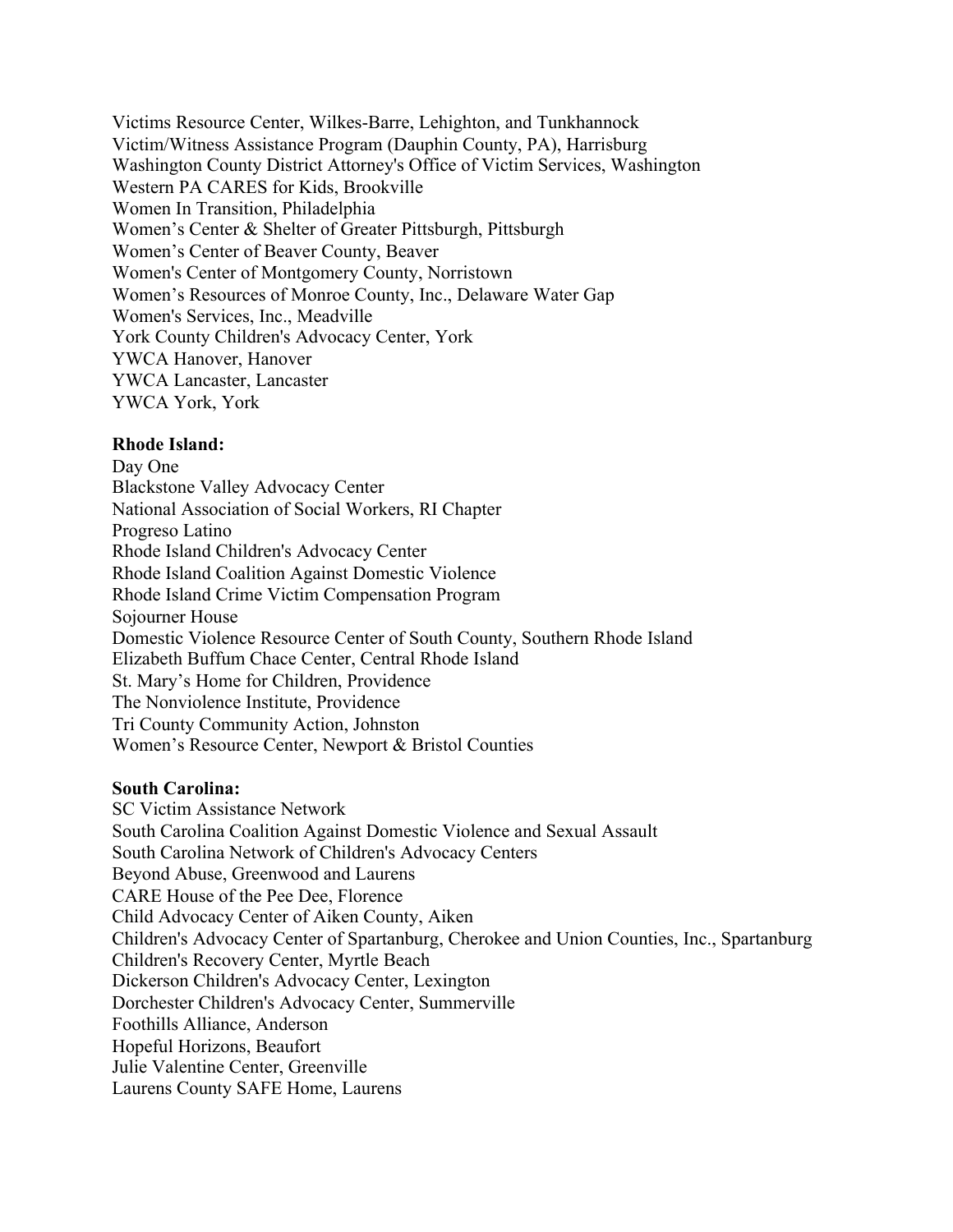Meg's House, Greenwood Pee Dee Coalition, Florence Pickens County Advocacy Center, Easley Safe Harbor, Greenville SAFE Homes-Rape Crisis Coalition, Spartanburg Sexual Trauma Services of the Midlands, Columbia Sistercare, Columbia Solving the Puzzle, Simpsonville Spartanburg Police Department - Victim Services, Spartanburg

# **South Dakota:**

Call to Freedom, Inc. National Association of Social Workers, South Dakota Chapter South Dakota Network Against Family Violence and Sexual Assault Beacon Center, Watertown Blue Turtle Door, Rapid City Children's Inn, Sioux Falls Domestic Violence Network of the Lakes Region, Madison Family Crisis Center, Redfield Missouri Valley Crisis Center, Chamberlain Recovery Communities of South Dakota, Rapid City River City Domestic Violence Center, Yankton Victims of Violence Intervention Program, Inc., Spearfish Where All Women Are Honored-Winyan Wicayuonihan Oyanke, Rapid City

#### **Tennessee:**

Children's Advocacy Centers of Tennessee National Association of Social Workers, Tennessee Chapter Tennessee Coalition to End Domestic & Sexual Violence Children's Advocacy Center, 31st Judicial District, McMinnville Child Advocacy Center for the 23rd Judicial District, Charlotte Children's Advocacy Center 23rd District Tennessee, Dickson Children's Advocacy Center of the First Judicial District, Johnson City Childhelp Children's Advocacy Center, Knoxville Crime No More, Memphis HOPE Center, Inc, Athens and Cleveland Kid's Place/A Child Advocacy Center, Lawrenceburg Memphis Child Advocacy Center, Memphis New Hope Blount County CAC, Maryville Safe Harbor Child Advocacy Center, Sevierville Sexual Assault Center, Nashville The Children's Advocacy Center, Blountville YWCA Knoxville and the Tennessee Valley, Knoxville

#### **Texas:**

Children's Advocacy Centers of Texas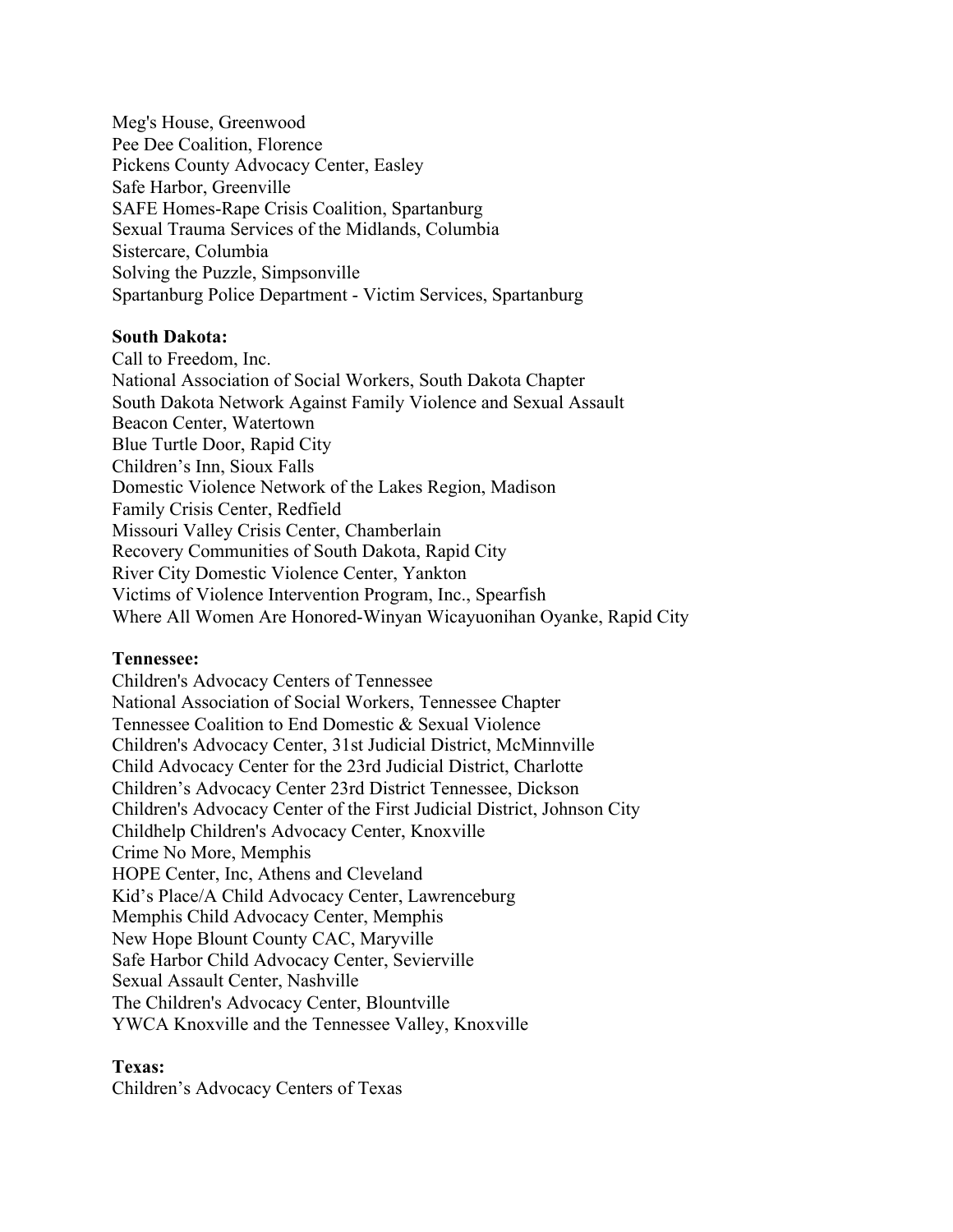National Association of Social Workers - Texas Chapter Texas Association Against Sexual Assault Texas Council on Family Violence Abigail's Arms - CAC of Cooke County, Gainesville Abilene/Taylor County Child Advocacy Center, Abilene Advocacy Center for Crime Victims and Children, Waco Advocacy Center for the Children of El Paso, El Paso Advocacy Center for Children of Galveston County, Galveston After The Scars/Fortified, Arlington Alliance For Children, Fort Worth Bluebonnet Children's Advocacy Center, Hondo Brazoria County Alliance for Children, Inc., Angleton Bridgehaven Children's Advocacy Center, Dayton Casa de Misericordia, Laredo CASA Texarkana, Texarkana Center for Child Protection, Austin Child Advocates of Navarro County, Corsicana Children's Advocacy Center, Cleburne Children's Advocacy Center, Tyler Children's Advocacy Center for Denton County, Lewisville Children's Advocacy Center for Rockwall County, Rockwall Children's Advocacy Center Laredo-Webb, Laredo Children's Advocacy Center of Cameron and Willacy Counties, San Benito Children's Advocacy Center of Comal County, Inc., New Braunfels Children's Advocacy Center of Collin County, Plano Children's Advocacy Center of Greater West Texas Inc, San Angelo Children's Advocacy Center of Hidalgo and Starr Counties, Edinburg Children's Advocacy Center of Paris, Paris Children's Advocacy Center of the Coastal Bend, Corpus Christi Children's Advocacy Center of the Big Bend, Alpine Children's Advocacy Center of the South Plains, Inc., Lubbock Children's Advocacy Center of Van Zandt County, Inc, Canton Children's Advocacy Center Serving Bastrop, Lee, and Fayette Counties, Bastrop Children's Alliance Center for Palo Pinto County, Mineral Wells Children's Alliance of South Texas, Floresville Childrenz Haven, Livingston Cibolo Police Department, Cibolo Crisis Center of Comal County, New Braunfels and Comal County Dallas Area Rape Crisis Center, Dallas Dallas Children's Advocacy Center, Dallas Domestic Violence Prevention, Inc., Texarkana Eastland County Crisis Center, Inc., Eastland Ellis County Children's Advocacy Center, Waxahachie Families In Crisis, Inc., Killeen Family Crisis Center, Bastrop Family Crisis Center, Inc., Harlingen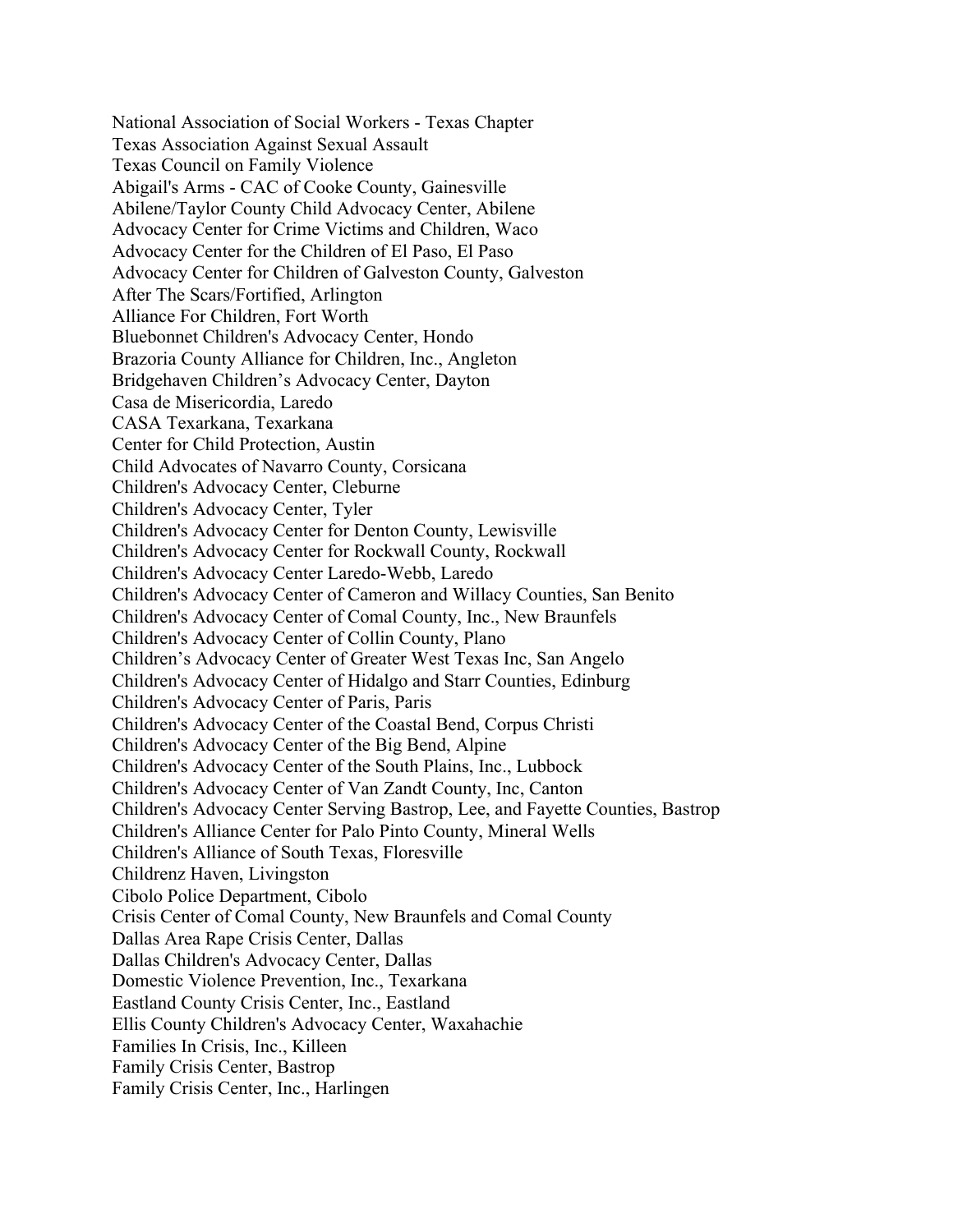FamilyTime Crisis & Counseling Center, Humble Fannin County Children's Center, Bonham Focusing Families, Hempstead Fort Bend Women's Center, Richmond Friendship of Women, Inc., Brownsville Garth House, Mickey Mehaffy Children's Advocacy Program, Inc., Beaumont Gateway Family Services, Inc., Snyder Gonzales Regional Children's Advocacy Center, Gonzales Grayson County Children's Advocacy Center, Sherman Guadalupe County Children's Advocacy Center, Seguin Guadalupe Valley Family Violence Shelter, Inc., Seguin Hand Up Network-Victim Services Program, Tyler Harmony Home CAC, Odessa Harold's House - East Texas Alliance for Children, Lufkin Hays-Caldwell Women's Center, San Marcos Henderson County HELP Center and Maggie's House Child Advocacy Center, Athens Hill Country Crisis Council, Inc., Kerrville Hope Alliance, Round Rock Hope of South Texas, Inc., Victoria Houston Area Women's Center, Houston Hunt County Children's Advocacy Center, Greenville Jewish Family Service of Dallas, Dallas JFS Houston, Houston Johnson County Family Crisis Center, Cleburne Katy Christian Ministries, Katy Kalin's Center, Houston and Trinity Counties, Crockett Kendall County Women's Shelter, Boerne Lubbock Rape Crisis Center dba Voice of Hope, Lubbock Matagorda County Women's Crisis Center, Inc., Bay City Midland Rape Crisis and Children's Advocacy Center, Midland Montgomery County Children's Advocacy Center, Inc., Conroe Noah Project, Inc., Abilene North Richland Hills Police Department, North Richland Hills Northeast Texas Child Advocacy Center, Winnsboro Northwest Assistance Ministries' Family Violence Center, Houston One Safe Place, Fort Worth OneVoiceHome, Lubbock Paluxy River Children's Advocacy Center, Granbury Panhandle Crisis Center, Perryton Patsy's House Children's Advocacy Center, Wichita Falls Rape & Suicide Crisis of Southeast Texas. Inc., Beaumont Regional Justice Center, Mission Regional Victim Crisis Center, Abilene Resource & Crisis Center of Galveston County (RCCGC), Galveston Rusk-Panola CAC, Henderson SafeHaven of Tarrant County, Arlington & Forth Worth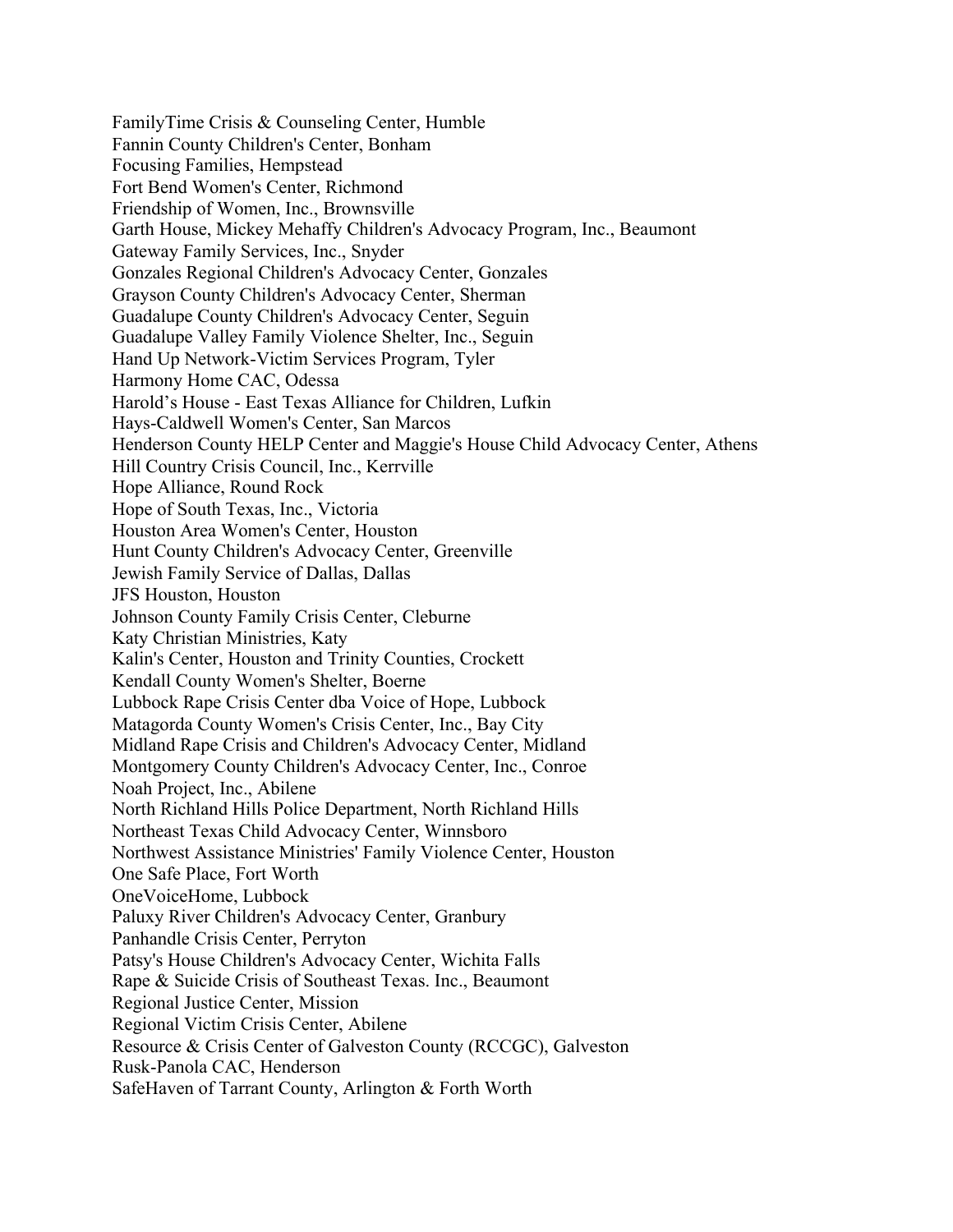Scotty's House, Bryan Seguin Police Department, Seguin Shelby County Children's Advocacy Center, Center Shelter Agencies for Families in East Texas, Mt. Pleasant Southern Grit Advocacy, Wichita Falls Texarkana Children's Advocacy Center The Ark Domestic Violence and Sexual Assault Shelter, Brownwood The Bridge Children's Advocacy Center, Amarillo The Bridge Over Troubled Waters, Pasadena The Children's Assessment Center, Houston The Family Place, Dallas The Harbor Children's Alliance & Victim Center, Port Lavaca The Martin House Children's Advocacy Center, Longview The Montrose Center, Houston The SAFE Alliance, Austin The Salvation Army Carr P. Collins Center, Dallas The Women's Center of Tarrant County, Forth Worth Unbound Bryan College Station, Bryan College Station Unbound Houston, Pearland Unbound North Texas, Fort Worth Victim Services of Big Spring, Big Spring Virginia's House, Graham West Texas Children Advocacy Center, Sweetwater Williamson County Children's Advocacy Center, Inc, Georgetown Women In Need, Inc., Greenville Women's Shelter of South Texas dba The Purple Door, Corpus Christi

# **Utah:**

NASW-Utah Trauma Help for Women (THW) Utah Children's Justice Center Program Utah Domestic Violence Coalition Cache/Rich CJC, ogan Canyon Creek Services, Cedar City Carbon County CJC, Price Children's Justice Center of Summit County, Park City Davis County Children's Justice Center, Farmington Duchesne County Children's Justice Center, Roosevelt Iron County Children's Justice Center, Cedar City Juab and Millard County Children's Justice Center, Nephi Safe Harbor Crisis Center, Kaysville Salt Lake County Children's Justice Centers, Salt Lake City Salt Lake County District Attorney's Office, Salt Lake City Sanpete County Utah CJC, Ephraim Tooele County Children's Justice Center, Tooele Uintah/Daggett County Children's Justice Center, Vernal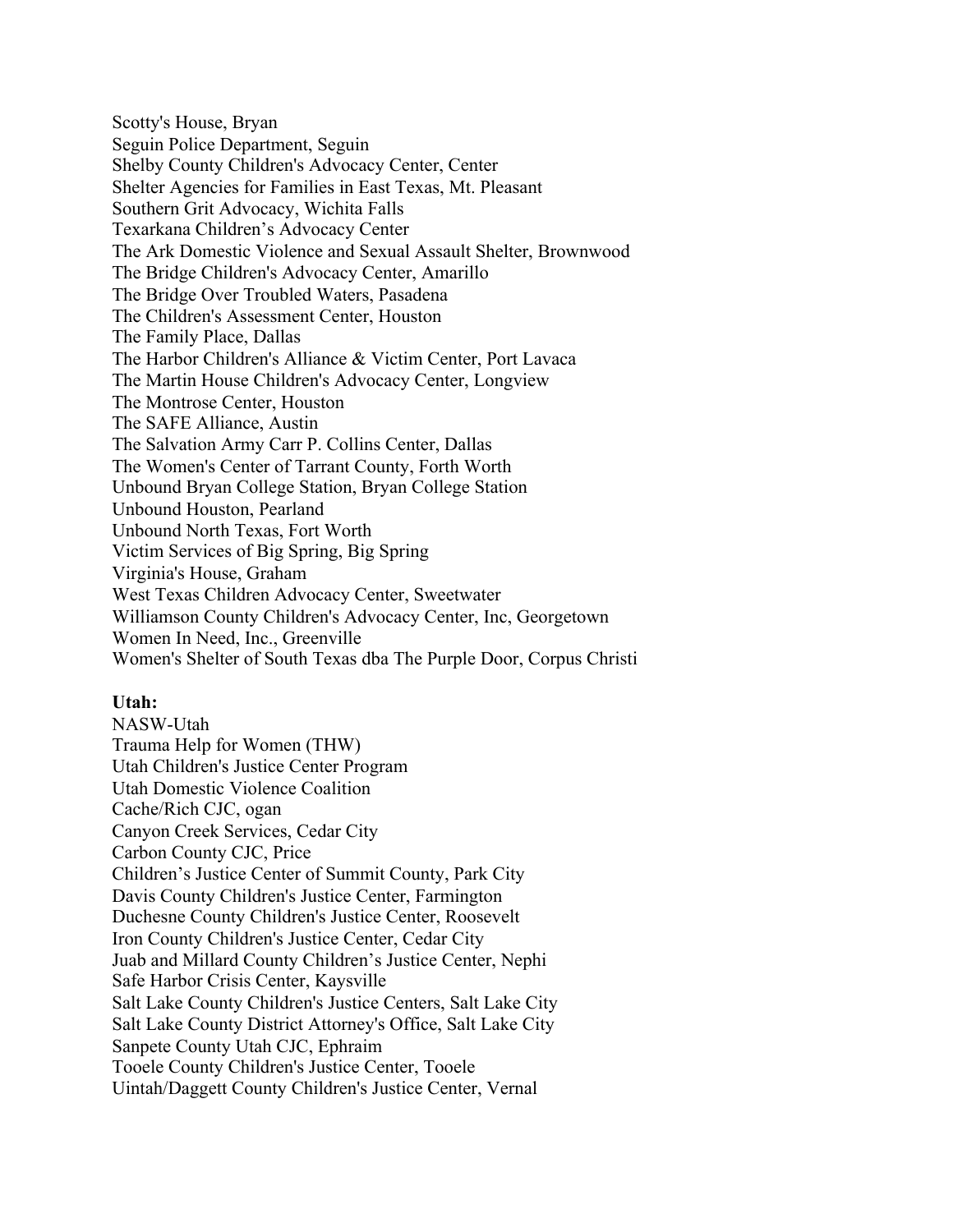Utah County Children's Justice Center, Provo Washington County Children's Justice Center, St. George Weber/Morgan Children's Justice Center, Ogden YWCA Utah, Salt Lake City

### **Vermont:**

Nat Assoc of Social Workers, Vermont Chapter Vermont Center for Crime Victim Services Vermont Children's Alliance Vermont Network Against Domestic and Sexual Violence Addison County Unit for Special Investigations, Middlebury AWARE, Inc., Hardwick Bennington County Child Advocacy Center, Bennington Caledonia Children's Advocacy Center, St. Johnsbury Child First Advocacy Center, Rutland Chittenden Children's Advocacy Center, Burlington Circle, Barre Clarina Howard Nichols Center, Morrisville Dennis Wygmans, State's Attorney, Addison County, Middlebury HOPEWORKS, Burlington Lamoille County Children's Advocacy Center, Hyde Park Mosaic Vermont, Inc., Barre NewStory Center, Rutland Northwest Unit for Special Investigations Children's Advocacy Center, St. Albans O.U.R. House of Central Vermont, Barre Orange County Child Advocacy Center, Chelsea Pride Center of Vermont, Burlington Project Against Violent Encounters (PAVE), Bennington Safetline, Inc., Chelsea Steps to End Domestic Violence, Burlington The Child Advocacy Center at the Family Place, Norwich The Child Advocacy Center at the Springfield Area Parent Child Center, Springfield The Orleans County Child Advocacy Center, Newport Voices Against Violence, St. Albans

# **Virgin Islands:**

Virgin Islands Domestic Violence and Sexual Assault Council Family Resource Center Inc., St. Thomas Women's Coalition of St. Croix, Christainsted

#### **Virginia:**

Children's Advocacy Centers of Virginia NASW Virginia Chapter The Virginia Victim Assistance Network Virginia Sexual & Domestic Violence Action Alliance Accomack County Victim/Witness Program, Accomac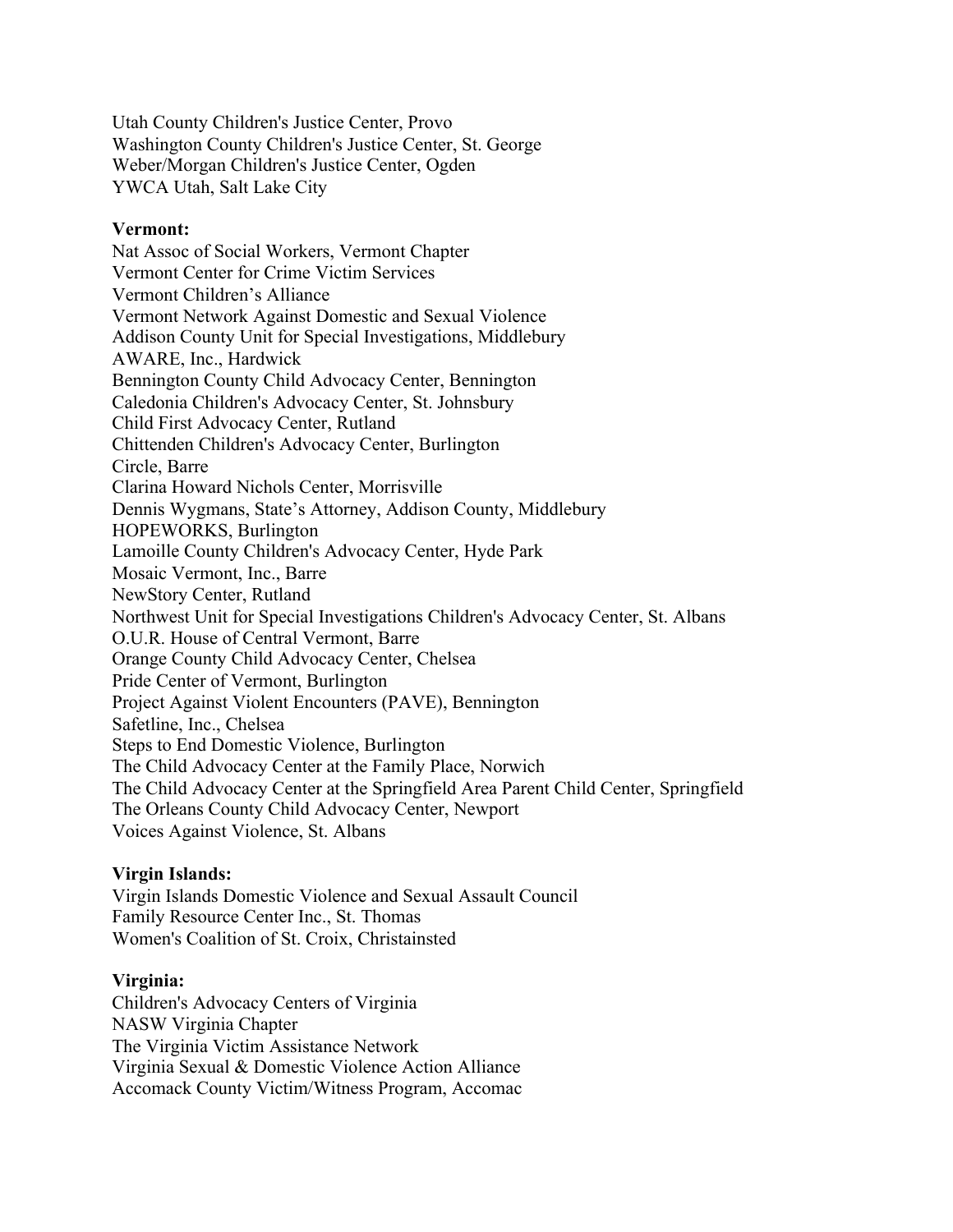Avalon Center Domestic and Sexual Violence, Williamsburg Bedford Victim Witness Assistance Program, Bedford County CDVPC, Choices, Inc., Luray Children's Hospital of The King's Daughters, Norfolk Children's Trust, Roanoke ChildSafe Center-CAC, Winchester Collins Center & Child Advocacy Center, Harrisonburg Concerned Citizens, Arlington Davis Child Advocacy Center, Chesterfield Eastern Shore Coalition Against Domestic Violence, Onancock SafeSpot Children's Advocacy Center of Fairfax County, Fairfax Foothills Child Advocacy Center, Charlottesville Fredericksburg Victim Witness Program, Fredericksburg FVSAU Child Advocacy Center, Emporia Greater Richmond SCAN (Stop Child Abuse Now), Richmond LAWS, Leesburg Loudoun Child Advocacy Center (CAC), Leesburg Madison County Victim Witness Program, Madison Middlesex Victim Witness, Saluda New Directions Center, Staunton Project Horizon, Inc., Lexington Response, Inc., Woodstock Russell County Victim Witness Assistance Program, Lebanon Safe Harbor Child Advocacy Center, Fredericksburg SafeSpot Children's Advocacy Center of Fairfax County, Fairfax Shenandoah Co. Victim/Witness, Woodstock Southern Virginia Child Advocacy Center, Franklin County Surry Victim Witness Program, Surry The Center for Alexandria's Children, Inc., Alexandria The Women's Center, Vienna Valley Children's Advocacy Center, Staunton Winchester Victim Witness Program, Winchester YWCA South Hampton Roads, Norfolk

#### **Washington:**

Alliance for Gun Responsibility Children's Advocacy Centers of Washington Lutheran Community Services Northwest National Association of Social Workers - Washington State Chapter Washington CASA Association Washington State Coalition Against Domestic Violence Arthur D. Curtis Children's Justice Center, Vancouver Brigid Collins House Family Support Center, Bellingham & Mount Vernon Children's Justice & Advocacy Center (CJAC), Longview City of Vancouver Clark County CASA Program, Vancouver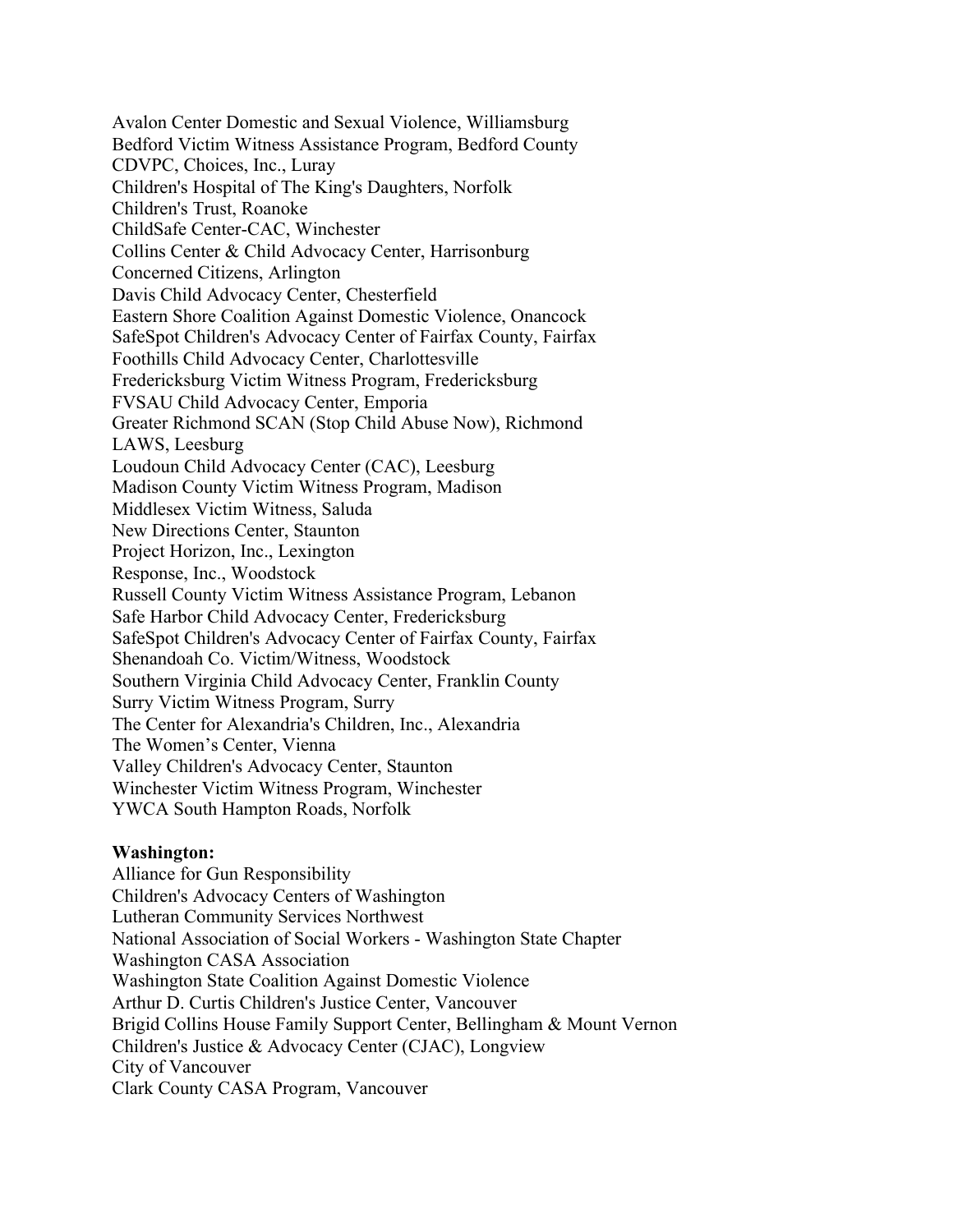Connections, Montesano Crime Victims Advocacy Network, Olympia Crisis Support Network, Raymond Dawson Place Child Advocacy Center, Everett Healthy Families of Clallam County, Port Angeles KCSARC, Renton Kitsap County Prosecutor's Office, Port Orchard Kitsap SAIVS, Port Orchards Monarch Children's Justice and Advocacy Center, Lacey Partners with Families & Children, Spokane Rural Resources Victim Services, Colville SAGE, Wenatchee Walla Walla Police Department, Walla Walla Support, Advocacy & Resource Center, Richland Washougal Police Department, Washougal Yakima County Children's Advocacy Center, Yakima Youth Advocacy Center of Lewis County, Centralia YWCA Clark County, Vancouver YWCA Spokane, Spokane

# **West Virginia:**

National Association of Social Workers West Virginia Chapter Planned Parenthood South Atlantic West Virginia Child Advocacy Network West Virginia Coalition Against Domestic Violence West Virginia Foundation for Rape Information and Services Stop Abusive Family Environments, Inc. (SAFE) WV Working Families Party Branches Domestic Violence Shelter, Huntington CAMC Women & Children's Hospital CAC, Charleston Child and Youth Advocacy Center, Inc., Lewisburg CONTACT Rape Crisis Center, Huntington Covenant House, Charleston Eastern Panhandle Empowerment Center, Berkeley County, Jefferson County, Morgan County Family Crisis Intervention Center, Parkersburg Family Refuge Center, Lewisburg Harmony House, Inc., Wheeling Harrison County Child Advocacy Center, Clarksburg Just For Kids Child Advocacy Center serving Fayette, Wyoming and Raleigh Co., Beckley Monongalia County Child Advocacy Center, Morgantown Mountain CAP Child Advocacy Center, Buckhannon Nicholas County Family Resource Network, Summersville Randolph Tucker Children's Advocacy Center, Inc., Elkins Rape and Domestic Violence Information Center, Morgantown REACH/TCC, Charleston REACHH, Hinton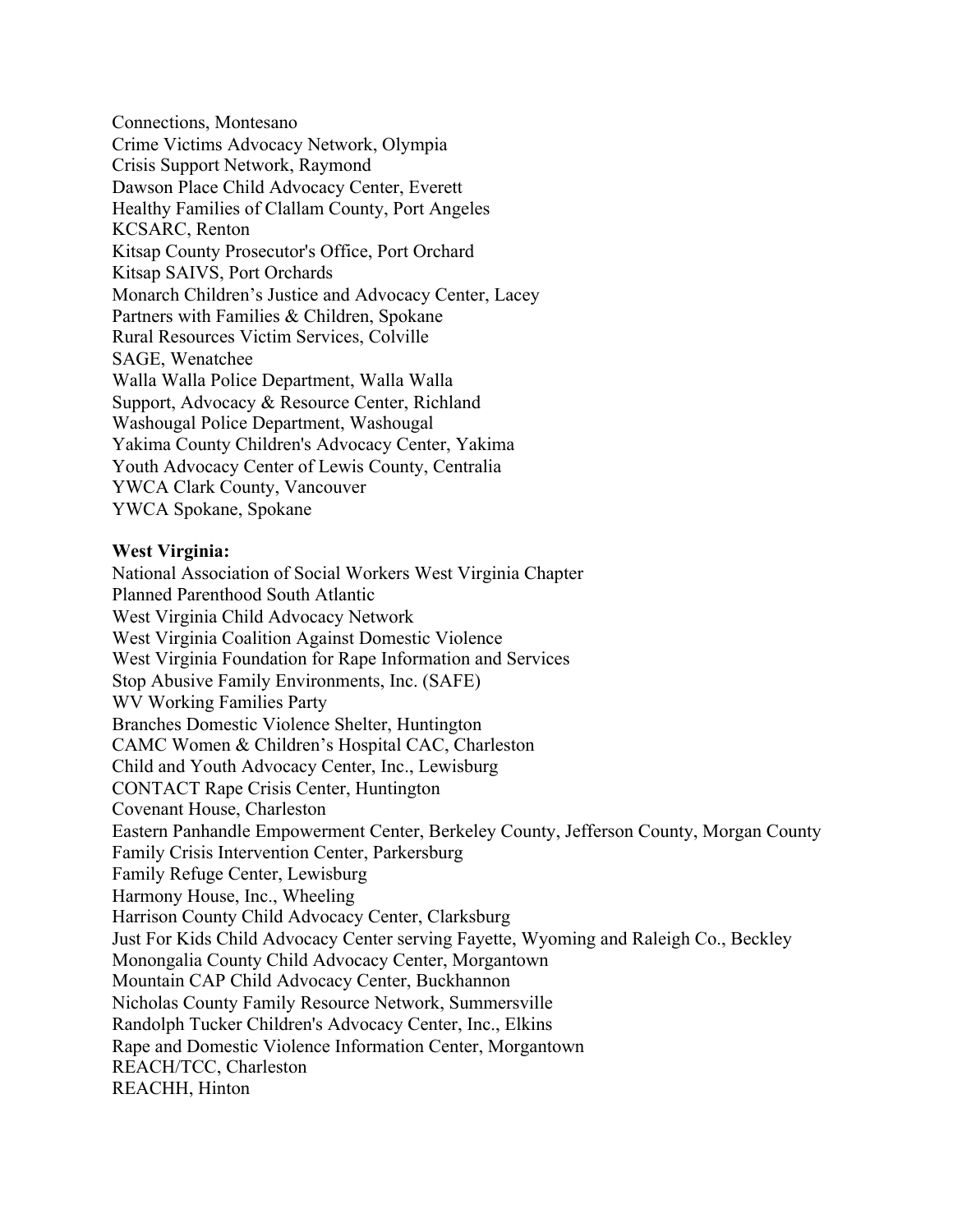SARAH'S House Child Advocacy Center, Keyser Stop the Hurt, Inc., Welch The Lighthouse Child Advocacy Center, Paden City Upper Ohio Valley Sexual Assault Help Center Inc., Wheeling Women's Resource Center WV, Beckley WV Citizen Action, Charleson

#### **Wisconsin:**

Child Advocacy Centers of Wisconsin Diverse & Resilient End Domestic Abuse Wisconsin WAVE Educational Fund Wisconsin Coalition Against Sexual Assault Wisconsin Crime Victim Compensation Program Wisconsin Victim Assistance Program Advocates of Ozaukee, Saukville ASTOP, Inc, Fond du Lac Benedict Center, Milwaukee Children's Wisconsin, Milwaukee Community Referral Agency, Milltown Domestic Violence Center DBA InCourage, Manitowoc Embrace Services, Inc., Ladysmith Family Advocates, Inc., Platteville Family Service of Waukesha, Waukesha Family Services of Northeast Wisconsin, Green Bay Family Support Center, Chippewa and Eu Claire Counties FRIEND Inc., West Bend Green County District Attorney's Office, Monroe Green County Human Services Department Children, Youth and Families Unit, Monroe Haven Inc., Merrill HELP of Door County, Sturgeon Bay Hope House of Central Wisconsin, Baraboo Jewish Family Services, Inc., Milwaukee Lakeshore Regional Child Advocacy Center, Saukville New Beginnings APFV (formerly The Association for Prevention of Family Violence), Elkhorn Rape Crisis Center, Madison Safe Harbor Child Advocacy Center, Madison Safe Harbor of Sheboygan County, Inc., Sheboygan Sexual Assault Services, Racine Stepping Stones, Inc., Medford The Bridge to Hope, Menomonie The Women's Center, Waukesha The Women's Community, Wausau Tri-County Council on Domestic Violence and Sexual Assault, Rhinelander Wise Women Gathering Place, Green Bay